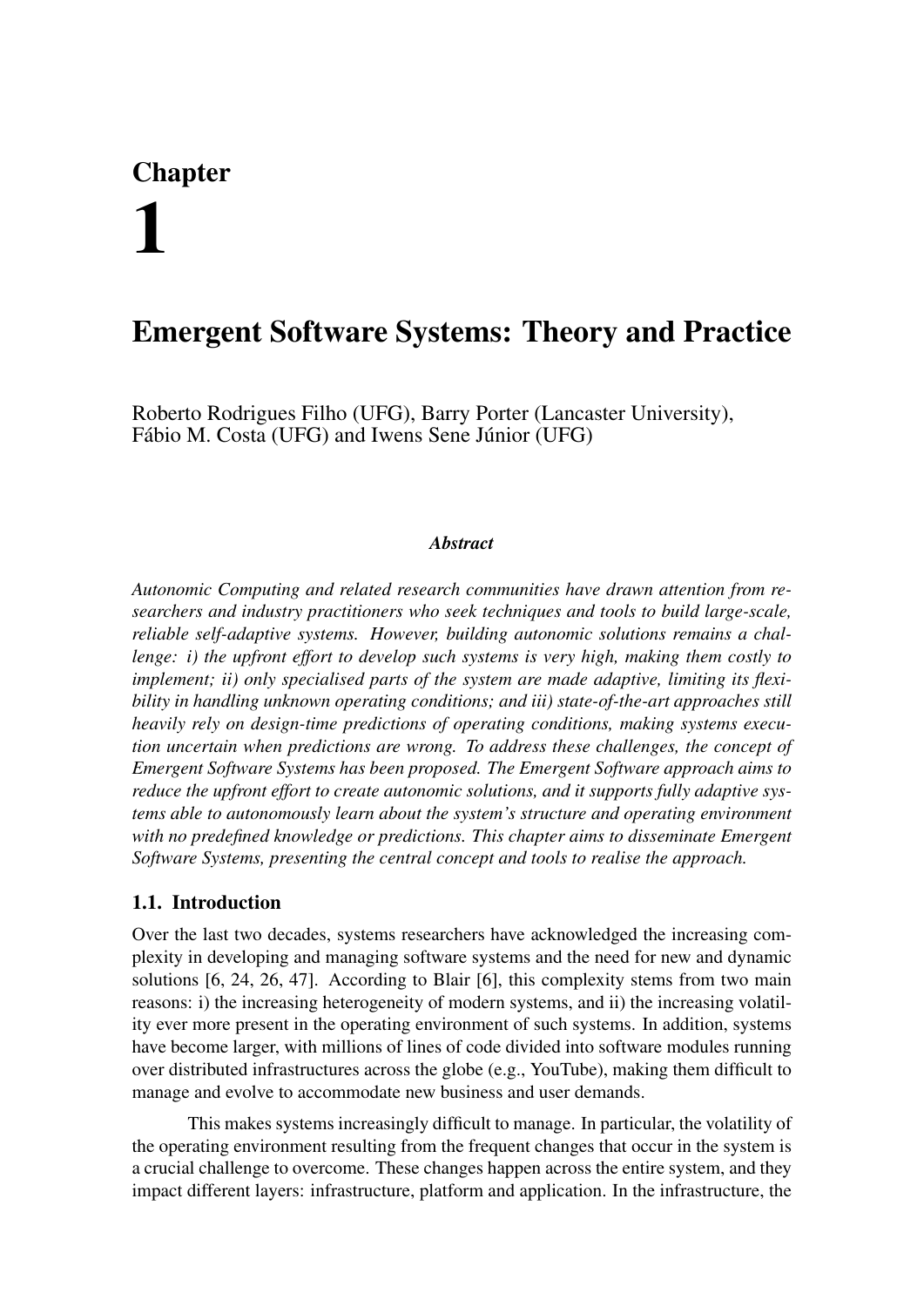addition and removal of nodes and adjustments in a node's resource capabilities (e.g., due to costs or system demands) in modern elastic environments, such as the cloud, are very common. These changes in the infrastructure may impact the software modules running on the impacted nodes, which sometimes need to be tuned accordingly. For instance, nodes being removed from the infrastructure due to faults require changes in the software to cope with such situations (e.g., adopting fault-tolerance mechanisms). Likewise, an evolution of the software features may demand changes in the system's overall architecture to improve efficiency as well as in its infrastructure to provide more resources. For instance, the addition of video streaming as a feature in a web-based application may require an increase in network resources and computing resources from the infrastructure.

These are examples of common changes, and given the characteristics of current systems (large scale and heterogeneity), these situations are difficult to handle. Nevertheless, it is not hard to imagine that it is possible to anticipate such scenarios. That gives time for engineers to prepare the system for such changes and make sure that the proper mechanisms are in place when these changes occur. Nowadays, however, due to the scale these systems operate, these examples of changes are often accompanied by difficult-to-predict situations. For instance, content provided by a system may go viral, which suddenly increases user access, demanding more resources and, sometimes, a more optimised version of the system to better handle the new workload. In other cases, due to the complex interaction among the distributed modules of a system, a predefined faulttolerance mechanism may be ineffective because it simply did not anticipate a series of successive failures throughout the system.

The above examples make evident that it is crucial to address the volatility (i.e., the frequent changes) of modern operating environments in contemporary systems. The illustrated situations demand fast and accurate decision making that may affect many different layers of the system. In the literature [26, 40, 47], the self-adaptive and autonomic computing communities have argued that pushing the responsibility of decision making to adapt systems when facing changes to the machine itself is the best way forward.

Self-adaptive and autonomic systems are software systems able to change their behaviour or structure to accommodate changes with minimum or no human interference in the process [10]. These systems require the definition of an adaptation logic, responsible for deciding how and when adaptation occurs, and an adaptation mechanism responsible for reifying changes to the system. As the volatility of modern systems increases, the demand for self-adaptive systems follows suit. Moreover, considering that the decisions on how adaptation should be performed must be fast and accurate, relying on engineers to manually analyse the current system status and design the new system behaviour to cope with changes is a slow and unsuitable process. Self-adaptation solutions, in turn, are a perfect fit to address the increasing volatility of modern operating environments. That is because they take over the responsibility to make decisions at runtime and quickly perform online adaptations with no human interference.

However, the development of such adaptive systems presents its own challenges. First, the upfront effort of creating such systems is high. This, in turn, makes the development of self-adaptive systems costly. The effort is put into capturing the adaptation logic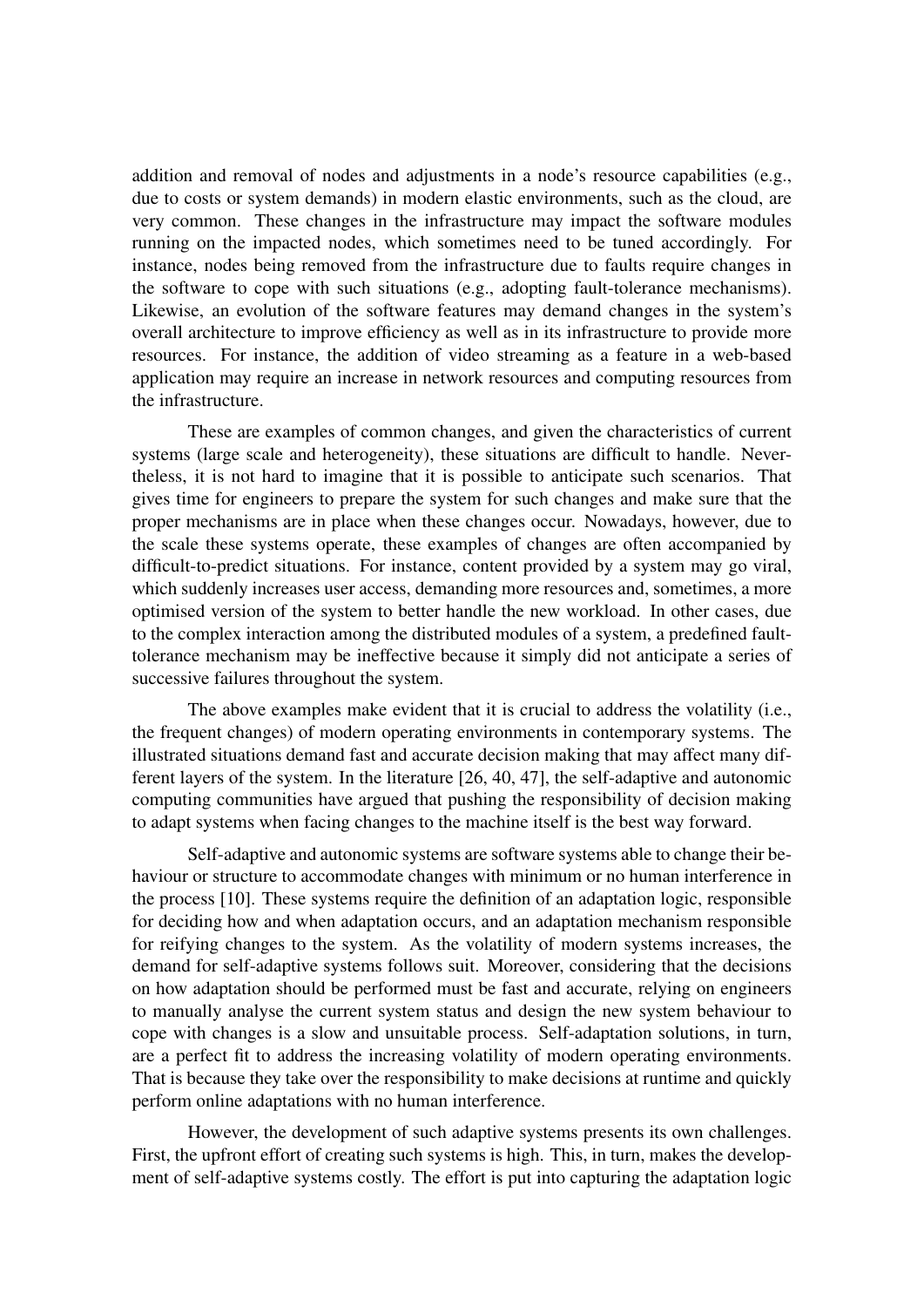and ensuring that the system will not enter a malfunctioning state as a result of adaptation. Also, the adaptation mechanisms should encompass all adaptation possibilities, and support seamless runtime adaption with minimum impact on system's performance. Second, given that it is costly to create self-adaptive systems, a common strategy is to make only specialised parts of the system self-adaptive. This vastly limits the flexibility of the systems in handling changes, particularly the unexpected ones. Lastly, current approaches heavily rely on design-time prediction to build such systems. This inevitably leaves the system incapable of handling unforeseen/uncertain conditions and often underperforming when these predictions are inaccurate. As a response to that, the concept of Emergent Software Systems have been proposed and investigated in the literature [37, 42, 43, 44, 45].

Emergent Software Systems is an approach to facilitate the development of selfadaptive systems. It applies lightweight component-based models (e.g., [7, 11, 36]) in tandem with reinforcement learning [49] algorithms to support the creation of self-adaptive systems. The component-based models enable the composition of software from a collection of small (e.g., the size of a class in a Java program) and highly reusable components. These models also enable seamless runtime adaptation of the system by replacing a set of components with others. Considering that the system is entirely composed of these small components, the entire system is made to adapt. The reinforcement learning algorithm, in turn, enables the system to start with no predefined domain-specific knowledge and learn as it executes which software composition (defined by the set of small components) is the most suitable composition for the operating environment on which the system is currently operating. Thus, the reinforcement learning algorithm allows Emergent Software Systems to autonomously build their own understanding of the system structure and their operating environment, eliminating the need for predictions.

This chapter presents an approach that aims to facilitate the creation of selfadaptive systems, named Emergent Software Systems. The goal is to motivate the adoption of the Emergent Software System approach to build self-adaptive software able to cope with the demands of contemporary systems. To achieve this, we introduce the main concepts of self-adaptive and autonomic computing systems, as well as the state-of-theart in the field, along with the shortcomings of current approaches (Sec. 1.2). Then, based on the flaws of current approaches, we motivate and introduce the concept of Emergent Software Systems (Sec. 1.3). We introduce the concept along with the challenges involved in realising it. Next, we introduce our implementation of the concept and a framework that supports the creation of Emergent Software Systems (Sec. 1.5). We discuss the application of the concept to build microservices able to evolve their internal architectural composition and to cope with the dynamism of current operating environments (Sec. 1.6). We make available a collection of practical exercises and code examples for the reader to gain hands-on experience with the development of Emergent Software Systems. Finally, we conclude the chapter by inviting researchers and industry practitioners to join the effort to further develop the concept and contribute to create self-adaptive solutions that are able to cope with the demands of contemporary systems (Sec.1.7).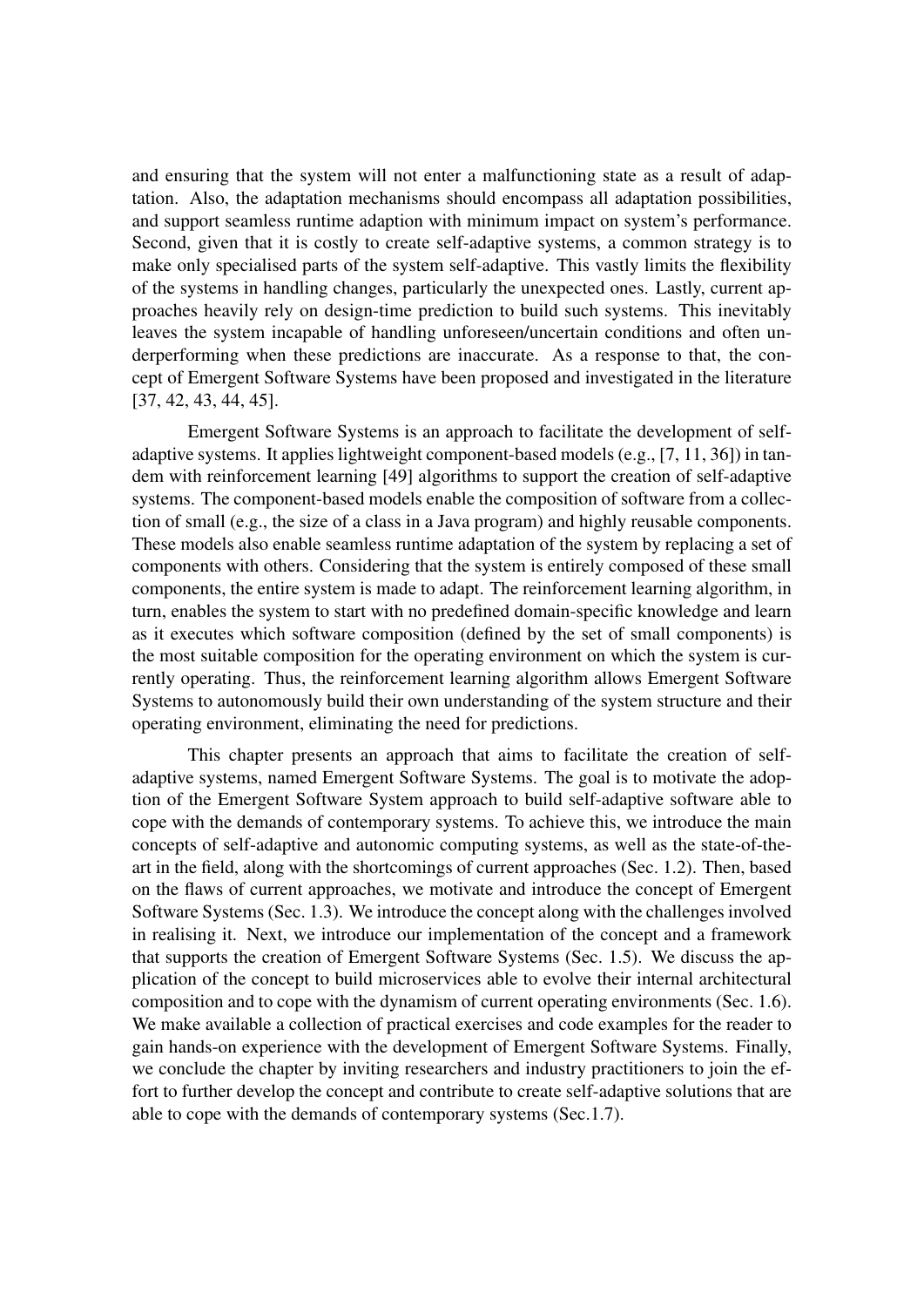# 1.2. Related Work and Background

This section introduces the main concept in self-adaptive, autonomic computing systems. It also presents some of the most relevant and seminal papers in the area. We discuss the current state-of-the-art techniques used to implement self-adaptive systems. We also focus on reinforcement learning algorithms to support runtime learning of the self-adaptive systems adaptation logic. This focus on the learning algorithms is essential for understanding our proposed Emergent Software Systems approach. We conclude the section by presenting the shortcomings of current self-adaptive techniques.

#### 1.2.1. Autonomic Computing

Motivated by the increasing complexity in contemporary systems, IBM introduced the concept of Autonomic Computing [26] in a manifesto in 2001. Their motivation were their vision of future systems being characterised by their large size, their interconnectivity with other large systems, the heterogeneity level and the constant demands to cope with changes. These type of systems require skilled software engineers to install, configure, tune and maintain them. In [26], Kephart and Chess argue that contemporary systems were reaching the limit of the human capacity to manage systems adequately and to timely react to unexpected events. Thus, inspired by the autonomic nervous system in human beings, the Autonomic Computing vision aims to enable systems to self-manage based on goals defined by administrators with minimum human interference.

The realisation of the concept of Autonomic Computing requires systems to implement autonomous behaviour towards a specific system aspect (e.g., security, performance, fault-tolerance). These systems aim to autonomously maintain specific properties. These are known as self-\* properties. These properties are dimensions of autonomous behaviour incorporated in a system to address a particular system aspect. Autonomous systems may implement the following self-\* properties: self-protecting, self-optimising, self-healing and self-configuring.

Self-protecting systems (e.g., [52]) are capable of identifying possible security threats and operating risks for the system well functioning. Furthermore, these systems can adequately handle and prevent malicious users from exploiting possible security threats by, for example, autonomously changing their internal structure. Self-optimising systems (e.g., [22]) are systems that can change their structure to improve some aspects of their performance autonomously, for example, by reducing the systems response time. Self-configuring systems (e.g., [25]) can autonomously set up when introduced to a distributed system or change their configuration to accommodate the insertion of new systems. Self-healing systems (e.g., [1]) is capable of maintaining a level of reliability by discovering faults in the system's behaviour and deciding on a course of action to maintain system execution.

The area of autonomic computing brought a variety of scientific and engineering challenges to be addressed. Many of these challenges were introduced and discussed in seminal paper 'The Vision of Autonomic Computing' [26]. The main challenges involve the life-cycle of autonomous systems, which comprehends systems design, test, management, monitoring and upgrading systems. The management of interactions among autonomous systems includes defining services provided and required by autonomous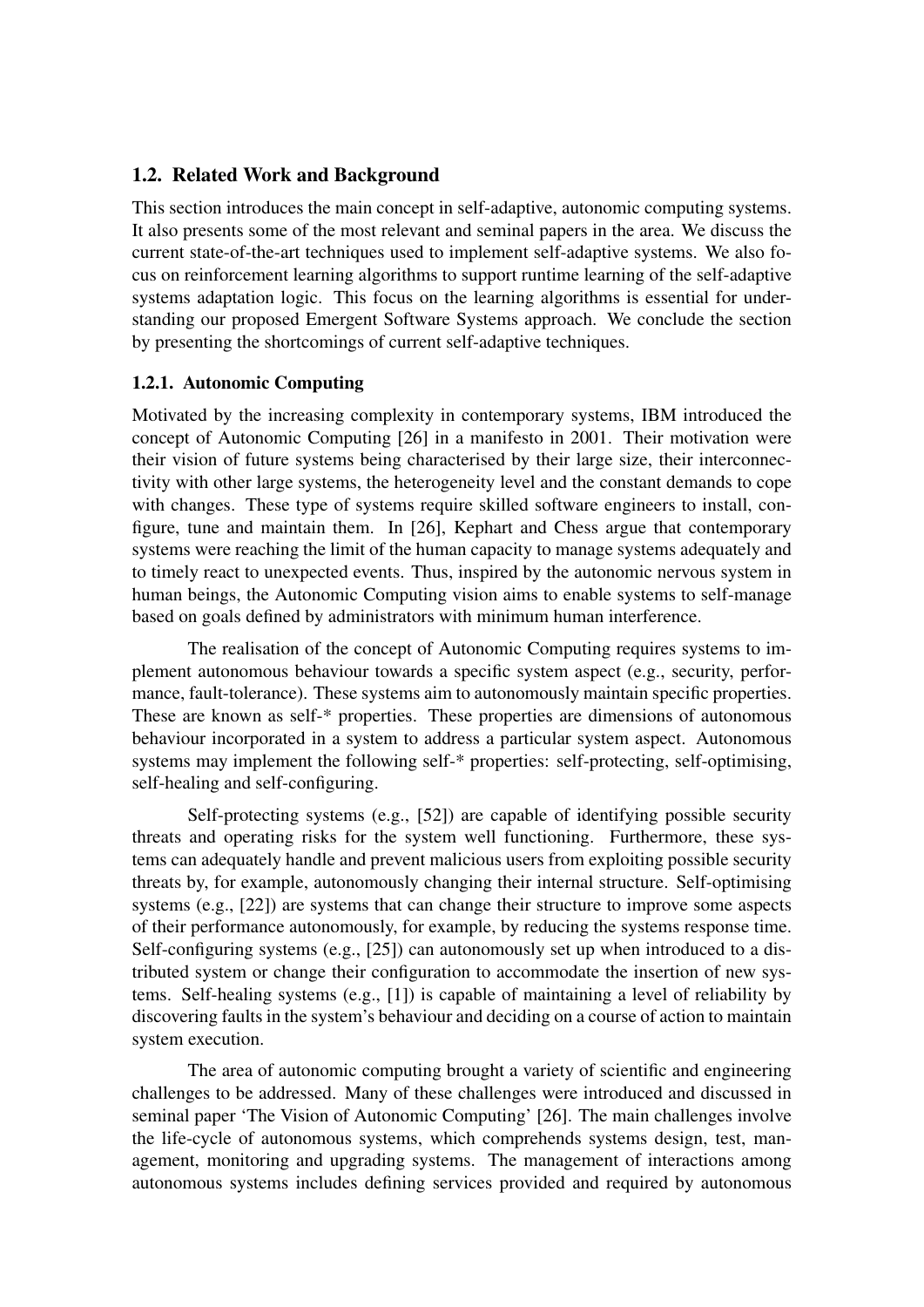systems, services discovery and negotiation of providing services to multiple autonomous entities. Another challenge is the definition and representation of the global system's goals, representing the interface between humans and autonomous systems. These challenges are still in debate in the related research communities with promising solutions and future directions.

#### 1.2.2. Self-adaptive Systems/Self-organising Systems

The term 'self-adaptive systems' is usually used as an umbrella term by different research communities to refer to the systems ability to change its structure to accommodate changes. Whereas in distributed environments, the term 'self-organising systems' is frequently used to refer to systems capable of reorganising their distributed architecture to cope with changes and achieve global system goals. In order to build systems that are capable of self-organising and self-adapting, the system requires the definition of an adaptation logic to guide software adaptation, the implementation of adaptation mechanisms to propagate changes to the actual system structure, and **coordination** among the system nodes to ensure a coherent change and convergence towards global system goals.

The adaptation logic is responsible for capturing the knowledge that allows the system to detect events of interest and decide its next course of actions, which include the decision to maintain the system in its current state or to adapt to another configuration. The adaptation logic can be represented in different forms: the policy-based approaches, which represent adaptation logic using expertly-crafted rules defined in the design phase; model-driven approaches, which apply models representing system properties, QoS traits, system architectures, system goals and equations that support runtime reasoning and adaptation; and bio-inspired algorithms are used to encode adaptation logic imitating behaviours found in nature, e.g. ant-colony.

The adaptation mechanisms are responsible for propagating changes in the existing software. These mechanisms are classified either as parametric or architectural approaches. Parametric approaches consider the system as a black box, having only dial buttons to influence the system behaviour. This approach is limited compared to architectural-based approaches because it can only change the system within a predefined range of parametric values. The architectural adaptation approach allows the system to change its structure by replacing components or changing its architecture pattern to maintain system properties (e.g., using a load balancer architecture to maintain the performance or replicate services to cope with system failures). The architectural adaptation allows profound changes in the system, making it more flexible to cope with changes in the operating environment.

In a distributed scenario, it is essential to create mechanisms to ensure that the system achieves its global goals whilst maintaining non-functional requirements. This is imperative, particularly in situations where multiple autonomous single-goal entities make their own adaptation decisions and interact with each other. In this context, the coordination of software adaptation is critical to ensure a coherent adaptation of distributed systems and convergence towards a common global system goal. Many approaches for coordinating adaptation were investigated in the multi-agent research community where the autonomous entities (agents) sought cooperation and consensus to make decisions to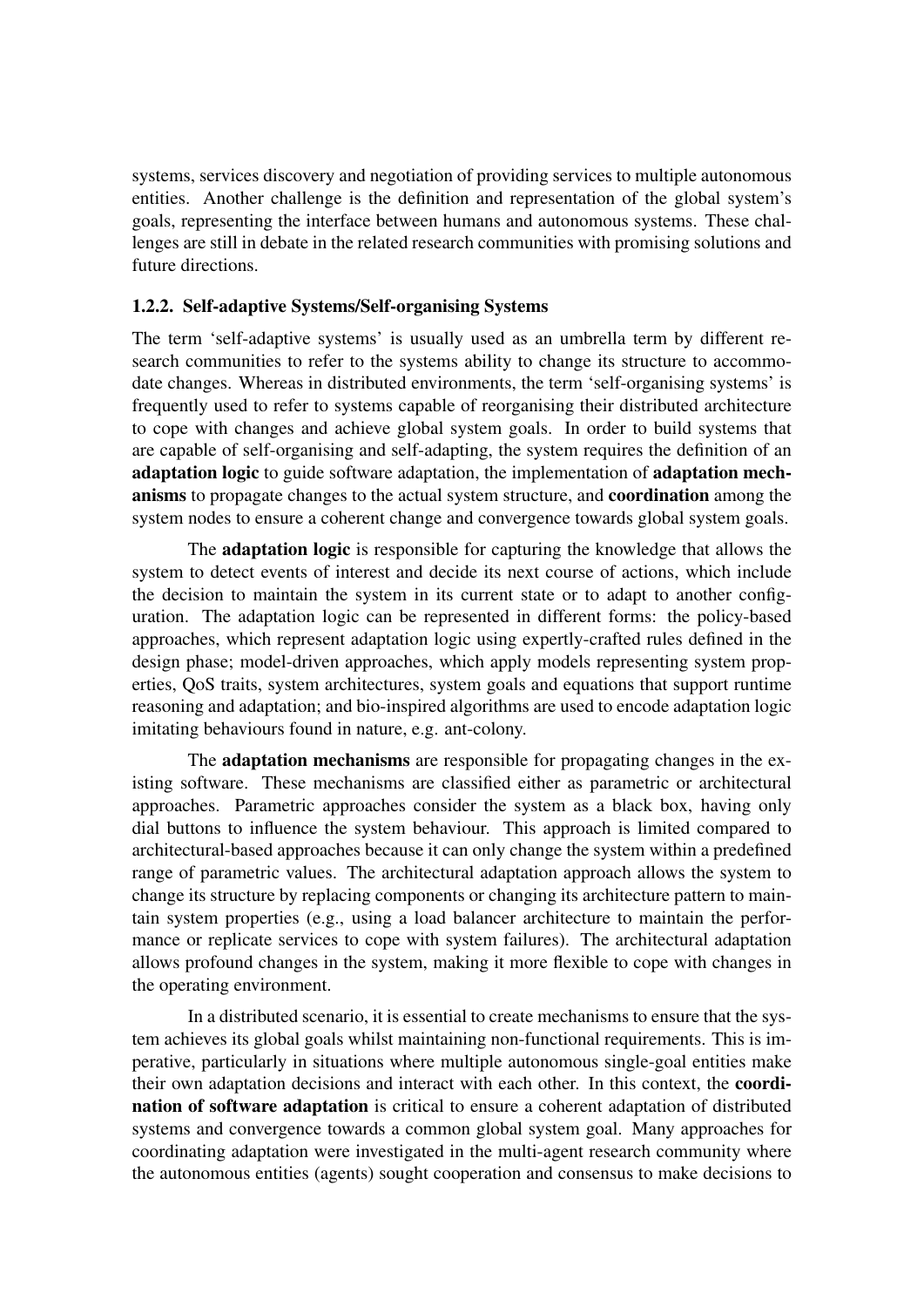converge the system towards the global desired behaviour. Some approaches use voting schemes, action predictions, and other consensus schemes.

Typical activities of a self-adaptive and self-organising system involve monitoring the system execution, analysing the monitored data, deciding on and executing the course of action the system needs to maintain its desired properties. The feedback loop conceptual framework was widely adopted to implement self-adaptive systems for capturing these essential activities to equip systems with autonomous adaptation ability. The most famous feedback loop conceptual framework in self-adaptive systems and autonomic computing field is the MAPE-K loop [3], which stands for Monitoring, Analysing, Planning, Executing. The framework actions are guided by the knowledge (the K in the MAPE-K) defined by experts at the design phase. This knowledge is also expanded by the results of the previous system's actions. In today's autonomous systems, the activities defined in the MAPE-K feedback loop are imperative to realise self-adaptive systems. Even if the classic MAPE-K feedback loop is not applied, some form of it is always used to support reliable adaptation.

#### 1.2.3. Organic Computing

The Organic Computing research initiative started in Germany with the focus to address and explore the self-organisation concept in technical software systems, inspired by neuroscience and molecular biology principles and software engineering [35, 47, 51]. Originated around the same time as the Autonomic Computing paradigm, the Organic Computing initiative also focused on the problem of having multiple instances of interacting autonomous systems, which may lead to conflicts and undesired emergent behaviour affecting the resulting system [47].

In detail, autonomous systems with multiple goals might spontaneously interact with other autonomous systems to achieve and maintain global systems goals. The interaction among autonomous system instances is not a far-fetched futuristic idea. A concrete example given in [47] draws attention to the modern cars and the multiple interacting devices that are required to support the basic cars functions. In this example, devices require data from other devices to provide their functionality, and the orchestration of such devices results in the car and all its available functions. Problems with the interactions among these systems, such as delaying the delivery of information to devices, may lead to miscalculations and compromise service execution. The problems with orchestration and synchronisation that may occur in such scenarios are not the only problem. Another fundamental problem is the emergent undesired behaviours resulted from unpredicted interactions among systems devices.

Given this scenario of interacting autonomous systems, several studies were conducted to validate multiple controlling mechanisms that could be used to prevent undesired emergent behaviour in a variety of scenarios [41, 33] as well as to address further aspects (self-\* properties) of autonomous systems [8, 19].

#### 1.2.4. Reinforcement Learning (RL) for Adaptive Systems

Reinforcement Learning is a learning paradigm in which an agent learns to correlate a set of actions to reward values [49, 46]. An agent, in this context, can be defined as software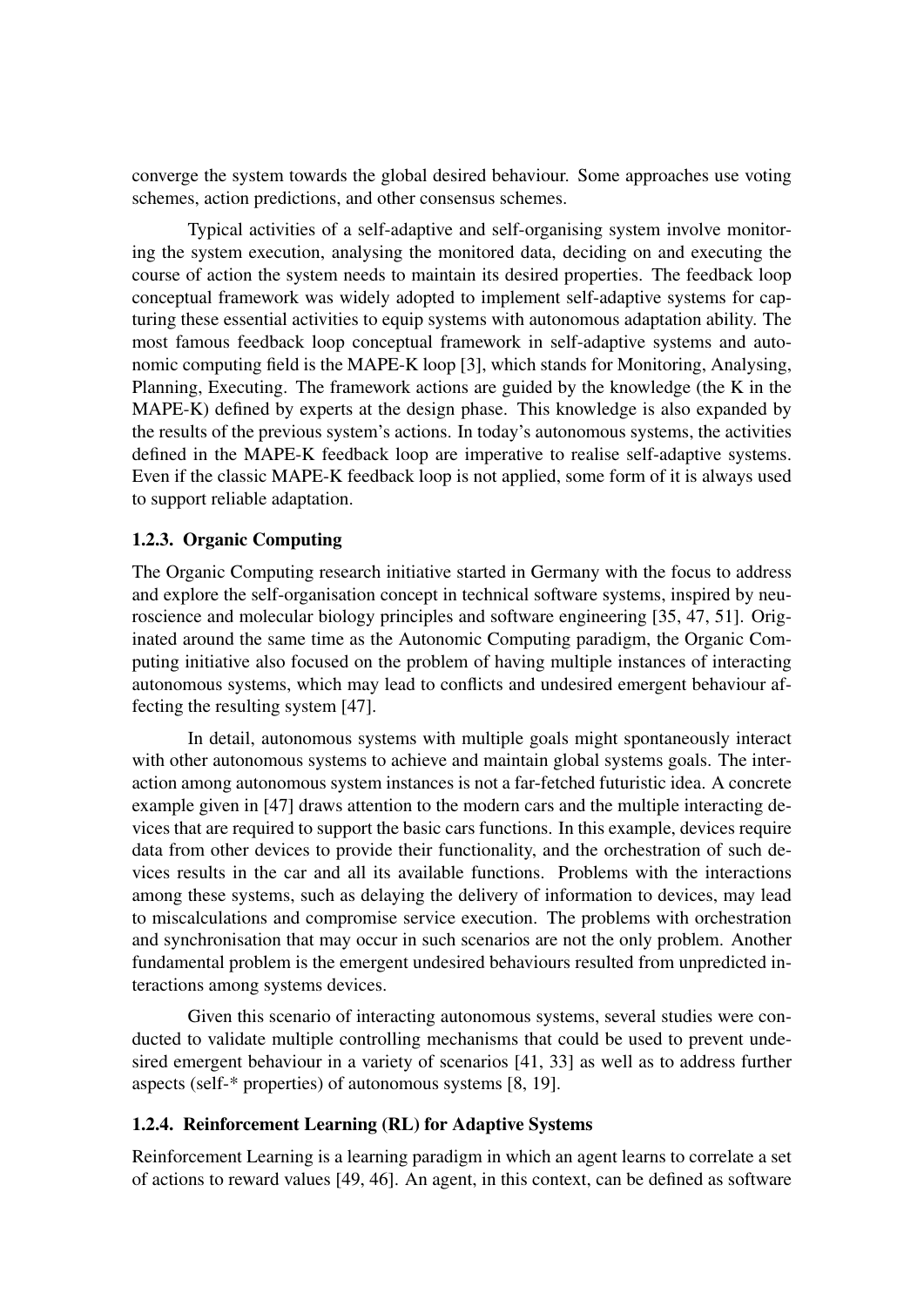capable of executing actions and collecting rewards as a consequence of the performed actions. This learning paradigm allows software systems to learn, at runtime, whilst the system interacts with the environment, which actions and order will yield maximum reward values. This characteristic of this learning paradigm applied to self-adaptive systems enables the system to learn the adaptation logic as it executes, driving software adaptation at runtime, and evolving its adaptation logic as the system encounters new, unforeseen situations [2, 27].

Several papers on self-adaptive systems that apply reinforcement learning algorithms in the adaptation process, such as [2], or any machine learning algorithm for that matter [54, 30, 16], focuses on parametric adaptation. Parametric adaptation consists of changes in software parameters as if the system were a black box with dials. In this context, the system can only adapt within a predefined set of values/actions, limiting the capacity of reinforcement learning algorithms to learn beyond the actions that experts established in the design phase.

This limitation of parametric tuning approaches also affects some architecturalbased approaches such a [27, 32, 18], because, in these approaches, the system can only change its architecture based on a predefined range of architectural configurations, and that expanding this fixed range of architectural options requires the system and the learning algorithm to be re-evaluated and re-defined.

In [27], Kim and Park demonstrate the application of Q-learning, a well-known and widely used reinforcement learning algorithm, to architectural change robots in a simulation case study. This is one of the earlier and most representative examples of the direct application of reinforcement learning to build and evolve adaptation logic in self-adaptive systems. The paper describes how to create learning tables with actions and systems states, detailing a method to apply Q-learning to self-adaptive systems. The paper ends with evaluating the application of reinforcement learning to robot simulations, showing that a robot that applies such an approach can successfully learn and evolve its adaptation logic.

The main limitation of applying reinforcement learning to self-adaptive systems in the literature is the lack of abstraction of actions and states for the machine learning algorithm. As papers such as [2, 27] illustrate, reinforcement learning algorithms are applied to self-adaptive systems to optimise software in specific domains, with a predefined set of actions observable in specific case studies. This shows high levels of human dependency to define, for each application domain, the set of actions and states on which the learning algorithm will be developed, limiting the potential and generalisation of reinforcement learning approaches in self-adaptive systems.

We argue that in order to fully enable learning and evolution of the adaptation logic of software systems, it is required to i) apply reinforcement learning to the composition process of systems and ii) 'abstract'/remodel the system to be easily handled by machine learning algorithms. The proposed Emergent Systems concept demonstrates how these two points can be realised by unifying component-based models and reinforcement learning algorithms.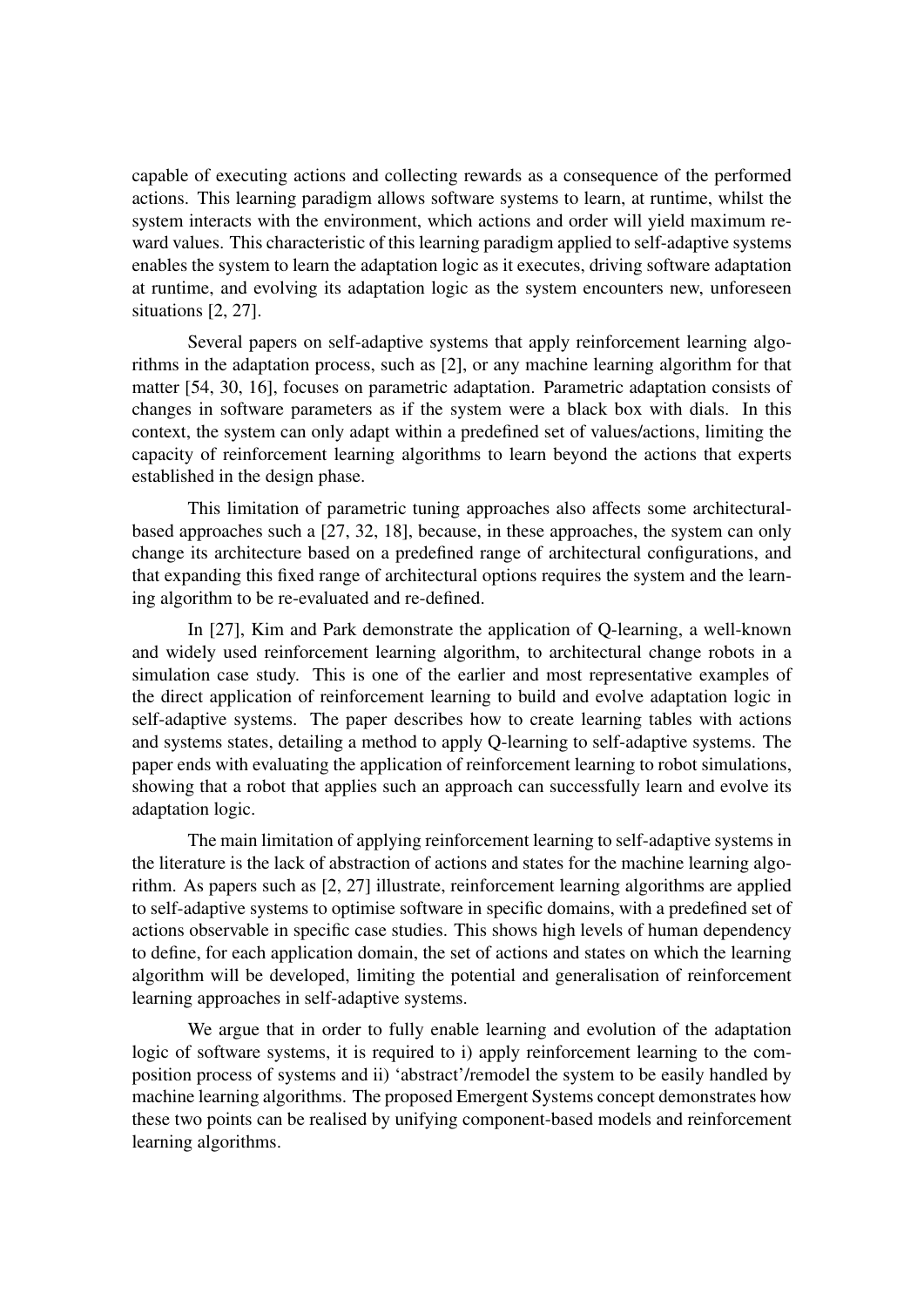#### 1.2.5. Critique of Existing Approaches

Although the main concepts and research areas that focus on self-adaptive software solutions have been introduced, we have not pinpointed the shortcomings of the most relevant work that describes the different existing techniques to create self-adaptive solutions. In this section, we present these studies, dividing them into different categories. The self-adaptive systems research area is vast and multi-disciplinary, having multiple research communities proposing different solutions with different terminologies. To address this issue and present a more complete picture of the state-of-the-art of such techniques, we attempt to group these relevant works based on the similarities of their proposed approach. As a result, we created the following categories: i) rule-based and policy-driven approaches, ii) mathematical models, and iii) bio-inspired approaches. Note that these categories do not contain all relevant approaches. For a better attempt at a complete picture of the different approaches, refer to [42].

Rule-based and policy-driven approaches implement the simplest and most straightforward method to represent the systems adaptation logic. Due to their simplicity, these were the most used methods in designing early self-adaptive systems. The approach consists of manually writing static rules in the design phase to describe software state or operating conditions and make the system aware of what software configuration it should change into in case those conditions are detected. Some approaches implement very straightforward and static rules, not leaving room for autonomous reasoning and decision making in the process, as described in [23], and other approaches, such as in [28], the software engineers describe adaptation rules in terms of logic expressions, which allow a small level of reasoning in the adaptation process.

These policy-driven approaches are very effective when all system states are well known before and the deployment environment is fairly static. For that reason, these approaches were used in early examples of self-adaptive solutions. Due to the high levels of dynamism in the operating environment of contemporary applications, the static policydriven approach is not adequate to support the required levels of flexibility in the software adaptation process. Suppose the system suffers from fluctuations in the workload or unexpected failures in the underlying structure. In that case, these systems cannot react accordingly and accommodate the changes on time, leading the system to a malfunctioning state or degraded performance.

Mathematical models consists of approaches that capture their adaptation logic in the form of mathematical functions. Sometimes differential equations are used to establish a relation between input and output. This input-output mapping is used to capture the systems state and connect it to a particular action that changes the systems state and therefore controls the adaptation process. An example of such approach is described in [31]. Lu *et al.* present mathematical models that guide the assignment of classes of HTTP requests to threads responsible for handling these requests in a web server. The goal is to enable an adaptive assignment of requests to threads to guarantee delays below a predefined value as workload characteristic changes. Although this approach supports a dynamic request-to-thread assignment according to workload variation, its adaptation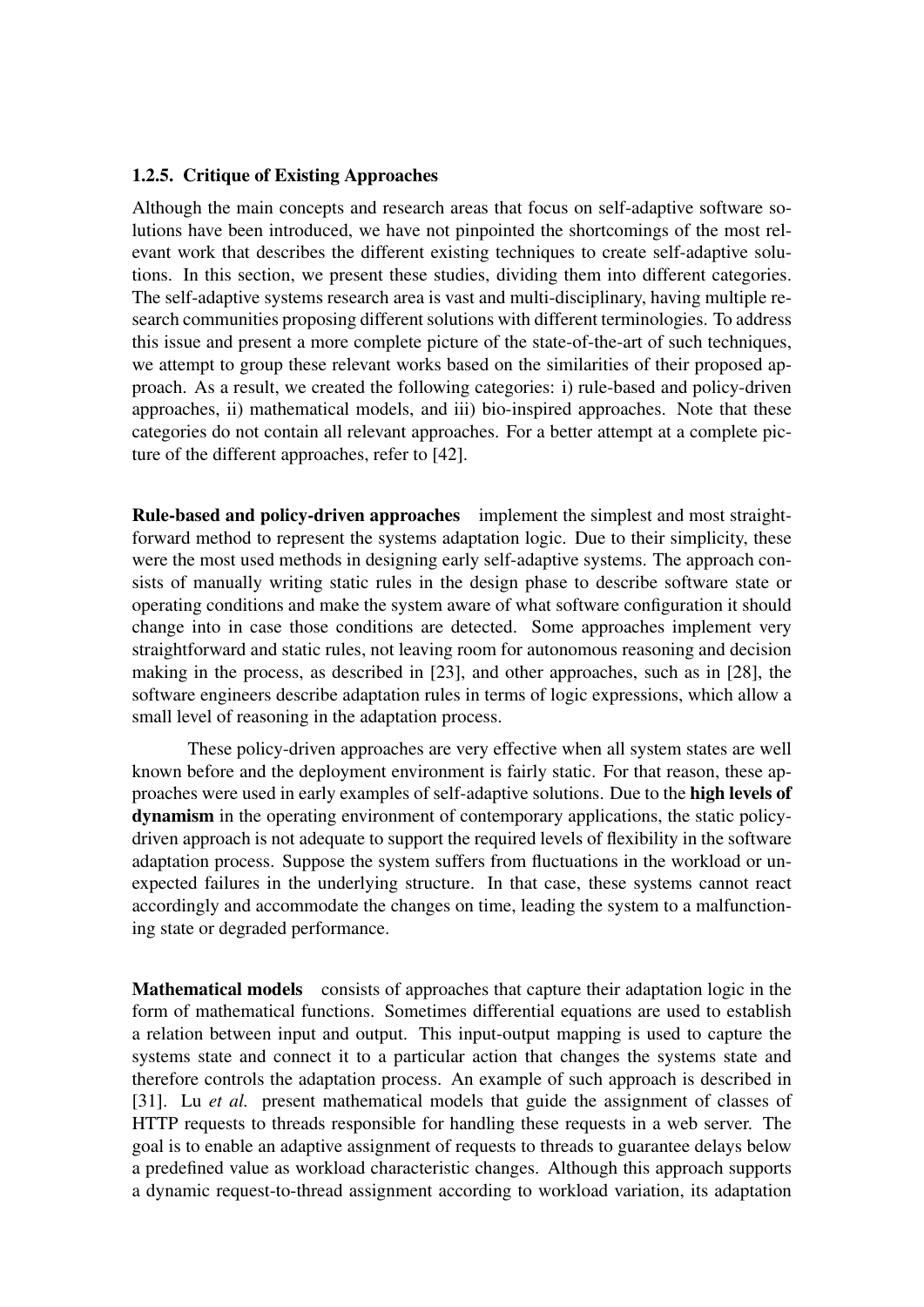logic is determined by a predefined set of fix equations, which are highly complex to elaborate and does not evolve to accommodate unexpected events.

A slightly different and better approach to this is shown in [18]. Elkhodary *et al.* propose a learning approach to generate mathematical functions that correlate the presence of software features in the system with the satisfaction levels of the system's goals. These mathematical functions are autonomously created as a result of offline training by running the system and exposing it to a set of operating conditions the system is expected to find in production. After the system's deployment, as it is exposed to new operating conditions, it is capable of fine-tuning the functions coefficients to incorporate new operating conditions. Although this approach reduces the complexity of defining equations to guide adaptation by generating the model autonomously, it only tunes the model to accommodate new conditions. If new software modules are added, or completely different conditions are encountered, the system will require offline re-training.

Bio-inspired approaches encode behaviours found in nature into algorithms to solve optimisation problems. A very popular example of this approach is the ant colony, where agents imitate ant behaviour in finding food by leaving a trail of pheromone that other ants can sense [15]. A great variety of papers explored the application of such methods in a variety of problems such as vehicle routing [20], graph colouring [12] and project scheduling [34]. Another popular example of this approach is evolutionary computing [17]. This concept applies the basic idea of biological evolution to solve problems. This approach defines a population of individuals, then randomly insert genetic variations into the population and submit them through a selective process eliminating some individuals and leaving the fittest according to a selection function. The remaining individuals are used to build the next generation of individuals that go through the process again.

Bio-inspired approaches are used to directly provide systems with self-adaptive capabilities. For example, Ding *et al.* [14] describe an algorithm that encodes the behaviour of Neuroendocrine Immune System to support autonomous composition and adaptation of web services. Another example is described in [40], where Ramirez *et al.* used evolutionary computing to predict operating conditions the system will be facing and how the diverse available software configurations would best suit different conditions maintaining desired QoS levels. These approaches are complementary to Emergent Software Systems, as they can be used in online learning to find optimal architectural compositions.

#### 1.3. The Concept of Emergent Software Systems

This section introduces the concept of Emergent Software Systems and discusses the main challenges of realising the approach. First, we motivate the need for Emergent Software Systems, then we introduce and described the concept in detail. We conclude the section by presenting the main challenges inherent in the concept regardless of current technology's limitations. Note that we do not discuss the implementation of the concept in this section. That is to allow the reader to focus on the ideas behind the concept rather than implementation details. We present an implementation of the concept in Sec. 1.5.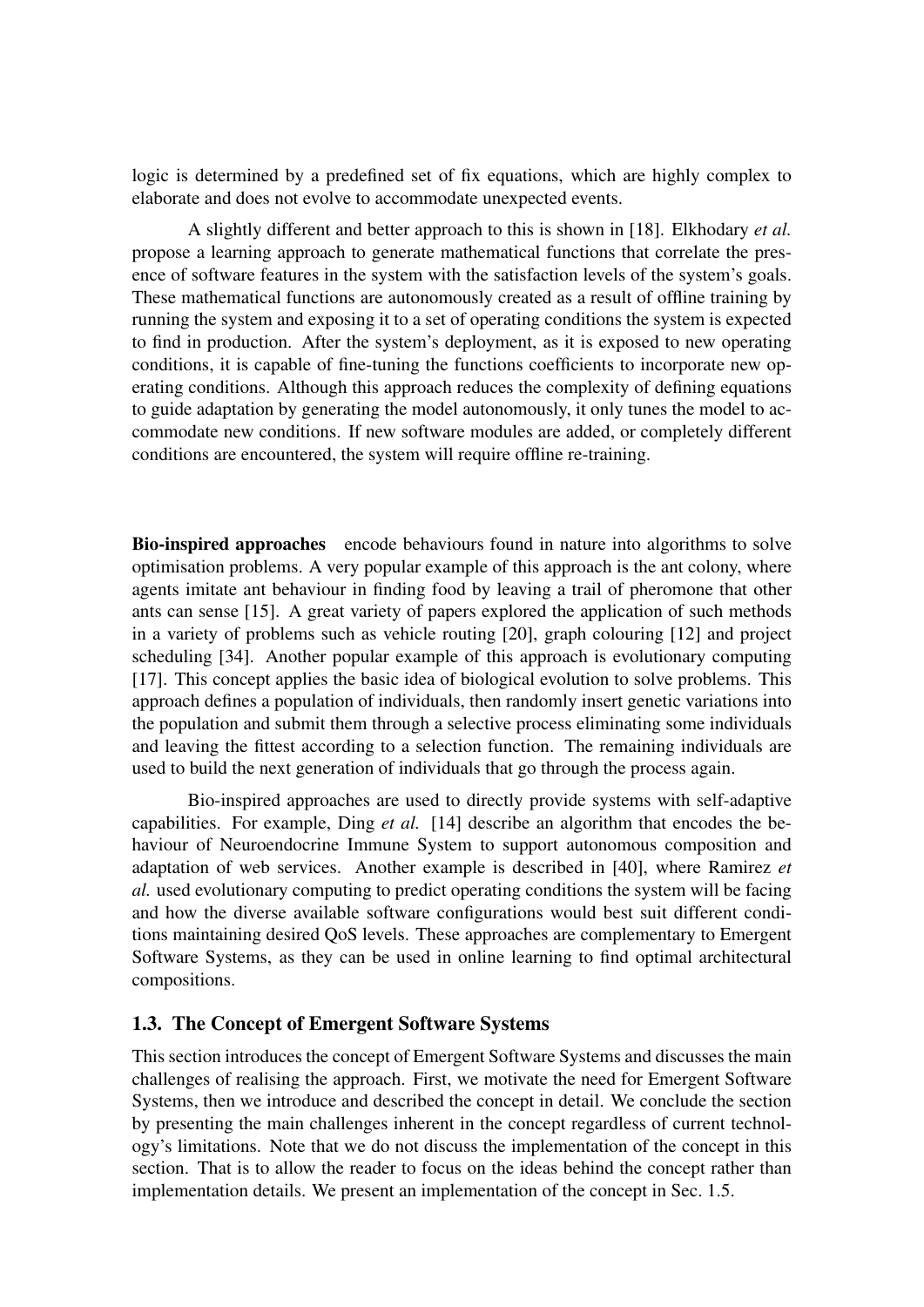#### 1.3.1. Motivation

The main motivation for considering the advancement of self-adaptive solutions is the increasing dynamism of current operating environments. As previously described, this dynamism requires systems capable to react fast and accurately to new and often unexpected operating conditions. This scenario makes the advancement of self-adaptive systems crucial when considering the development and management of future systems.

An analysis of the start-of-the-art approaches to realise self-adaptive systems (Sec. 1.2) shows that current approaches share one or more of the following characteristics that prevent the advancement of self-adaptation systems: i) significant human-dependency in their design; ii) inability to autonomously evolve their adaptation logic in face of unexpected conditions; and iii) adaptation mechanisms are only applied to very specific parts of the systems. The Emergent Software System concept is introduced to enable the creation of self-adaptive system that addresses these three main concerns.

As previously described, the realisation of self-adaptive solutions requires the development of an adaptation logic, adaptation mechanisms and often a coordination strategy (in distributed contexts) to ensure seamless runtime adaptation. Analysing the most relevant work in this domain with regards to adaptation logic creation and evolution, a research gap was identified [42]. There is a lack of work addressing the entirely autonomous creation and evolution of adaptation logic, which would enable the development of solutions capable of addressing the high levels of uncertainty commonly presented in developing adaptive solutions (as described in [10]). Furthermore, the creation of systems able to autonomously develop their adaptation logic would reduce the engineering efforts of developing autonomous solutions, facilitating the development of self-adaptive systems.

Considering the adaptation logic, the state-of-the-art approaches implement different techniques including policy-driven (e.g., Grace, *et al.* [23]), system representative models (e.g., SASSY [32]) and mathematical models (e.g., Netkv [53]). Most of the approaches require the definition of adaptation information in the design time. Some techniques allow the adaptation logic to evolve as new events occur in the operating environment, enabling a limited evolution of its adaptation logic to accommodate new events from the operating environment (e.g., FUSION [18]). This approach, however, can not evolve its adaptation logic if new software is added, requiring a re-execution of its offline training approach to generate the new adaptation logic. Finally, Georgé *et al.* [21], have a complete autonomous multi-agent approach, that is constantly trying to optimise towards a goal, but never builds nor evolves an adaptation logic. This approach is not able to 'remember' optimal solutions for previously seen situations, having to search for solutions even when previously seen conditions occur.

Therefore, the concept of Emergent Software Systems is a response to the identified gap in the literature considering the development of self-adaptive systems. The concept facilitates the development of self-adaptive systems because it does not require predictions or domain-specific knowledge. The resulting system is entirely adaptive with no extra effort than writing code (e.g., matching code to a feature model). Lastly, the emergent system can learn and evolve its adaptation logic as it executes and new conditions arise.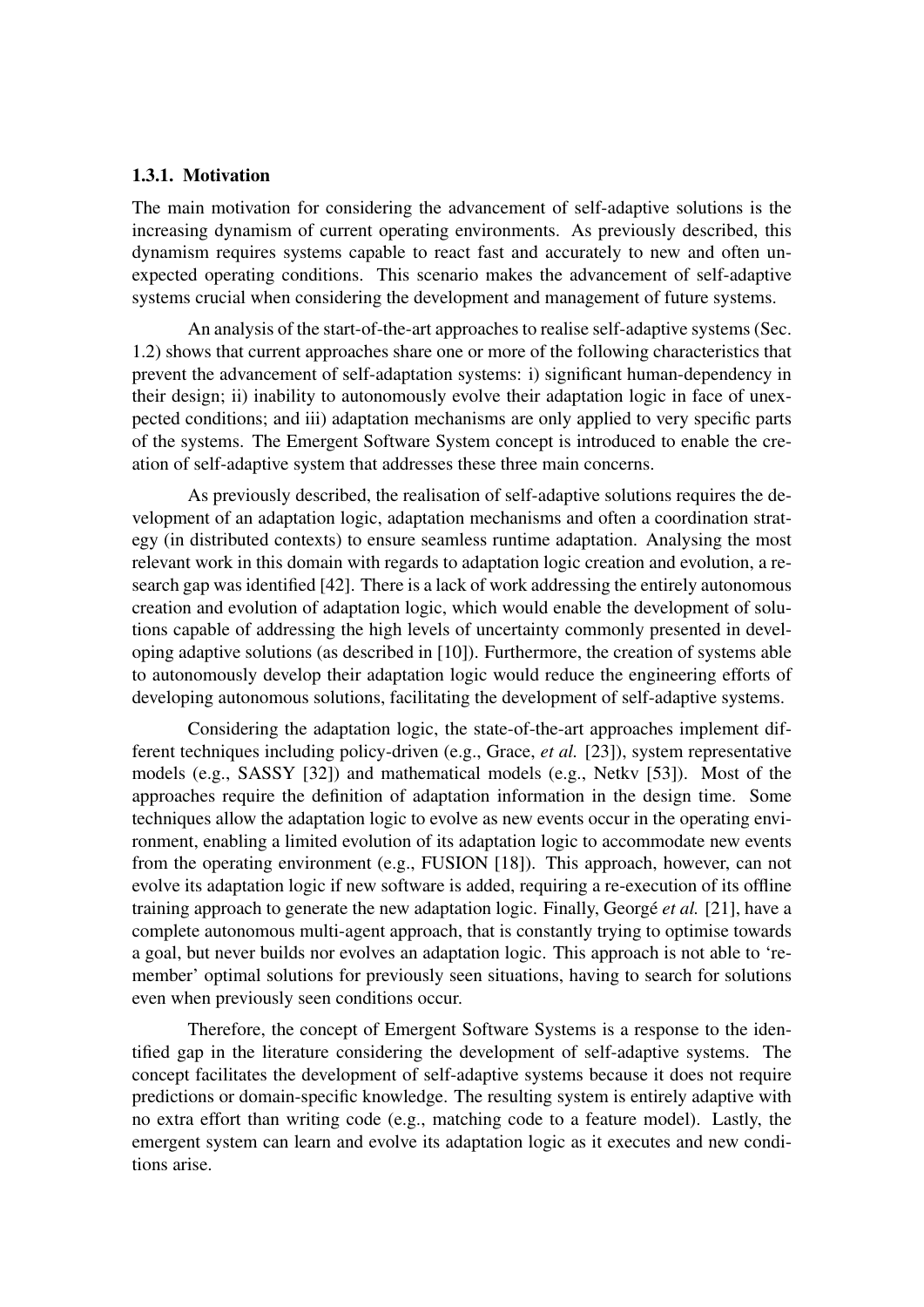#### 1.3.2. Definition

Emergent Software Systems is an approach to facilitate the development of self-adaptive systems. In detail, this novel concept consists of autonomously composing systems from small reusable software components, according to metrics and events (numbers and labels that represent the system's health status and its operating condition) and user-provided goals. This process ensures that software is autonomously composed as a response to external stimuli and user-desired goals. Next we present a definition of Emergent Software System as it was first introduced in [42].

The realisation of Emergent Software Systems requires the existence of a system goal *G* and a finite set of small software units *SU*. The goal *G* defines the main purpose of the system (comprehending both functional and non-functional requirements) and *SU* is composed of a variety of software units  $u$ . For some  $u \in SU$ , there exist implementation variations of *u*, meaning that unit variants provide the same functionality in different forms. For example, if the functionality is to compress a stream of bytes, there should exist software units implementing variations of compression algorithms (e.g., gzip, zlib, etc.). The functionalities are defined in the form of interfaces that define the available functions the software unit offer or require, as well as the kind of data that can be passed in or out of those functions. The software units are connected to each other through their interfaces, connecting the units that require a specific interface to the units that provide the same interface. This process of connecting software units is the result of software architectural composition, forming a single instance of software in a single node.

The presence of variations of software units enables a variety of architectural compositions. This happens locally, in individual machines, but the same process can also be used to compose distributed systems with emergent software running on a distributed infrastructure. In this distributed setting, each resulting software assembly influences how an executing software on a given node interacts with others. The interaction of multiple emergent systems running on distinct nodes constitutes the global system architectural composition. In other words, there are no predefined specifications of the system topology, protocols or data semantics; these are determined by local architectural composition.

Furthermore, the existence of unit variants allows the resulting system to be assembled to achieve *G* in different ways, enabling the system to maintain the required QoS in diverse operating conditions. Furthermore, some of the software units are required to emit a stream of metrics and events. Metrics are numeric values that represent the health status (e.g., performance) of the system and are also used as indicators of the satisfaction levels of *G*. On the other hand, the events are used to classify the operating environment, representing systems inputs and deployment characteristics such as CPU and memory percentage usage. The classification of the environment is essential to enable a fair comparison among the metrics of multiple existing compositions, ensuring that the perception of the system health of a given composition is compared to that of another composition in a fair way, given that both were exposed to the same operating conditions.

**Problem Statement:** The problem that emergent systems have to solve is to learn the composition of software units to best satisfy *G* at runtime. The system identifies its G satisfaction levels by analysing the collected metrics, choosing the most suitable com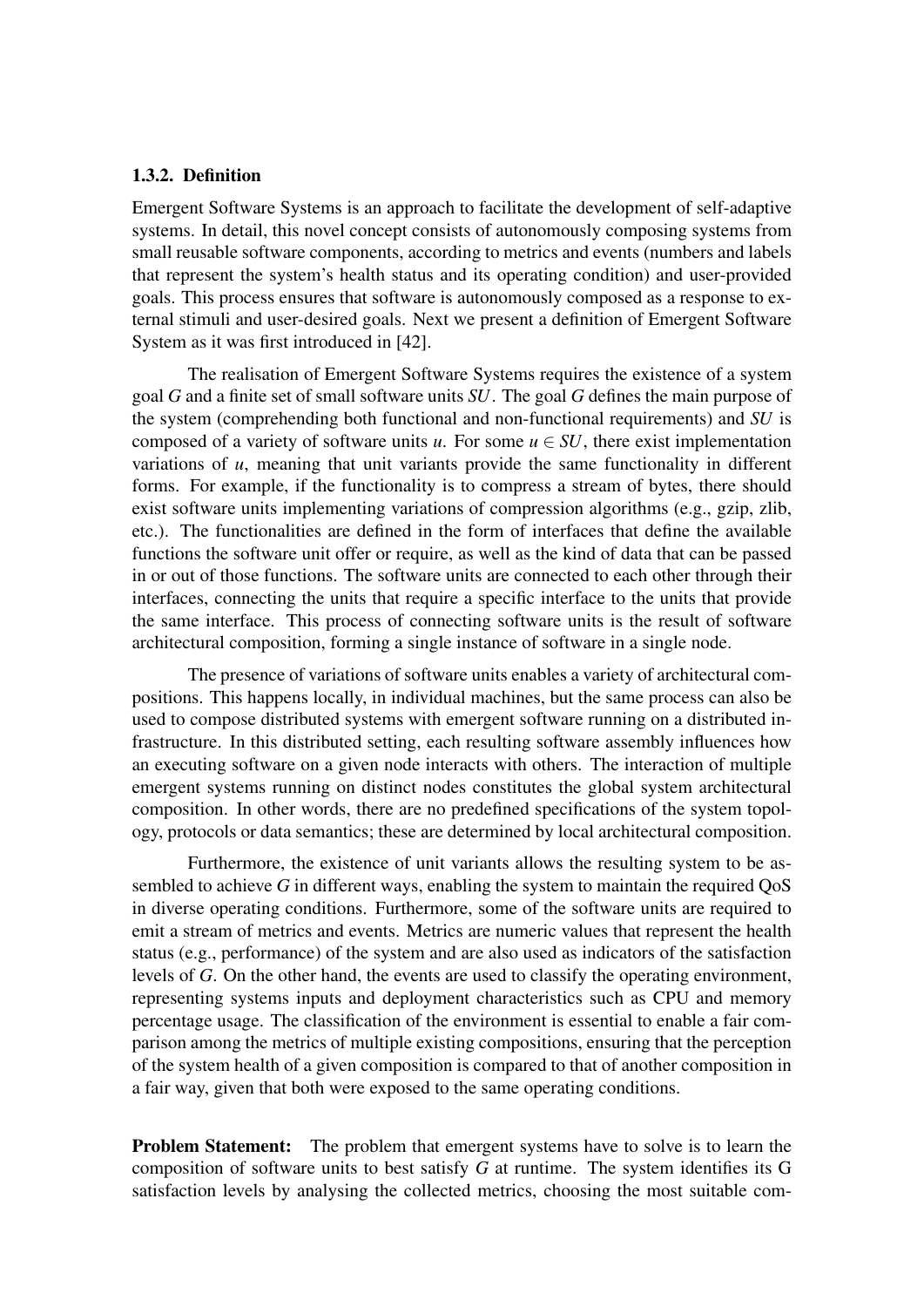position by analysing metrics within the same operating condition, characterised by the collected events. The problem is aggravated by the need to involve multiple nodes to accomplish *G*. In a distributed scenario, the system must find the best global composition to satisfy *G* coordinating local composition across the available nodes.

To conclude, the Emergent Software System paradigm differentiates itself from other approaches to self-adaptive systems by incorporating an online learning approach to compose software systems. This strategy is a step beyond current approaches. It reduces the effort of creating the system, enabling the system to build its own understanding of its components and operating conditions (i.e., its adaptation logic). Furthermore, the main focus of Emergent Software solutions is in self-composition instead of self-adaptation. As a consequence of this change of focus, the Emergent Systems paradigm is expected to create software solutions capable of handling the increasing complexity of software systems by postponing decisions that are commonly made in the systems design phase, pushing software composition and design decisions to be made at runtime whilst the system is exposed to operating conditions.

#### 1.3.3. Emergent Software Systems Challenges

The definition of the Emergent Software Systems concept imposes some challenges when implementing it. This section discusses the main challenges and their impact on the realisation of Emergent Software Systems and their adoption to create large-scale self-adaptive systems. These challenges were first introduced in [38].

Combinatorial Explosion: The Emergent Software vision is fundamentally based on a combinatorial learning process. These systems are built from combining smaller components into architectures and testing these architectures at runtime. As components are added to the repository, the number of possible architectural assemblies increase exponentially. This scenario becomes considerably worse when considering distributed systems, where the global system architecture results from combining a set of individual software architectures. Considering that adding one component to the repository exponentially increases the number of possible architectures, this property has a cascading effect in the distributed scenario when considering the amount of participating nodes in the system. The global system architecture is the overall combination of the micro-architectures of all participating nodes. To illustrate how quickly the search space grows in a distributed scenario, consider the following example: Two identical web servers with 50 compositions each running on two distinct nodes, and one load balancer with ten valid compositions running on another node. The load balancer is responsible for forwarding requests to both web servers. This system has 25,000 valid compositions  $(50 * 50 * 10)$ . If we add another web server node with 50 compositions, the number of global compositions increases to  $1,250,000$  (50  $\ast$  50  $\ast$  50  $\ast$  10). This is an inherent property of emergent systems and a fundamental problem to be addressed in order to show the feasibility of the emergent systems paradigm and guarantee its consolidation.

Coordination: Emergent systems are responsible for i) composing the system using software units, ii) collecting perception data generated by the components at runtime and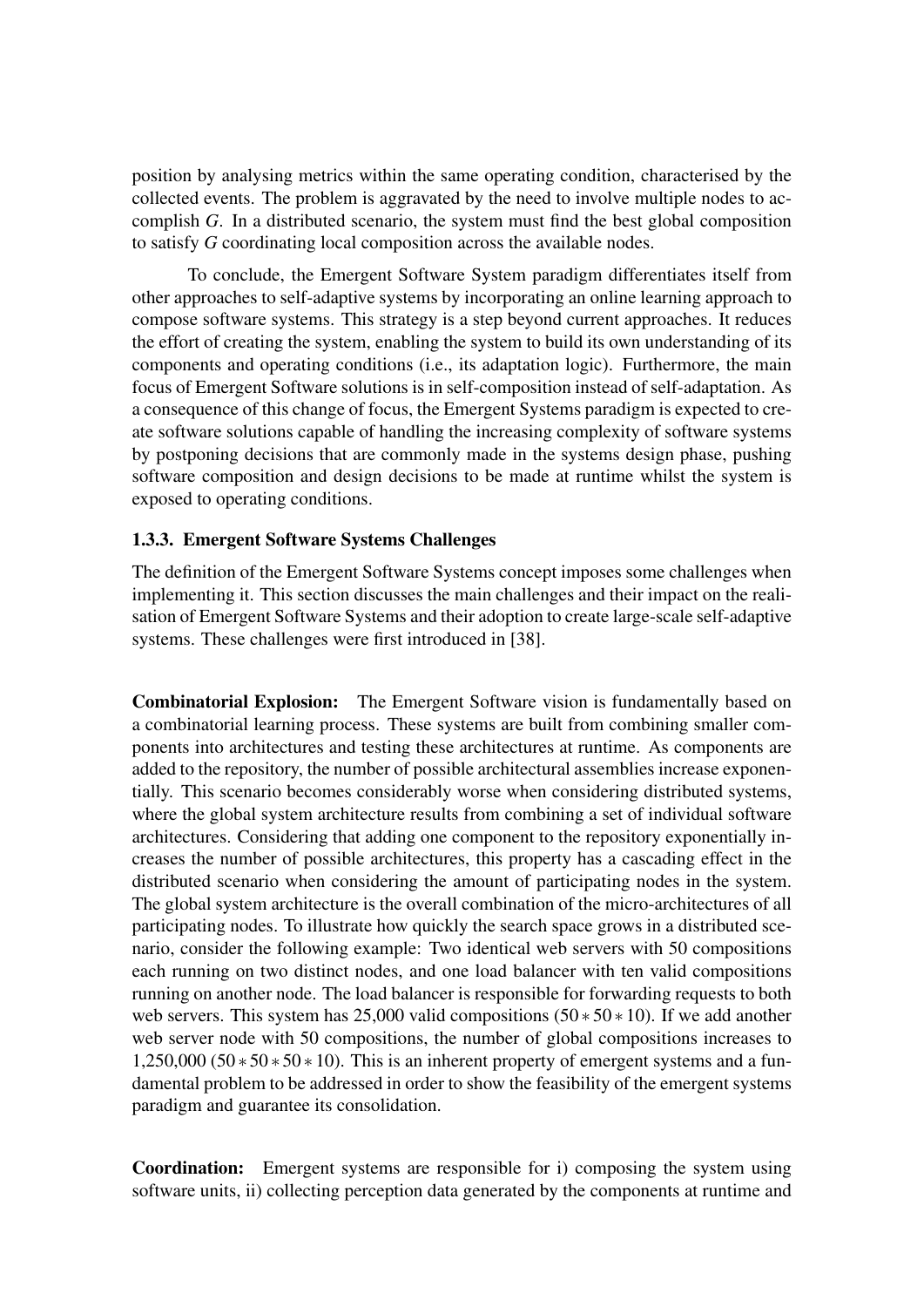iii) learning about the collected information. In a distributed setting, these systems can operate in different locations with different "personalities". The system can operate by controlling arbitrary groups of nodes in the system. They can control the operation of either individual nodes, in a completely decentralised fashion, or groups of any number of nodes, up to all system nodes, thus providing degrees of centralised control. Additionally, emergent systems can adopt different personalities, for example, by acting in an entirely selfish manner according to a group's local interests and ignoring the rest of the system, or by acting in an altruistic way, making local decisions to benefit global system's interests.

Behavioural Mismatch: In a distributed systems scenario, systems hosted in different nodes might implement behaviours that do not match other interacting nodes. For example, one system might encode different schemes of encryption algorithms, making the nodes incompatible with each other. A trivial solution for this problem is to manually define rules or impose constraints regarding aspects of the system behaviour. As discussed before, such a solution would be against the philosophy of emergent systems due to its restraining nature, limiting the reinforcement learning process. Emergent systems should have the freedom to explore and learn autonomously whilst simultaneously maintaining the system in a globally valid composition.

Relative Fitness Landscape: In emergent systems, fitness landscapes are graphs representing the fitness values of the available architectures executing on an operating environment. These graphs have an oscillatory shape where the highest peak represents the architectural composition with the highest fitness value, meaning that it is the optimal available architectural composition for the observed operating environment. Other valid architectural compositions are formed with lower fitness values as components are removed or replaced from the architecture with the highest fitness value. In the context of an emergent software system, for different operating conditions (external stimuli), the fitness landscape of the system changes, meaning that the fitness values of the available compositions change, including the choice of a new composition as the most suitable one when the environment changes. This scenario characterises emergent software systems as having dynamic fitness landscapes. In [8], Cakar *et al.* define two types of dynamic fitness landscapes, one influenced by external stimuli and the other influenced by the system's constituent components. Cakar *et al.* refer to changes in the fitness landscape caused by the system's internal elements as self-referential fitness landscapes.

Emergent software system's fitness landscapes suffer from external stimuli and the interaction of the components that form the system's architecture. The fitness value of a specific architecture is determined by the metrics and events generated by the system's components. Thus the perceived conditions are directly influenced by the executing composition itself. This scenario makes it difficult for the system to differentiate real changes from a distorted perception of the environment. The dynamic fitness landscapes of emergent systems in tandem with the distortion perception problem represent a crucial challenge to realise emergent systems.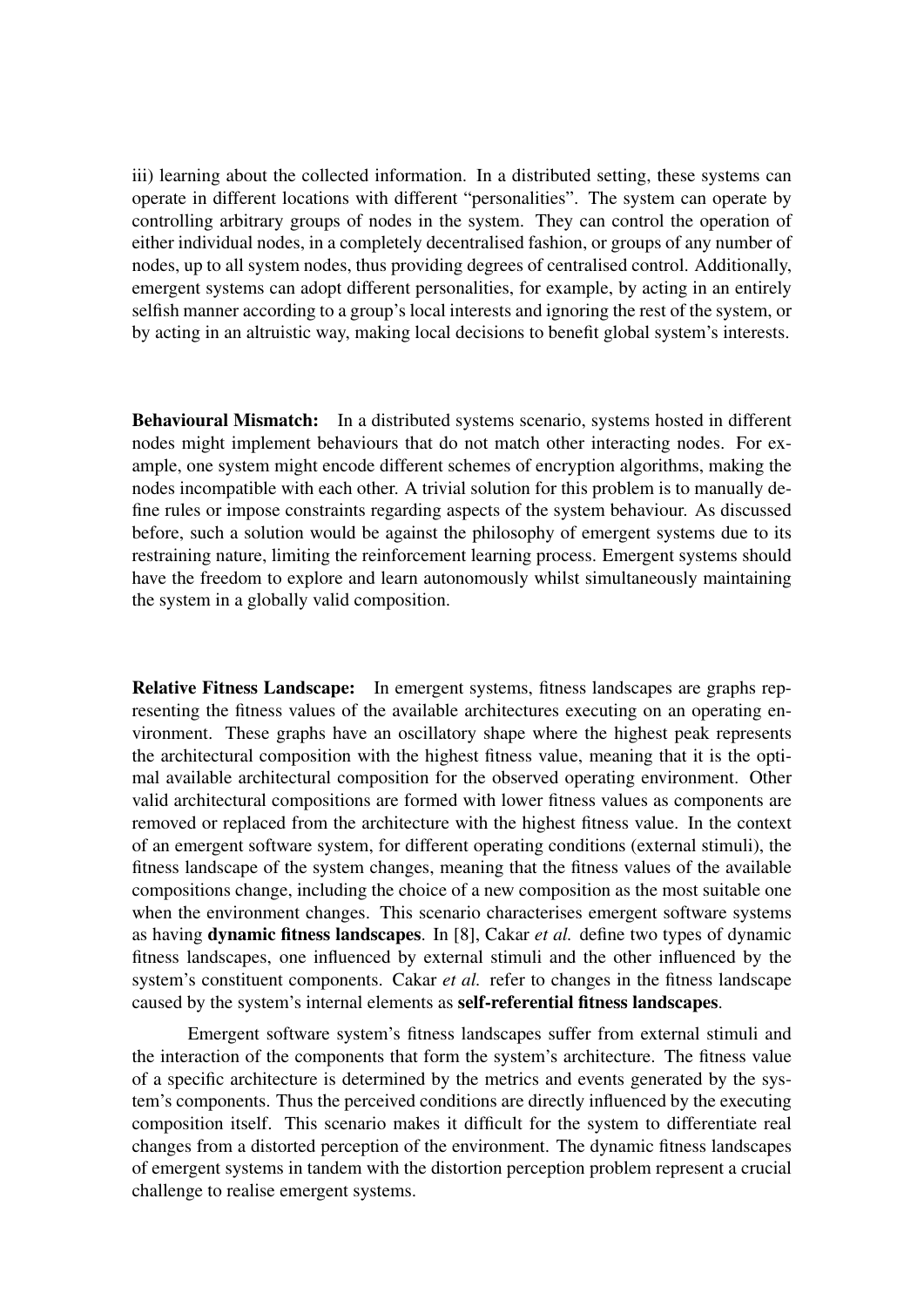Monitoring Data Quality: The poor quality of the metrics and events collected from the system's components may give the system a false perception of its performance and operating conditions, misleading the system to accumulate false knowledge, which may in turn trigger unnecessary adaptation or the selection of suboptimal architectures. In addition, as a related challenge, the absence of important perception data hides trends in the operating environment from the system. For example, the system may find its performance degrading over time with no apparent change in the operating condition. This scenario occurs when selected events do not match all essential aspects of the environment that impact the system's performance or when event averages are miscalculated, hiding fluctuations in the environment. This apparent mismatch between how the system perceives its environment and the actual environment directly impacts the emergent system's ability to locate an optimal architectural composition. Ideally, emergent systems should detect such blind spots so that the appropriate adjustments can be made to give the system a more precise perception of its environment.

# 1.4. Successful Projects

As a result of realising the Emergent Software System concept, we built a number of realworld systems to evaluate our approach. In this section, we provide an overall description of the three main projects developed to this date. These projects are open-source and available for download. All instructions to replicate the results are also provided with the code. We also provide references to previous publications where we detail the design, implementation and evaluation of each of these systems, and analyse how they realise the Emergent Software Systems concepts. The tools used to develop these projects are described in Sec. 1.5.

#### 1.4.1. Emergent Web Server

The Emergent Web Server is a fully functional Web server that implements the HTTP 1.0 protocol and appropriately handles HTTP requests. The Web server was entirely developed according to the concept of Emergent Software Systems. It can adapt and evolve its internal composition to better handle requests according to the observed workload characteristics. Its design and implementation are fully described in [37, 38, 45], where it is used as a case study to explore and evaluate the concept. The emergent Web server is also presented in a publicly available video<sup>1</sup> that demonstrates its execution and performance.

The emergent Web server was initially explored with 42 unique ways to compose its internal architecture and was exposed to various workload patterns. The results show that the emergent Web server can converge towards the appropriate composition in a timely manner and learn the best performing composition for different classified workload patterns, being able to recompose its internal architecture to the best performing composition as soon as a previously seen workload pattern is recognised.

Later in this chapter (Sec. 1.5.4.1), the emergent Web server will be used as a target system for the reader to experiment and practice with the concept and tools to create Emergent Software Systems.

 $1$ To access the video, please visit: https://youtu.be/BBNvbC6w 3Y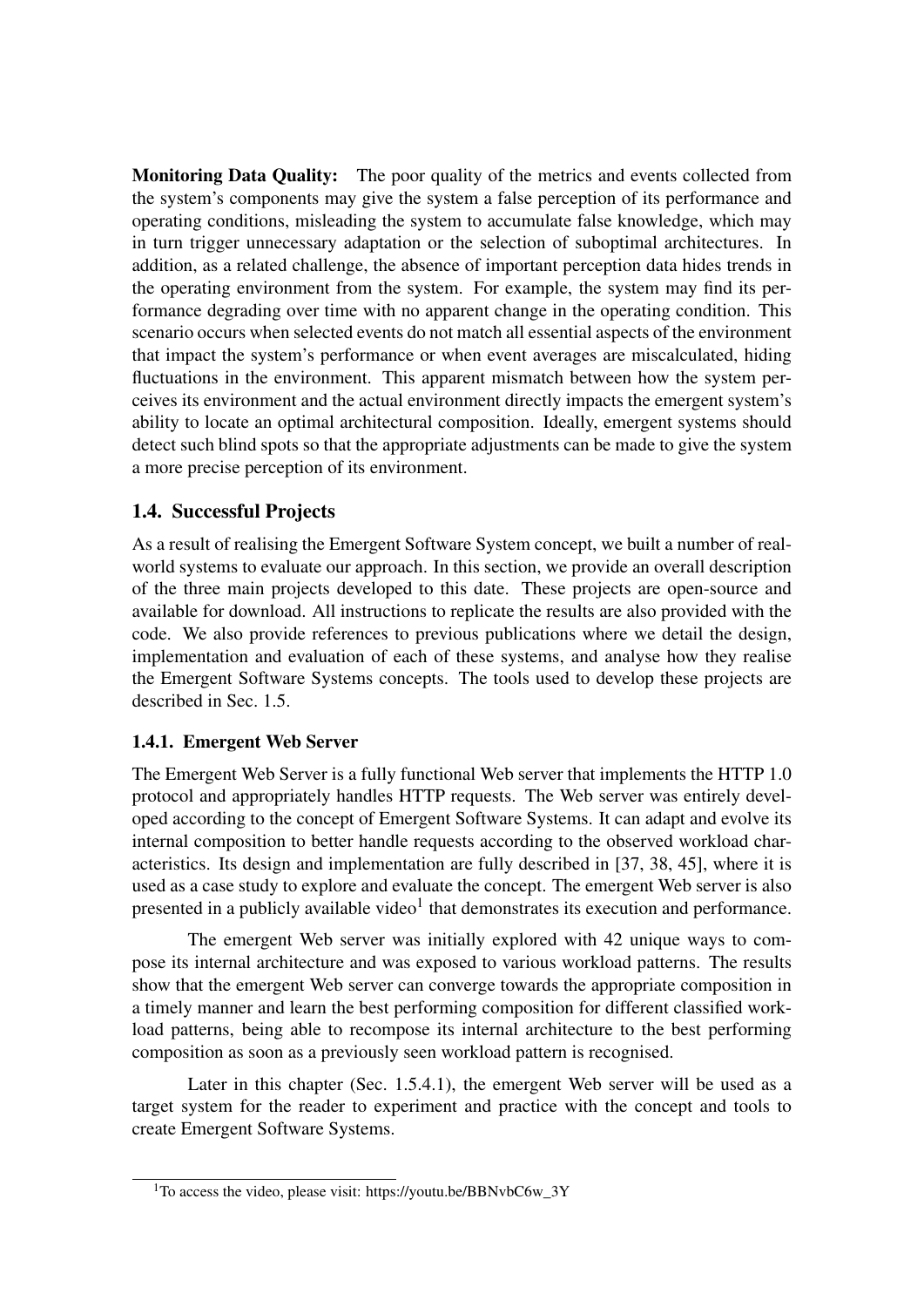#### 1.4.2. Distributed Emergent Web Server

The Distributed Emergent Web Server is an extension of the emergent Web server. It also consists of a fully functional Web server that implements the HTTP 1.0 protocol and can serve content on the Web. The difference between this project and the emergent Web server is that it can delineate parts of its architecture and relocate them to other machines in a distributed infrastructure.

This project was used to explore learning in a distributed setting. The description of the project and the results are described and presented in [39]. The paper also presents the open-source code of the project to enable replication of its results. Besides the learning approach evaluated in the context of a distributed emergent Web server, this project also explores the potential of abstracting distributed compositions as actions to adapt the Web server into different architectural compositions to be learned at runtime.

The distributed emergent Web server can learn, at runtime, and with no predefined domain-specific knowledge, which Web server composition is the most suitable for the observed operating environment. Besides that, the distributed emergent Web server can also learn whether or not it requires running on multiple machines to handle the incoming workload volume.

#### 1.4.3. Emergent Microservices

The Emergent Microservices project introduces a novel approach for the implementation of microservices using the concept of Emergent Software Systems. The project describes the use of the approach to create a fully functional real-world microservice that can appropriately handle incoming requests in a self-adaptive fashion.

The creation of Emergent Microservices aims at enabling microservices to adapt and evolve their internal architectural composition to autonomously cope with workload volume changes and workload pattern changes. The emergent microservice can evolve its internal architectural composition to better handle incoming requests at runtime, with no human interference.

The results of implementing and evaluating the approach are described in [43]. Rodrigues Filho *et al.* show that an emergent microservice can detect and adequately adjust its composition to accommodate changes in the operating environment. The paper also discusses the roles of engineers and machines in the design and evolution of future microservice-based systems. A more detailed description of the emergent microservice is presented later in this chapter (Sec. 1.5). We also use this project as a practical exercise to familiarise the reader with the Emergent Microservices concept and the use of Emergent Software Systems tools to build autonomic systems.

# 1.5. Perception, Assembly, Learning (PAL) Framework

This section discusses the realisation of the Emergent Software Systems concept. We present a framework that facilitates and supports the creation of emergent systems following the definition given in Sec. 1.3. This framework was introduced in [42].

Emergent Software Systems can autonomously compose software architectures from small and reusable software components according to the observed operating envi-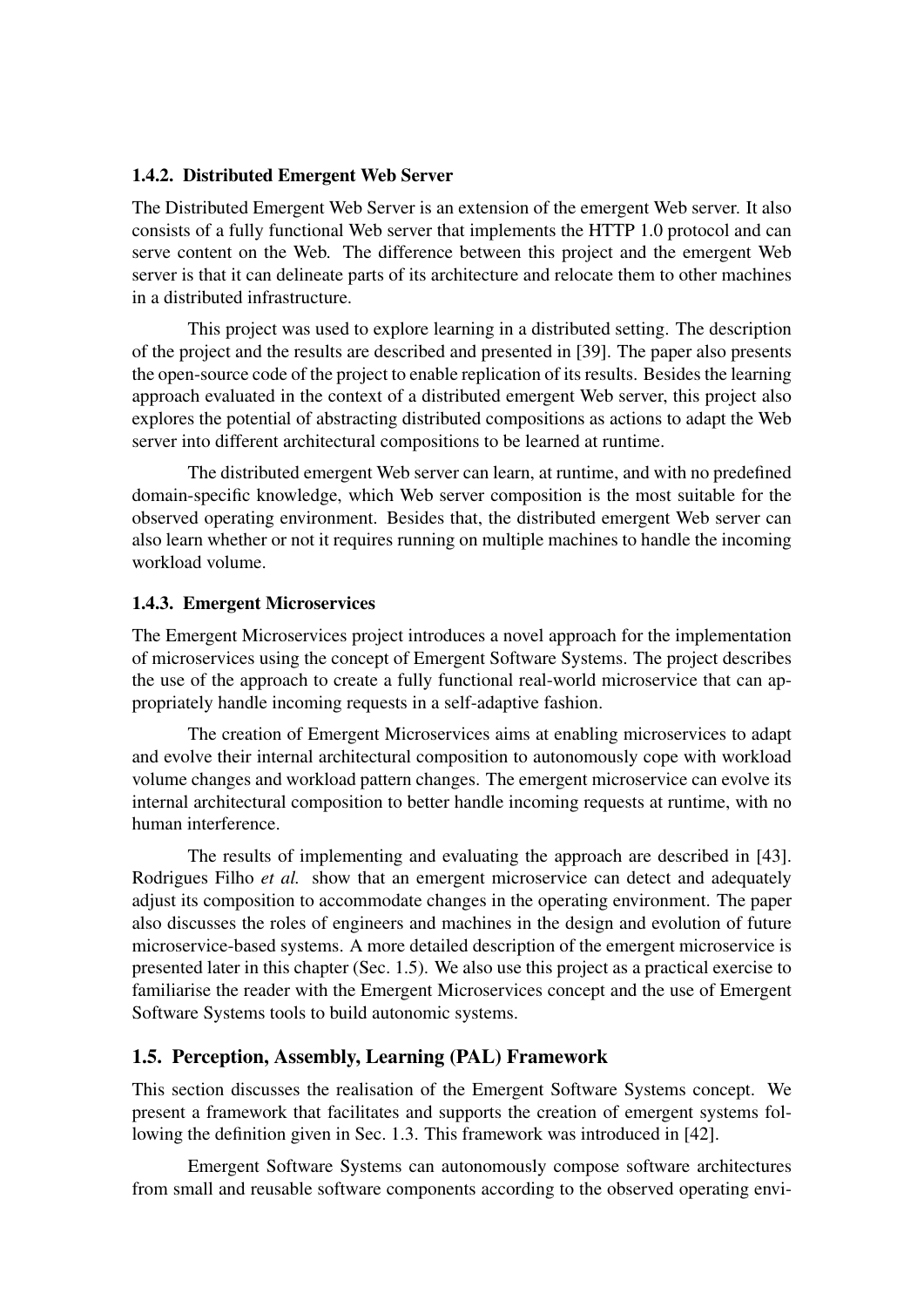

**Figure 1.1. The PAL framework architecture [42].**

ronment. To realise this concept, we built a framework with three main modules: Perception, Assembly and Learning (Fig 1.1).

The Assembly module searches for components in a repository, creates an inmemory representation of all available architectural compositions the system can be assembled into, and supports seamless adaptation from one composition to another at runtime. The Perception module, in turn, generates and adds proxy components to the system's architecture to monitor the system's health status and operating environment. Finally, the Learning module leads the entire autonomous software composition process through reinforcement learning approaches.

The interaction among the three modules is depicted in Fig. 1.1. The framework is organised in a multi-tier architecture in which the upper layers use the functions of the lower-level layers to implement their own functions and provide higher-level functionalities. The multi-tier modular architecture ensures that each participating module implements a well-defined set of functionalities to the upper level. Although the main modules are designed to be generic and useful in any application domain, this modular structure allows each module to be replaced by a variant, when applicable, to explore the specificities of particular domains. This characteristic makes the framework flexible, facilitating, for example, the experimentation and comparison of a variety of learning algorithms in the Learning module.

The three modules have well-defined roles in the realisation of the Emergent Software System concept. Their interaction results in a feedback loop that keeps the system constantly observing its health status and operating conditions and learning the optimal available system's composition for the observed environment. The following sections focus on the implementation details and the functionalities provided by the PAL framework.

#### 1.5.1. Assembly Module

This section provides details on the Assembly module, covering the component-based model used to enable the concept of Emergent Software Systems and the functionalities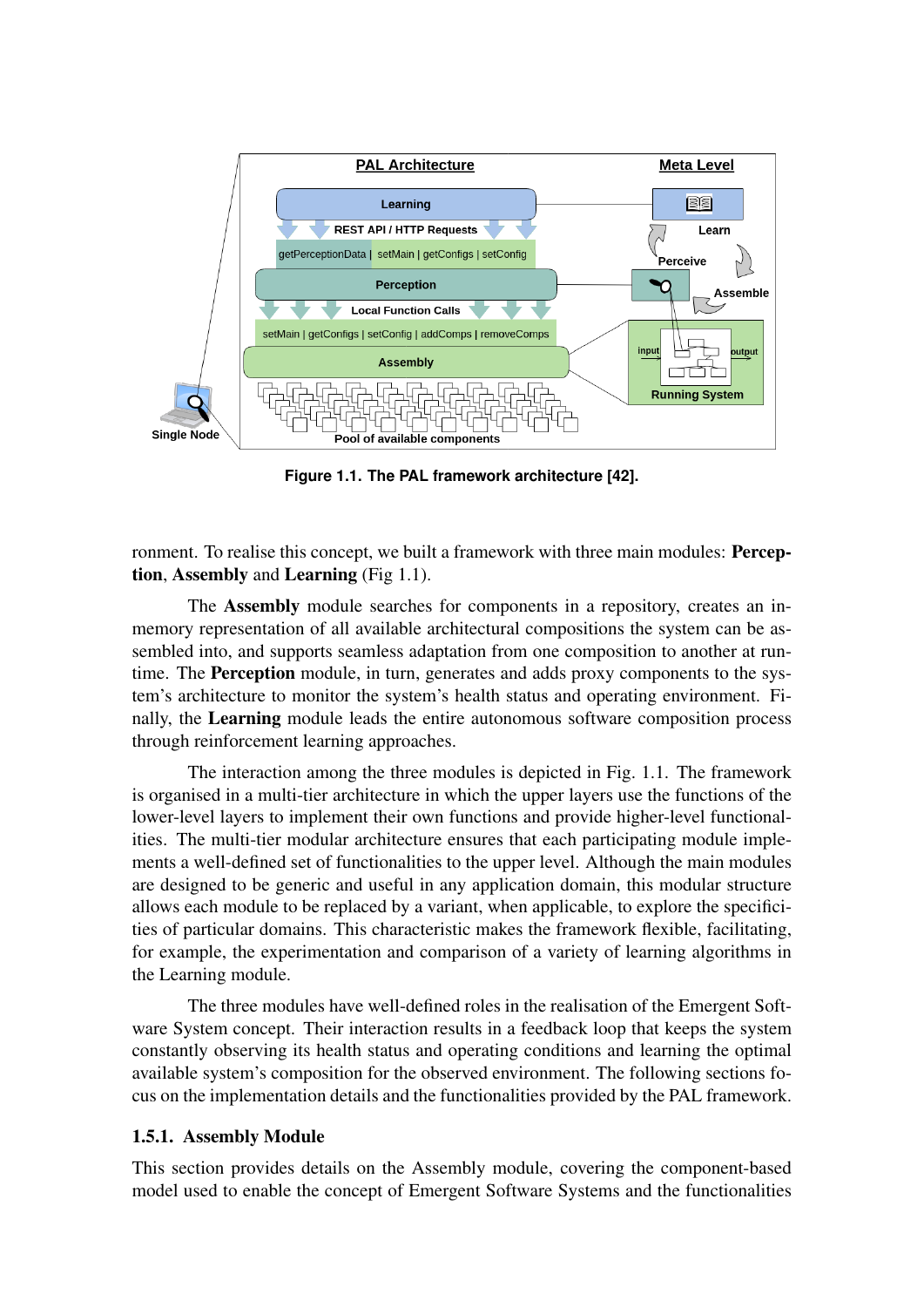provided to the upper layers. The definition of Emergent Software Systems is based on the composition of fully functional software architectures from small components. To assemble components into functioning local architectures, the Assembly module searches for components in the repository, gathers information about them (and their variants) and assembles them into a fully functional system with composition options. The Assembly module uses functions provided by a component-based runtime to execute component replacement and composition at run time whilst abstracting the processes that support software architecture composition and (re)composition used by the Learning module to realise the reinforcement learning process. The following sections present the API functions provided by the Assembly module and describe the role of a component-based model in the autonomous composition process enabling architectural adaptation by component replacement.

Component-based models are essential to support the concept of Emergent Software Systems, mainly because they provide the necessary information about components to realise autonomous software composition. The information provided supports autonomous component connections to form functioning software architectures, avoiding random component compositions and offline testing to find compositions that work. Furthermore, since component models allow developers to express features through interfaces that are explicitly defined when coding components, the component-based model eliminates the need to use extra models to label the system code and define which parts of the system are adaptive and how to adapt them (e.g. what features could be replaced and how to replace them). For example, feature models (such as in [18]) are often used to represent how pieces of code interact with each other, and how they could be replaced to support adaptation. Such feature models force developers to detail the relationship between different parts of the system after implementing the system itself, increasing development effort. On the other hand, the component-based model is a way to eliminate that need, integrating essential information for component adaptation directly in the component's code. This characteristic reduces development effort during system design, facilitating software adaptation throughout the entire system rather than limiting it to specific parts that were previously modelled.

This work uses the  $Dana<sup>2</sup>$  component model described in [36]. Dana is a generalpurpose programming language that inherently provides a component-based model and runtime support for component adaptation in fine-grained complex modular structures. Component-based models require the definition of interfaces and components. Interfaces define function signatures (i.e., function names, return types and the list of parameters with their respective data types). Each interface expects *at least one* component that implements all functions defined in it. Components can *provide* implementation for multiple interfaces and may *require* other interfaces to support their own implementation. Also, multiple components might implement the same interface using different approaches. Those are often referred to as **component variants**, and it is by means of replacing those variants in an executing software that the adaptation process occurs. This "providesrequires" policy is a central part of a component-based model, allowing the language

<sup>&</sup>lt;sup>2</sup>Please refer to http://www.projectdana.com for more practical information on the language, its component-based model and its online adaptation mechanism.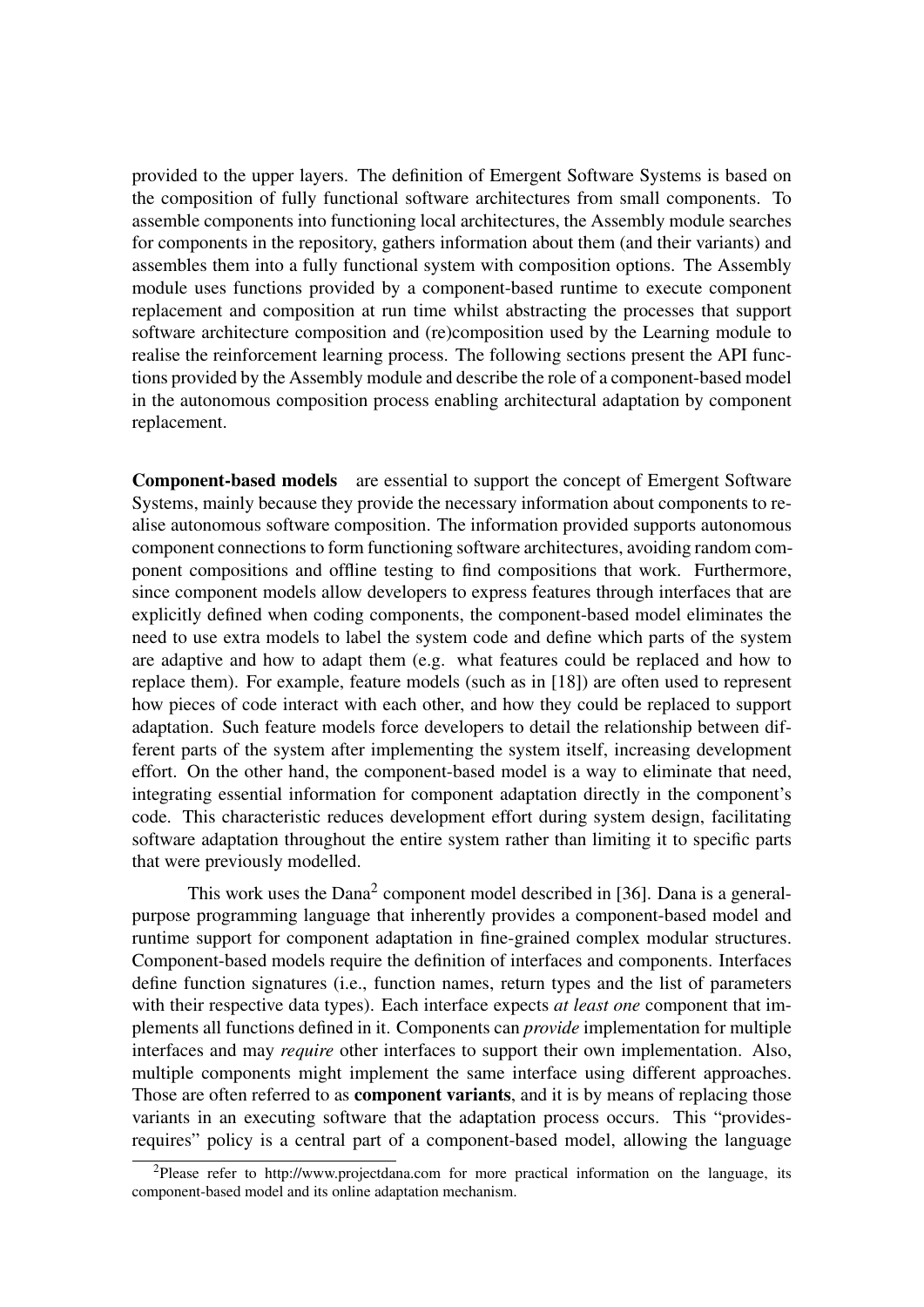

**Figure 1.2. Example of interfaces and components. Note that Multiplication requires an external interface (Addition) to complete its implementation. The code is written using the Dana programming language syntax [42].**

runtime to connect different components to create fully functional software. Software evolution or adaptation is realised by replacing components in the resulting software architecture at runtime without interrupting the system's services. Moreover, as part of the online replacement of a component, the system needs to examine the component's dependencies (i.e., its "requires" declaration) and perform further changes in its architecture to add any components that are required to support the new one.

An example of the Dana language syntax and its component-based model is show in Fig. 1.2. The figure shows two interfaces: *Addition* and *Multiplication*. Each interface may comprise a number of function definitions, where each function is defined by its name, return type, and a list of parameters with their types. The figure also shows two components that provide the implementation for the two interfaces. The *Multiplication* component is a simple example that illustrates a component implementation depending on another interface. In this case, the *Multiplication* component relies on the interface *Addition* to support its implementation. Therefore, whenever the *Multiplication* component is used, any component providing *Addition* is required to be connected to it. Considering the use of these interfaces and components to create a Calculator program, if multiple components provide the *Addition* interface, then any of those components can be connected to the *Multiplication* component to make it work. Furthermore, we could also assume the existence of a *Multiplication* component variant that, for example, does not require the *Addition* interface, thus implementing the *Multiplication* interface in a different way. Therefore, in this example, there exists a variety of architectural options to realise the Calculator program, each option implementing the operation *Multiplication* differently, by either connecting *Multiplication* with a variety of *Addition* components or replacing *Multiplication* with a variant that does not require the *Addition* interface.

The Dana runtime provides basic functions to abstract the online architectural composition and adaptation process. The abstractions provided by the language support, through single function calls, the realisation of software adaptation or composition, involving: loading new components into memory, pausing an old component's ex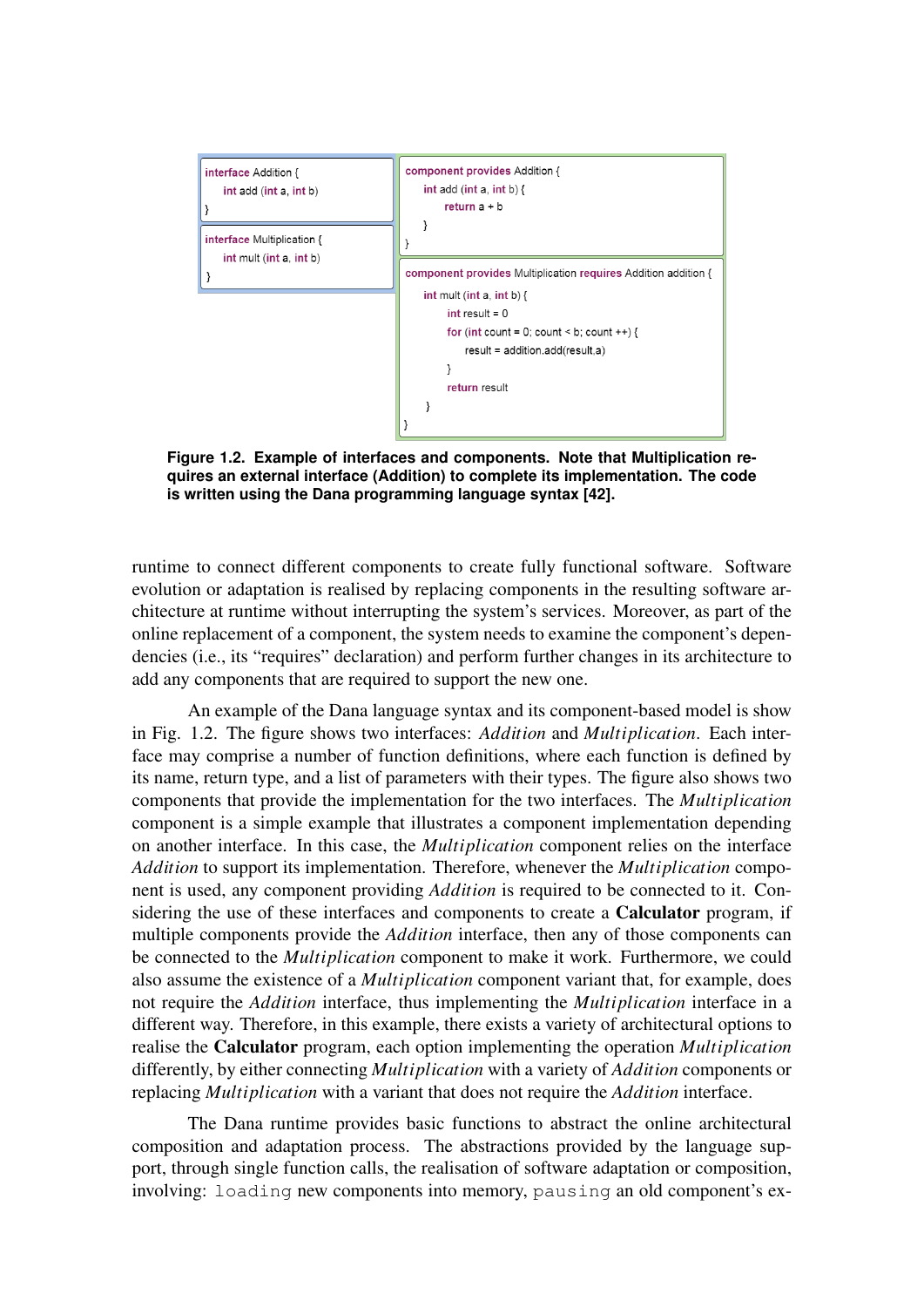ecution, transferring component states (when applicable – i.e. *replacing* statefull components) and connecting a new component with its required components. Dana transparently executes the tasks mentioned above without further actions from the developer. The Assembly module supports these functions with low-level operations to determine and control the composition and adaptation process at runtime. A list of the functions provided by the Assembly module is detailed below.

# The Assembly Module API:

- bool setMain(char compName[]): This function is responsible for starting the assembly of the target system's architecture. The Assembly module is capable of assembling an entire system's architecture and its variations from a main component.
- String[] getConfigs(): This function returns a list of the available architectural descriptions. These descriptions are string-based representations of architectures, containing a list of components and how these components are connected in the architecture. Furthermore, these descriptions are used by the Learning module to reason and learn about architectural compositions.
- bool setConfig(char configDesc[]): This function is used to change the executing architectural composition to another at runtime. This function receives as parameter the architectural description of the new composition.
- char [] getConfig(): This function returns the currently executing software composition.
- bool removeComp(char compName[]): This function removes a specific component from the list of components being used by the Assembly module to form the available software compositions. As a result, there is a decrease in the number of available software compositions. This function expects the name of the component to be removed.
- bool addComp(char compName[]): This function adds a component to the list of available components. As a result, there is an increase in the number of possible architectural compositions. This function receives the name of the component, searches for it in the repository and loads it into the Assembly module to create future architectural compositions.

The setMain() function sets the procedure to compose the software architecture and variations of it from a root component. The root component implements the main function, i.e., the point where the program starts its execution. From that component, the Assembly module extracts the name of the required interfaces. For each required interface, the Assembly module searches the repository for components that provide it. Suppose the Assembly module locates multiple components providing the same interface. In that case, it gathers the component variants (i.e., the multiple components providing the same interface). It attaches them to the interface creating an adaptation point, i.e., a point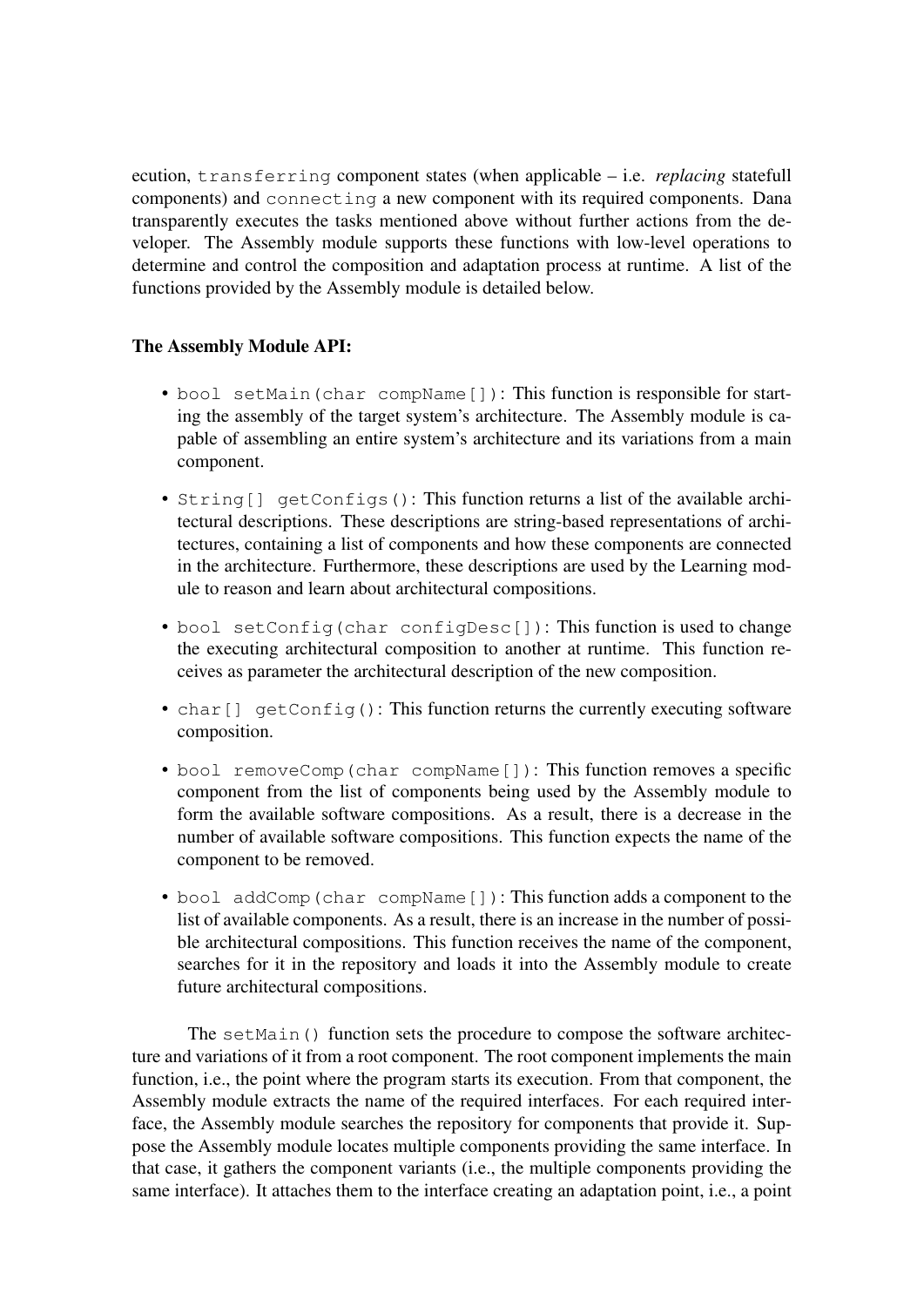

**Figure 1.3. An example of a generic architecture represented by the Assembly module. This results from executing the Assembly module function** *setMain* **[42].**

where there are multiple components to choose from. These adaptation points are represented in a tree, as shown in Fig. 1.3 for hypothetical interfaces *A*, *B* and *C*. After loading all components that provide the interfaces required by the main component, the Assembly module repeats the same steps for each of the loaded components. It continues with loading components and their variants for the required interfaces until the entire architectural tree is complete with the necessary components to realise at least one working software composition, i.e., having at least one component providing every required interface.

A working composition consists in the selection of one component in each required interface on the tree (an example is shown in Fig. 1.3). The components marked in blue in the figure are part of the currently executing composition. After loading components and their variants, the Assembly module selects and runs a random architectural composition. The example in Fig. 1.3 presents a total of 14 available architectural compositions. As show above, the Assembly also module provides functions to add new components (which were not in the repository when setMain was first executed) and to remove components as candidates to provide a specific interface, not allowing the removal of components that have no variants. These two functions influence the number of available architectural compositions. Furthermore, the Assembly module provides functions to return a list of architectural descriptions of the available compositions, a function to return the description of the currently executing composition, and a function to change from one composition to another. These functions work by acting on information about the available components, as structured in a tree (as exemplified in Fig. 1.3) and stored in the Assembly module.

The Assembly module provides architectural descriptions to enable external modules to reason about the running software structure and change the running composition. This text-based description provides information about the components that make up a specific composition, along with their relationships, i.e., how the components are connected. The architectural descriptions are helpful to the PAL framework for two main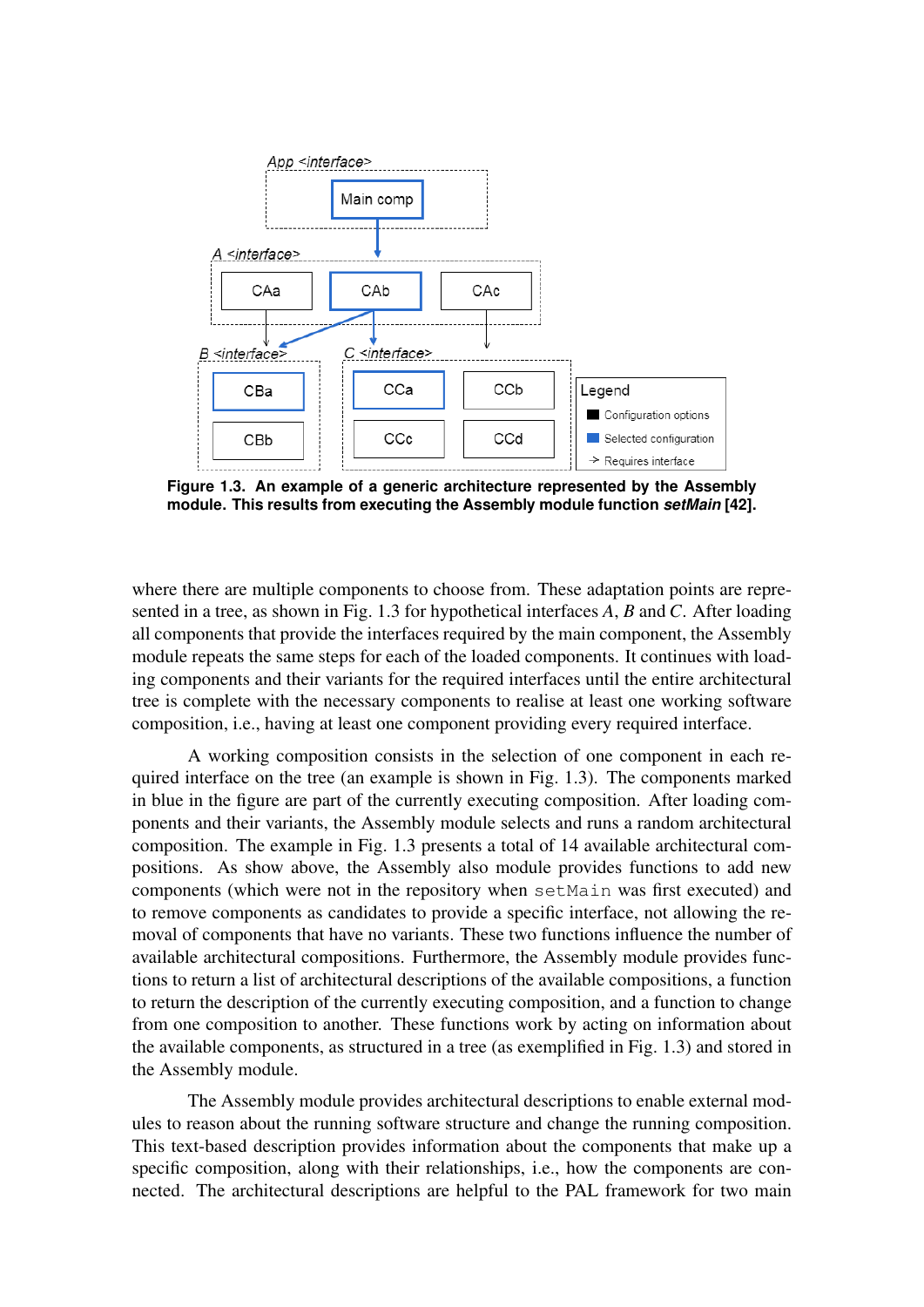reasons: i) they enable external modules to interact with the architecture variations built by the Assembly module; and ii) they enable external modules to infer and reason about information on the architectures. Thus, architectural descriptions facilitate the interactions between the other framework modules (mainly Perception and Learning) and the Assembly module. Since a description contains all the details to reassemble any architectural composition, they enable, for example, the Learning module to reason about the available architectural compositions to understand the impact of specific components in the architecture. Furthermore, the descriptions support the creation of different implementation versions of the Assembly module, in case a domain-specific version of the Assembly module may perform faster in special scenarios, enabling these different versions to internally represent compositions in different data structures whilst maintaining a consistent format for referencing valid software compositions.

An example of the architectural description is presented bellow:

|*MainComp*,*CAb*,*CBa*,*CCa*|*MainComp* : *A* : *CAb*,*CAb* : *B* : *CBa*,*CAb* : *C* : *CCa*|

This is the architectural description of the executing composition illustrated in Fig. 1.3. The description has two main parts: the list of components and the components relationships. On the left-hand side of the description, there is a list of all participating components in the architecture. In the example, the list of components is *MainComp*,*CAa*,*CBA*,*CCa*. The component relationships part of the description (on the right-hand side) describes how the participating components are connected. The first relationship, *MainComp* : *A* : *CAb*, tells that *MainComp* is connected to *CAb* through the interface *A*.

# 1.5.2. Perception Module

The Perception module uses the Assembly module functions to enable the system to monitor its health status and collect information about the operating environment. Furthermore, the Perception module provides, through a RESTful API, both its own functions and the Assembly module functions to external modules interacting with Perception. This facilitates access to functions that support the learning process, such as functions to change to a new software composition, to get a list of possible software compositions, to add new components or remove components, and to get the executing composition description (i.e., Assembly functions), as well as functions to allow insertion, removal of monitoring components (proxies) to extract monitoring information from the executing system (i.e., Perception functions). This section is divided into two subsections: the first one describes the perception data (events and metrics), which represent the system's health status and classify operating environments. The second subsection describes a particular type of component (proxies) that are autonomously generated and inserted into the software architecture to collect metrics and events from executing compositions.

#### 1.5.2.1. Perception Data (Events and Metrics)

The perception data (Events and Metrics) are data types through which the system represents its health status and operating conditions, which is essential information for the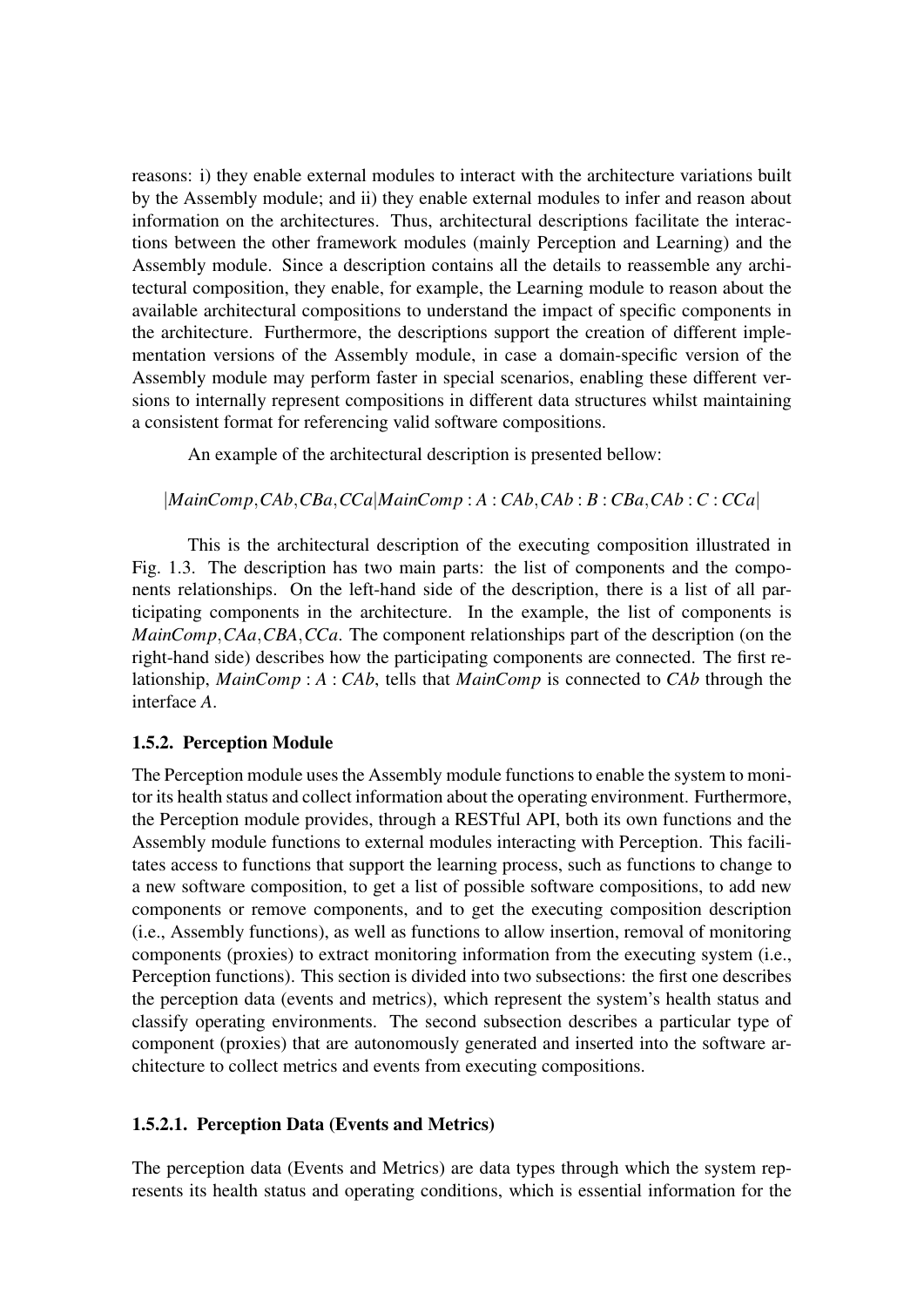

**Figure 1.4. Metric and Event data types in the Dana programming language [42].**

system to learn about its internal composition and execution environment. The learning algorithm uses these data to classify environments and determine the level of satisfaction of the system's goal, serving as the base for the system to learn and make design choices. The metrics are used to represent aspects of system health status (e.g., performance, security level, and so on), while events are created to store the values of environment features (e.g., input patterns, hardware characteristics). In tandem, the Learning module uses both events and metrics to realise its reinforcement learning approach. As an essential characteristic, both data types (see Fig. 1.4) were designed to capture information regardless of the application domain, enabling the PAL framework to learn about any target system by setting the appropriate event types and metrics to ensure a satisfying learning outcome.

The metric data type is composed of the name, value and preferHighValue attributes. The name attribute represents the aspect of the system that is being monitored. This field may be set as *'response time'* or *'the number of active threads'* or any other *string* that represents aspects of the system that can be quantitatively measured and monitored. The value attribute stores the corresponding value associated with the metric. For example, for *'response time'* the system may store a value in milliseconds representing the time that the system takes to process incoming requests. Additionally, metrics are used to represent system status and express the system's goals. The preferHighValue, when set to true, tells the system to find the architectural composition that maximises the value attribute. Contrarily, when preferHighValue is set to false, the system searches for the composition with the lowest value attribute. name and preferHighValue are often manually defined by a domain expert, and the system obtains the value as it executes. Note that it is possible to create multi-goal Emergent Systems using the concept of metrics. However, we focus on showing the feasibility of the Emergent Software Systems approach and not to explore the autonomous optimisation of multi-goal systems.

Events are used to represent different features of the operating environment. The event data type represents features with the following attributes: name, type, and value. The name attribute stores the name of the feature; for example, in cases where it is im-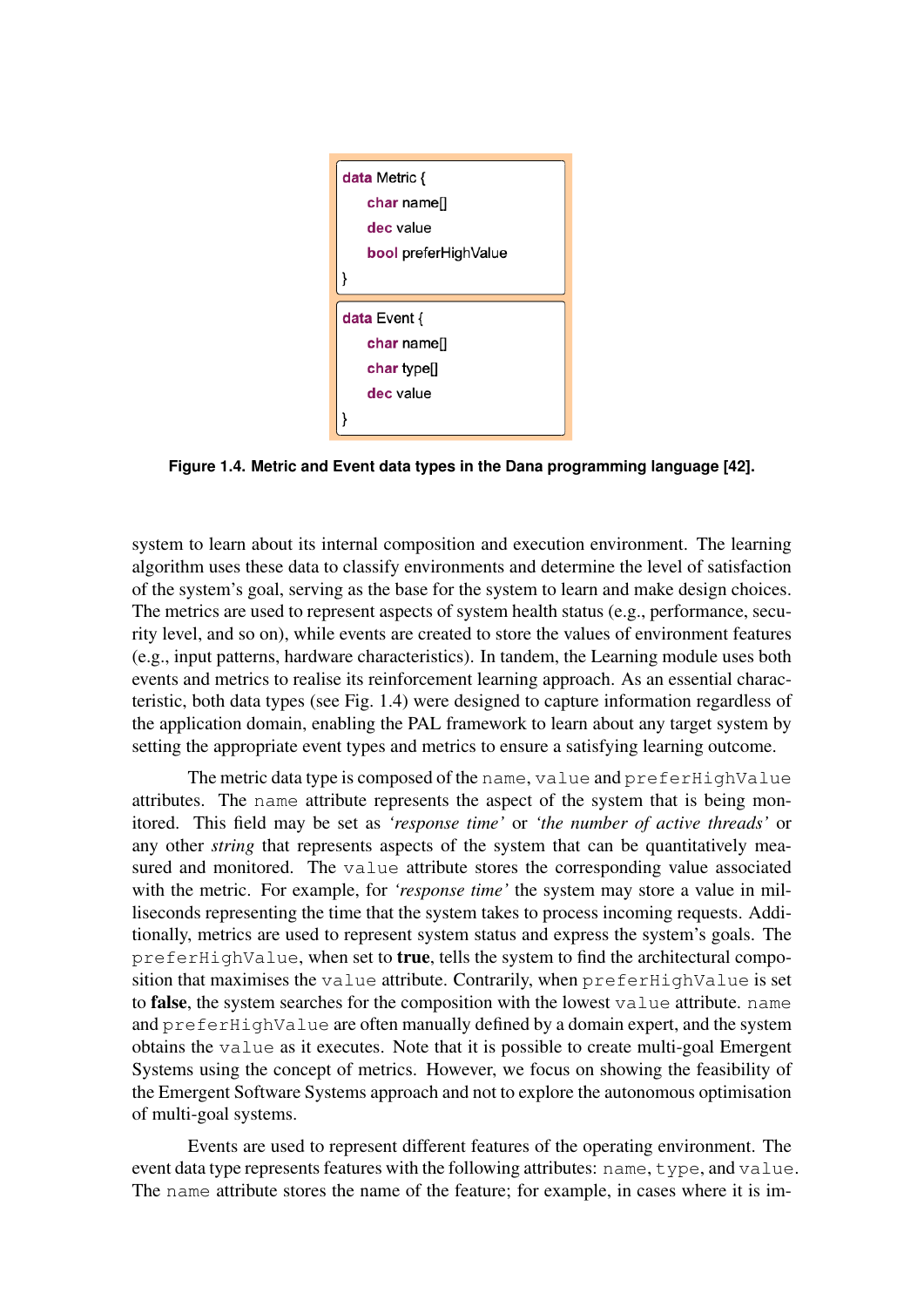portant to characterise request patterns, a possible event type could be named as *'request type'*. The attribute  $\tau$ ype defines the data type of the environment feature. In our request pattern example, this attribute could be set to *'text'* when the system received requests to retrieve text files, or *'image'* to represent different labels of the same *'request type'*. Finally, the attribute value quantifies the observed attribute. For example, it stores the size (e.g., in bytes) of the requested files. This allows the system to understand the operating environment it is running on, in this example, by understanding how differences in the file size of certain request types affect system operation. The name values are often manually defined at design time, while the type and value are collected from the executing target system.

After collecting events and metrics from the executing system, other important attributes can be inferred: the number of times a certain attributed was perceived (e.g., number of requests for text files). This could be essential information that assists the system in determining whether an event is recurring or not, which might be an essential aspect to characterise the operating environment. Another critical piece of information is the time when the metrics and events were collected. Time-stamped data enables the system to establish a timeline with information on how the system and the operating environment behave in a time frame. The collection of events and metrics is done by proxies, which are components that are autonomously generated to collect (and timestamp) information about the system.

#### 1.5.2.2. Proxy Components

Proxy Components are essential elements in the Perception module. They are responsible for extracting events and metrics from the system and operating environment. A proxy component complies with the same policy of other components in a component-based model. Thus, with regards to the Assembly module, it is indistinguishable from other components in terms of code structure, syntax, and connection to other components. The only difference is that proxies are annotated to allow the Assembly module to locate them and extract the collected metrics and events and to avoid connecting two or more proxy components.

A special characteristic of proxies is that they need to provide and require, at the same time, the interface the proxy is supposed to monitor. By requiring and providing the same interface, the proxy component can be inserted between two components; one that requires the interface (e.g. component *A*) and another that provides the interface (e.g. component *B*). Then the proxy can intercept function calls from *A* to *B* and extract information from their interaction. Fig. 1.5 illustrates a proxy component inserted in the system.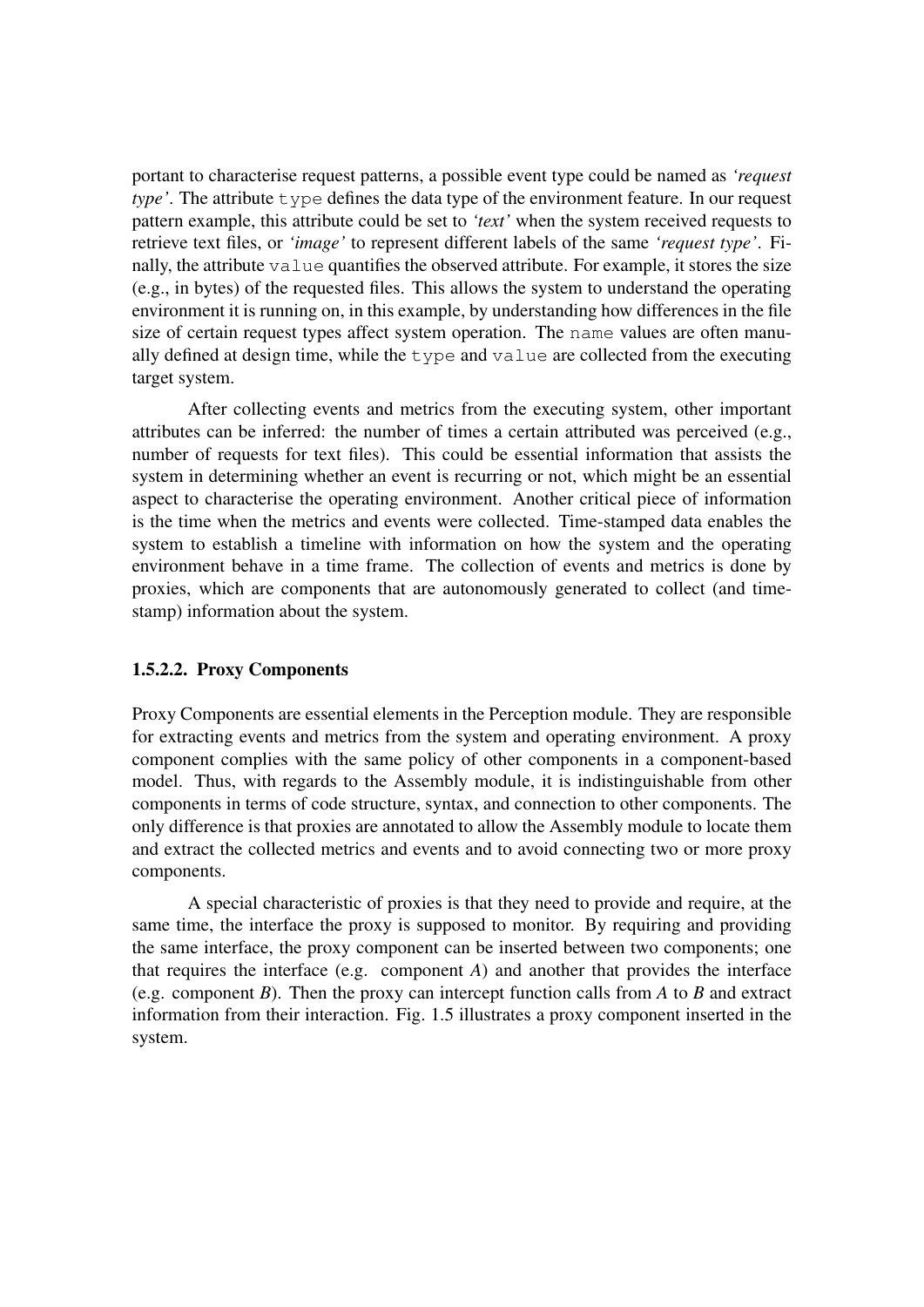

**Figure 1.5. Proxy component inserted in the system's architecture [42].**

The Perception module was designed to support a proxy-based monitoring solution, mainly because proxies are non-intrusive, i.e., they do not require code to be inserted into the monitored component to extract information for the system. Thus, it is possible to separate the code responsible for monitoring a specific component from the component itself, not requiring component developers to code functions to monitor the component, avoiding it becoming incompatible with the applied learning algorithm. Furthermore, this separation of concerns (component code and monitoring code) also makes the component development process more flexible, eliminating the need for a model to dictate how components should be coded to enable their monitoring.

This proxy-based approach implemented by the Perception module also enables the autonomous generation of proxy components at runtime, according to the necessity and goals of the Learning module. Proxy generation is further detailed next. Furthermore, considering that a Proxy component is generated to monitor target interfaces rather than components, and that multiple components might require the same interface throughout the system, a Proxy Expression Language was designed to allow the Learning module to express precisely what interface to place the proxies in the system structure. The Proxy Expression Language is also described in detail in what follows.

The Proxy Generation Process gives the system flexibility by autonomously generating the appropriate proxy components for the goals of the Learning module, regardless of the system, the application domain or the components to be monitored. The Learning module triggers the proxy generation process. Once it obtains the system goals and the available architectural compositions, the Learning module triggers the proxy component generation process. This generation process requires as input the target interface and components responsible for generating the metrics and events to be collected from the target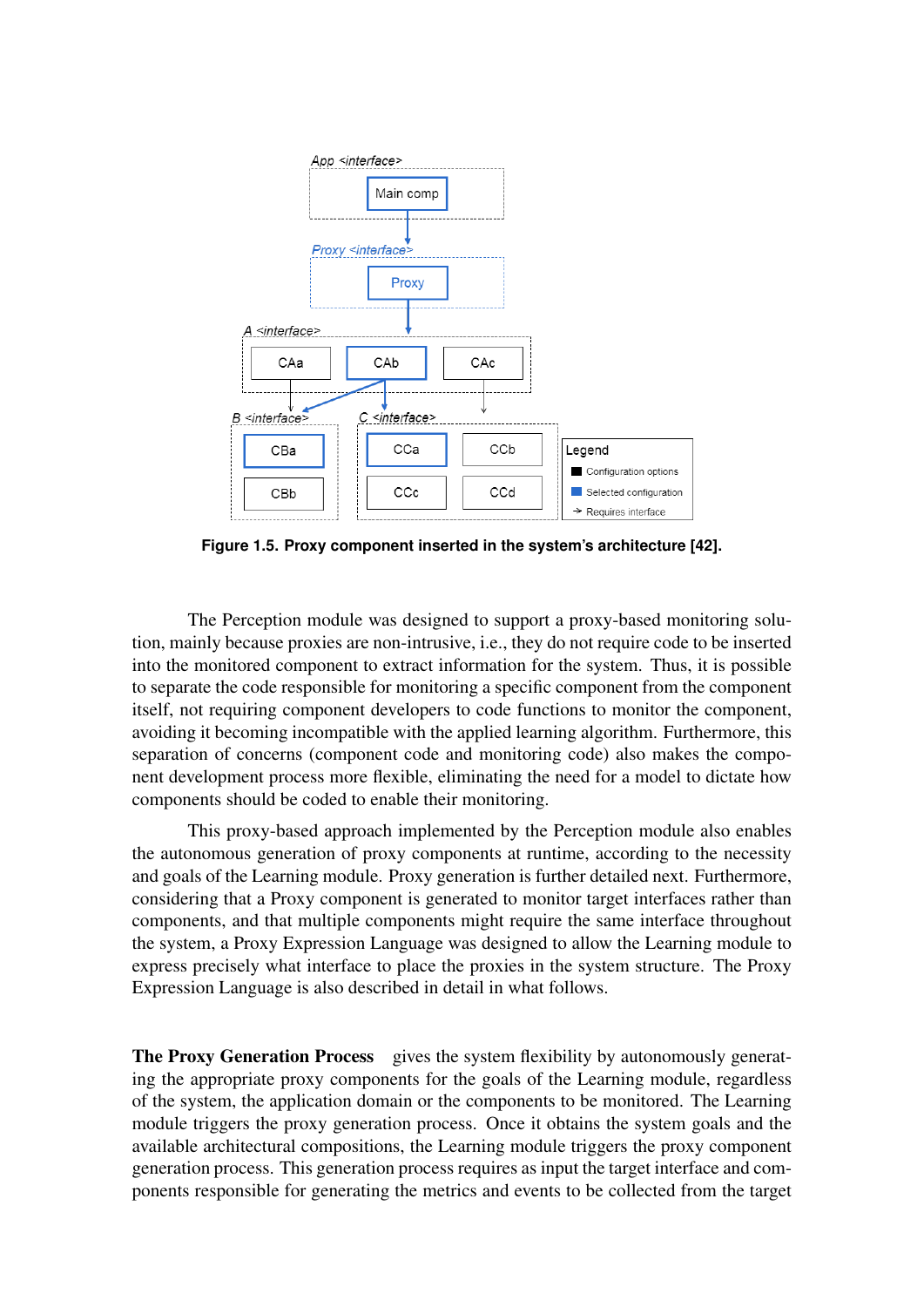interface components.

The Perception module provides a range of components that implement the collection of specific metrics and events and allow the creation of new metric/event-collector components. For example, to collect the response time in milliseconds, component ResponseTime offers the code necessary to collect such metric. This component provides a *timer* that is triggered right before the function is invoked and stopped right after the function finishes processing, returning the calculated time the function took to execute. The same applies to collecting event information. An example event is, in the context of a system that handles HTTP requests, the collection of MIME types from incoming requests. The component MimeType is also implemented and provided. This component provides a function that receives the request in a raw-text format and returns the extracted mime-type of the requested resource. Both components described above are provided by the Perception module. As new components of this kind are implemented, the Perception module makes them available to be used in the generation of proxy components.

The metrics and events generated in the proxy are timestamped once created and stored in an object named Container. This object is responsible for averaging the metrics and events of the same type, updating the 'count' variable to express the number of occurrences of a specific event or metric, and making them available to the Perception module, which, in turn, formats them into a JSON string as perception data to send to the Learning module upon request. Note that averaging event and metric values is essential to reduce the amount of data stored in the proxy component.

Proxy Expression Language: Proxy components focus on monitoring interfaces rather than particular components. The reason is that a proxy designed to monitor an interface monitors a standardised feature and thus can monitor all component variants that provide such feature, independent of individual component implementations. Furthermore, suppose that the system adapts its architectural composition, from an implementation of the monitored component to one of its variants. In that case, the Perception module can replace the component without replacing the proxy, reducing the number of changes performed by the Assembly module. The main problem of monitoring interfaces rather than components is that an interface can be required by multiple components in the software architecture. As a result, when placing a proxy to monitor an interface, the Perception module actually needs to place multiple proxies to monitor *every* component that requires that interface throughout the architecture, thus impacting the performance of the system. The Proxy Expression Language was designed to provide fine-grained control over the process of proxy placement, while avoiding the need for the Learning module to indicate what component (instead of interface) should be monitored every time an architectural change occurs.

The Proxy Expression Language (PEL) is a tool to precisely express where to place proxy components in the architectural composition. The Learning module uses this language to ensure that the generated proxy components are kept in place, monitoring the intended interface even as the software compositions are constantly changing. The Perception module is responsible for interpreting the expression and making a list of architectural compositions without proxy components, associating these compositions with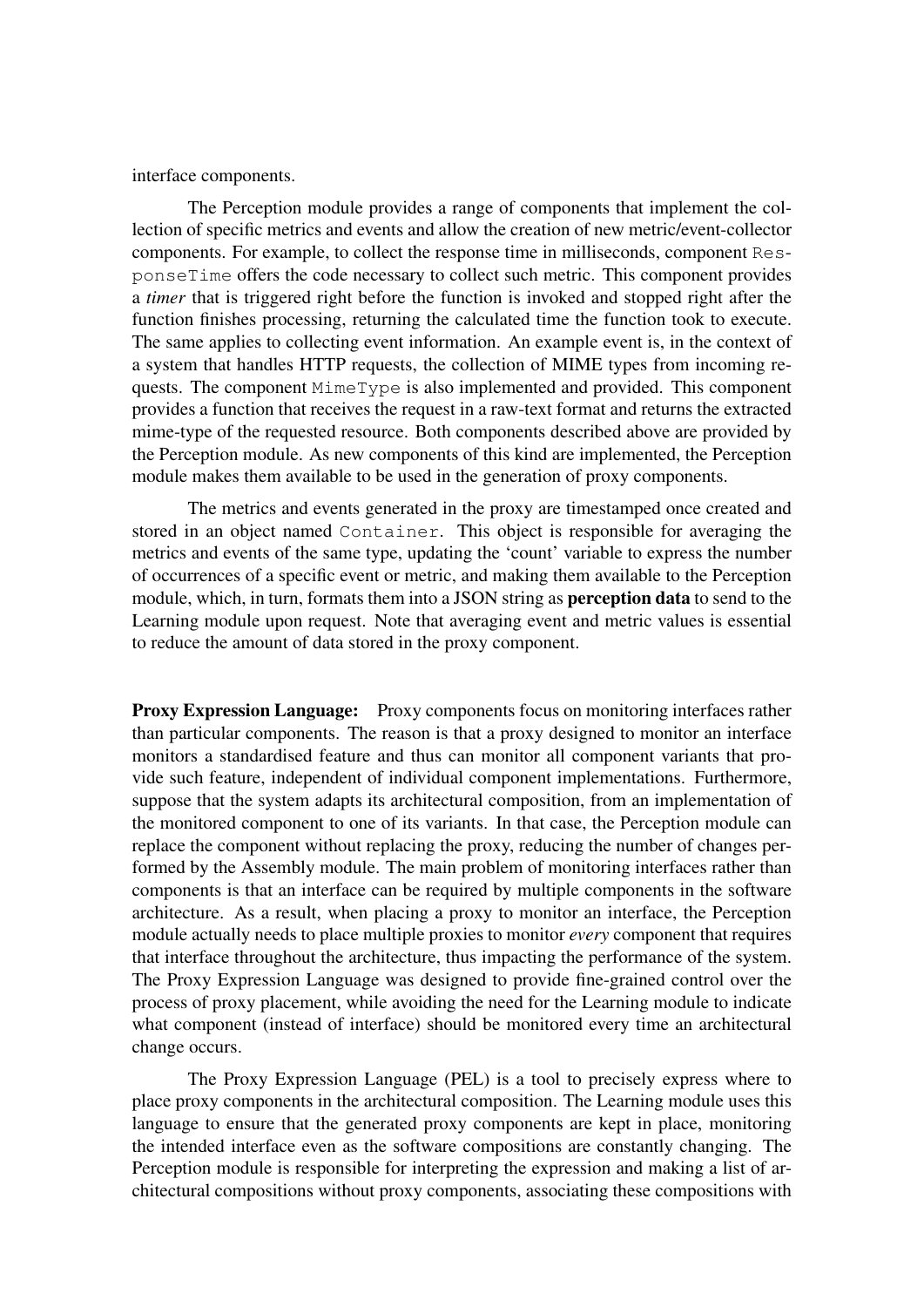their equivalent compositions with proxy components added at the right places (interfaces or components) according to the expression created by the Learning module. Therefore, whenever the Learning module requests the software composition to be changed, the Perception module compares the new architecture description with the list of equivalent compositions and decides. Suppose the new composition matches one of the compositions in the list. In that case, the Perception module changes the software composition to the corresponding new composition with the proxy component in the right place according to the expression. This strategy enables the Learning module to work with architectural descriptions with no added proxy components. The Perception module is responsible for applying the PEL expression provided by the Learning module once (before it starts the experimentation process) and transparently adding proxy components to the appropriate places in the software architectural composition.

The language provides levels of control to the Learning module when placing proxy components in the system, allowing it to place proxies for only one specific component, or for all components that require an interface, or any level between the two, for example, by placing a proxy component to monitor an interface but only if a specific component requires that interface (as opposed to every component that requires that interface). The Learning module can thus create expressions as generic or as specific as needed, having the Perception module to use that expression against the architectural description to determine the place to add the proxy components in the software architecture. Adding multiple proxy components to different software architecture parts gives a clearer perspective of the system status and its operating environment. However, it adds overhead to the processing and collection of events and metrics, impacting system performance. Thus, an essential challenge in adding proxies to the software architecture is identifying the number of proxy components and their optimal placement to reduce the number of proxies whilst maximising the quality of collected data. Considering that, in an Emergent Software Systems architecture, a component calls functions on lower-level components (as shown in the component graph of Fig. 1.3), by placing proxies at the highest possible level, the monitoring proxy can calculate the time a stack of function calls takes to execute. This is not a general rule and may vary according to the architecture. An exception to this scenario is when, at some point in the function call stack, a function is called to be executed in a different *thread*.

# 1.5.2.3. The Perception Module API

The Perception Module API is presented below:

- void addProxy(char exp[]): This function receives as parameters an expression in the Proxy Expression Language (PEL) format that determines where the proxy should be inserted into the software architecture. At the end of this function's execution, the user should expect the monitoring proxy to be inserted into the systems architecture;
- void removeProxy(char exp[]): This function removes inserted monitoring proxies. The function receives as parameters the same expression used to add the proxy in the system and uses it to remove the proxy;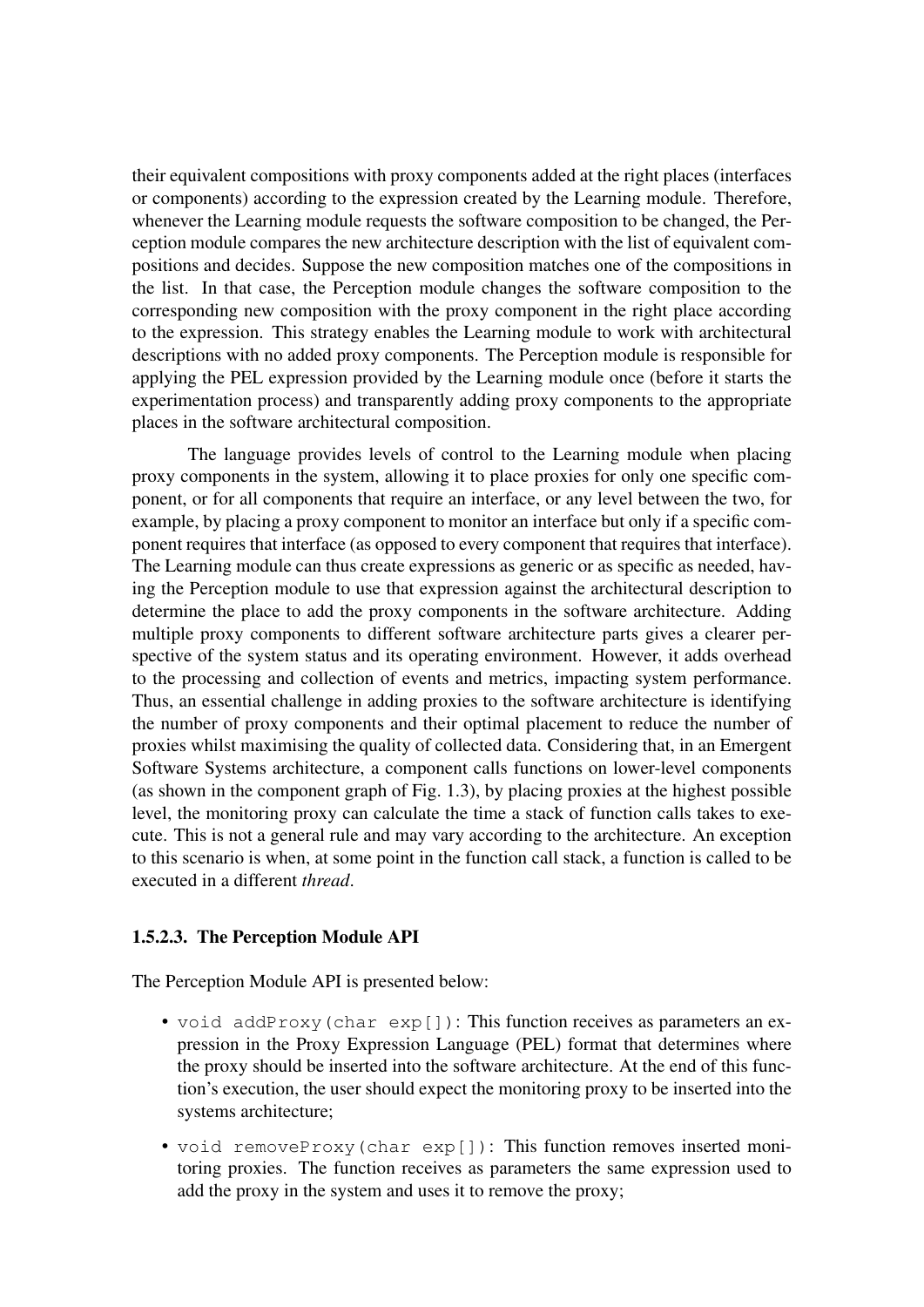• char<sup>[]</sup> getPerceptionData(): This function returns the collected metrics and events from the executing system in a JSON format;

These are the main functions provided by the Perception module. Note that, due to the dependency of the Perception module from the Assembly module (the Perception modules uses the Assembly module functions to implement their own), any component that interacts with the Perception module will have access to both the Perception module functions and the Assembly module functions.

#### 1.5.3. Learning Module

The Learning module is responsible for guiding the learning process, which is crucial to the realisation of Emergent Software Systems. This module uses the lower level modules (Perception and Assembly modules) to trigger the deployment and composition process and to request Proxy generation by selecting Metrics and Events generators according to the system goals. It controls the entire online learning process, triggering the exploration and exploitation phases, classifying the operating environment and identifying the most suitable architectural composition. This section describes the learning process (exploration and exploitation phases), showing three learning strategies: i) the *Baseline* approach, ii) the *Feature-based* approach, and iii) two *Multi-armed bandit* approaches. Furthermore, this section also describes an environment classification algorithm.

The learning process executes with no prior knowledge about the target system nor any information about the operating conditions to which the system will be exposed. The main task of the Learning module is to understand the correlations between the assembled collection of components (the system's behaviour) and the system's perception of its performance in each identified operating condition. The Learning module executes its main task by requesting the Assembly module to change the system's architectural composition in order to experiment with the identified changes in the operating environment. It then observes its performance and the operating conditions through the Perception module.

#### 1.5.3.1. Learning Algorithms for Emergent Software Systems

The generic approach to realise learning in Emergent Software Systems involves three main tasks. Firstly, the system must be able to characterise and classify features in its operating environment (derived from the stream of events being emitted) so that the performance of different compositions can be compared in equivalent environments and so that the learning module can "remember" which compositions work best in each environment (i.e., to save re-learning each time a recurring environment is encountered). Secondly, after finding the most suitable architectural composition for the perceived environment, the system exploits the optimal composition whilst observing the environment and the its own performance to detect any changes and trigger learning again, in case it detects unforeseen changes. Finally, as in any online learning system, the learning module must balance the trade-off between exploring options for which there is insufficient information and exploiting options already known to be good [49]. This third task is essential because the emergent software framework operates on live software, and sub-optimal performance has real consequences.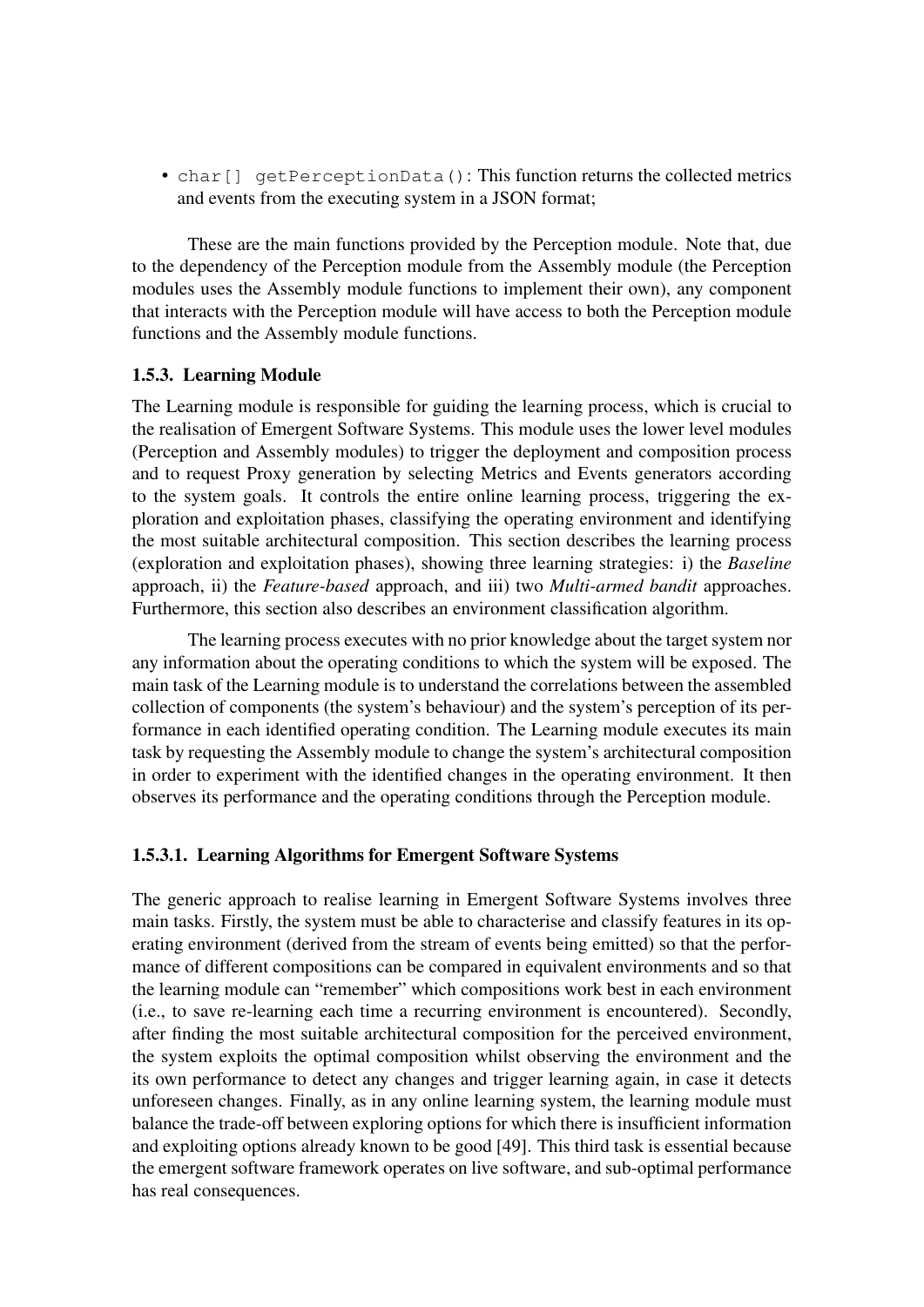Performing online reinforcement learning is highly challenging. The software is not in control of its operating environment and cannot know in advance when it may reliably compare any two software compositions against the same operating condition. Moreover, there are complex interactions between the exploration process itself and the environment, as selecting a "good" composition may impact the system performance and change the perceived environment. The explored learning approaches are reinforcement learning [49] algorithms tailored to our particular problem space. The learning approaches presented in this section continually discover optimal assemblies by exploring the search space while simultaneously classifying observed features of the operating condition into labelled environments. The *Baseline* approach explores all available compositions before opting for the best performing option. This approach is presented as a baseline to compare with other learning strategies because it is guaranteed (when operating conditions are maintained during exploration) to find the optimal global composition. The *Featurebased* approach, on the other hand, explores the search space analysing features instead of individual compositions. Thus it reduces the search space by focusing on representative compositions of available features. This approach relies on domain-specific assumptions and is scalable to support learning in large search spaces (i.e., with a large number of system composition options). Finally, the *Multi-armed bandit* approaches differ from the above strategies by adopting better strategies to balance the exploration and exploitation phases. They also consider fluctuations in the performance metrics collected from the live system, making these approaches more robust. If a drastic fluctuation on a performance metric of the system occurs, the baseline and the feature-based approaches may converge towards a suboptimal system composition.

The Baseline Algorithm applies a standard "exploration activity" to both characterise the current environment and identify the best composition for that environment. The system triggers exploration whenever it encounters high uncertainty in its decision-making process – where this uncertainty comes either from (i) having no information at all (i.e., after system startup), (ii) the current environment characteristics deviating outside the expected ranges from existing experience, or (iii) current system performance deviating beyond its expected range.

The exploration activity tries every possible composition for a fixed-length "observation window"  $w_t$ , such that the total time spent exploring is:

$$
w_t *
$$
 length`(getConfig())`

The observation window  $w_t$  is defined according to the application domain. A reasonable time frame value  $(w_t)$ , based on previous investigation, is 10 seconds for high quality learning results. The getConfigs() function is provided by the Assembly module and returns all available software compositions. After trying every composition, the learning module then characterises the data collected over the entire exploration process to determine the best course of action.

Specifically, after an exploration activity, the learning module selects the bestperforming composition for use and enters its exploitation phase. The selected action continues to be monitored and analysed for its suitability every  $w_t$  time units. A change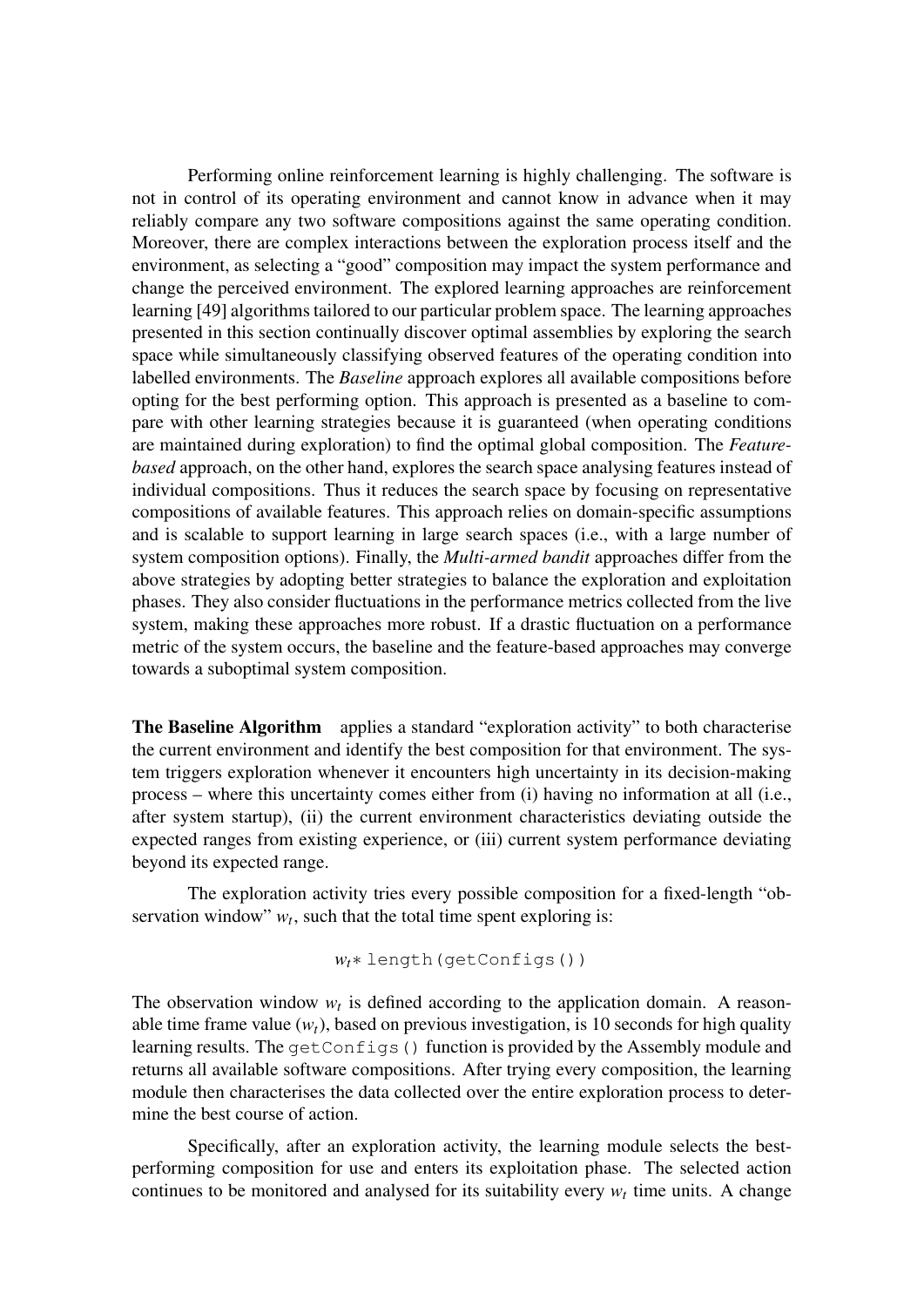in the operating environment is detected if either (i) perceived events during  $w_t$  show that this is a different event pattern or (ii) perceived metrics during  $w_t$  show degraded performance. This detected change in the operating environment also triggers a change in the learning behaviour, forcing it to start exploring again. The algorithm waits for  $w_t * 3$ of consistently observed behaviour to avoid frequent oscillation between exploitation and exploration phases before changing its current course. In case (i), if the detected event pattern has been previously seen, the best matching composition is simply selected. In all other cases, new exploration activity is triggered. This process of exploration/exploitation repeats continually, where the amount of exploration reduces as fewer new environmental conditions are seen. Note that this learning algorithm, based on an exhaustive exploration phase, is not designed to scale up to large systems with thousands of compositions but rather serves as a proof-of-concept and useful baseline against which to compare more sophisticated algorithms.

The Feature-based learning strategy is an alternative solution for the Learning module. Instead of experimenting with all available architectural compositions, the system experiments with representative architectures for a specific feature. A feature is a functionality defined by an interface and, therefore, in this context, the words feature and interface are used interchangeably. A variety of components can be created to provide a single feature by implementing the same functionality differently, requiring, for example, other features (sub-features) in their implementation. The algorithm exploits that property by choosing the component variant for a specific feature  $F$  considering the sub-features required by the component variants of *F*.

Furthermore, the algorithm does not try all variants of all features (interfaces) in the system's architecture. Instead, it only tries component variants for the most suitable features, testing only one component variant for features that were not suitable for the operating environment. Therefore, this approach reduces the search space and supports a faster learning process, providing a more scalable solution. However, this approach relies on the assumption that the worst component variant for the best feature is better than any component of the other features, which might not be true for every application.

This strategy maintains the essence of the reinforcement learning algorithm, i.e., the entire process described in the baseline strategy still applies. The only part of the algorithm that the feature-based strategy changes is the selection of the next composition to be tested. In the baseline approach, the algorithm tests them all. The feature-based approach navigates through the software architecture from top to bottom, deciding on the component variants it encounters for each feature (interface) with multiple component variants. Once it determines the best component variant for a feature, it traverses the tree downwards considering only the chosen component variant, eliminating the branches that correspond to the remaining (not selected) variants. This process continues until the algorithm decides on every component variant of every feature it considers relevant, resulting in the optimal discovered architecture. The rest of the algorithm, including the environment classification and the details of the exploitation phase, are the same as in the baseline approach.

The description of the *Feature-based* approach as well as an evaluation of its per-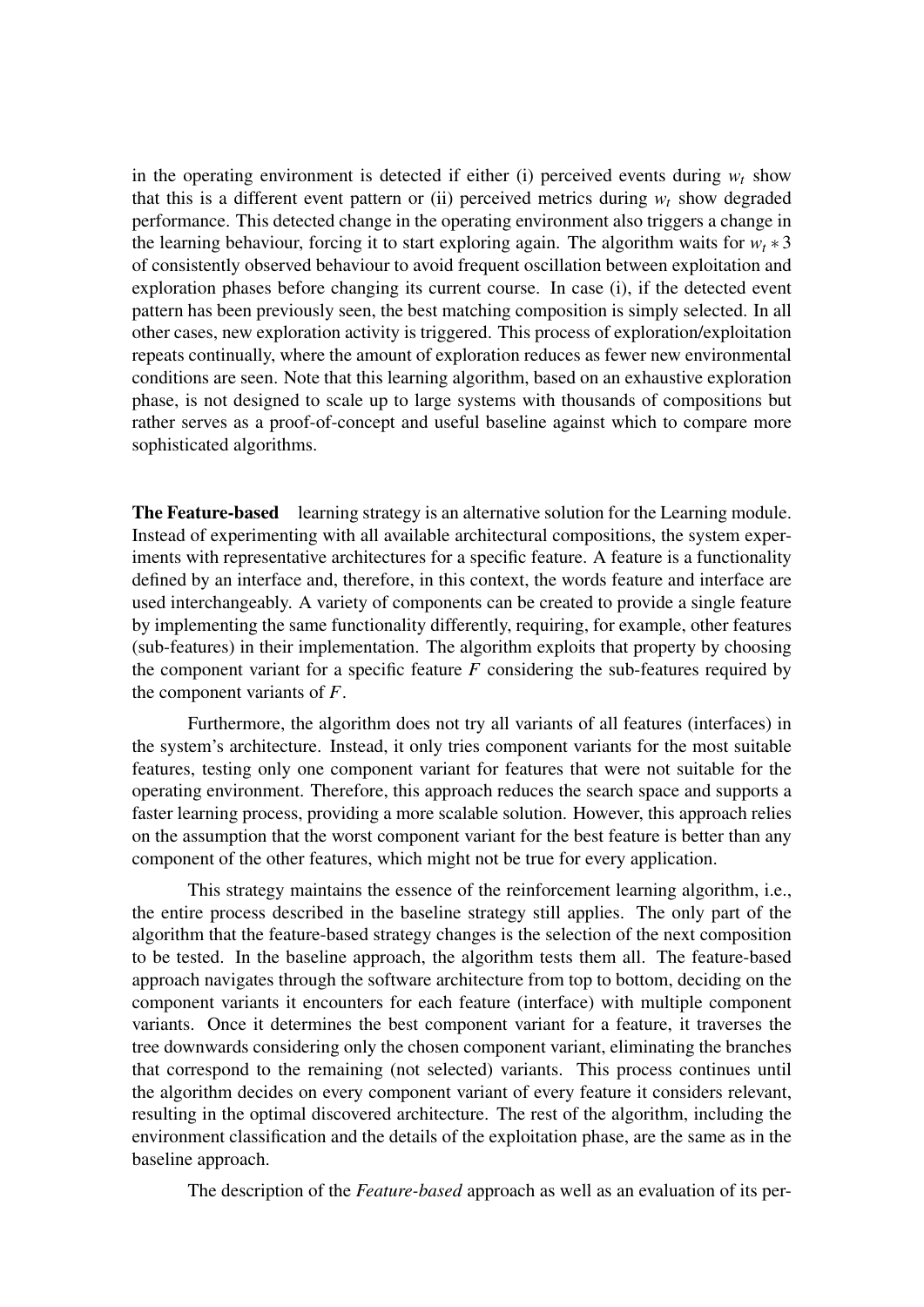formance is detailed in [42]. The algorithm considers a tree-like structure that represents all architectural compositions for the software, as illustrated in Fig. 1.3. Considering a tree-like structure representing the available architectural compositions, the algorithm selects the first interface (down from the root) with component variants. Note that Emergent Systems only have composition options if and only if there exist component variants for at least one required interface. The system has no option for required interfaces with only one component implementing their functionalities. Therefore, the algorithm navigates the tree from top to bottom, determining the best component variant only for the required interfaces with more than two alternative components implementing them. The algorithm tests all interfaces (that have component variants) required by a selected component at a higher level, ignoring the interfaces required by components that were not selected at any level of the tree. The selection of component variants in each required interface is carried out by executing architectural compositions containing the component variants and selecting the variant in the best performing architecture. Once a component variant is selected, it becomes part of the "optimal" composition. Then the algorithm moves on to the next interface with component variants, following the branch defined by the selected component. This process is repeated until there are no more interfaces with component variants, making the composition containing all selected components the "optimal" composition.

A quick performance comparison between the *baseline* and *feature-based* algorithms shows that the feature-based strategy converges much faster. Considering the abstract architectural compositions of Fig. 1.3, the *baseline* approach takes  $w_t * 14$  time (2.3) min for  $w_t = 10$  secs) to explore all possible compositions. For the *Feature-based* strategy, considering the worst case scenario, the algorithm explores compositions in  $w_t * 11$ time (1.8 min for  $w_t = 10$  secs). Considering the best case scenario, the *Feature-based* approach takes  $w_t * 5$  time (50 secs for  $w_t = 10$  secs), in case the best feature is *B* (component *CAa*) rather than  $B + C$  (component *CAb*). The average case, in this example, is when the best feature is *C* (component *CAc*), resulting in an execution of  $w_t * 7$  (1.16 min for  $w_t = 10$  secs). In this particular example, the best case scenario for the feature-based approach has a significant advantage over the baseline approach. The worst case scenario, however, is not as significant, having a difference of only 30 secs (and not guaranteeing global optimality). However, if we consider that, for every exploration phase the baseline approach always executes in 2.3 secs (considering  $w_t = 10$  secs), the feature-based search is still very advantageous. A more expressive scenario, using a real system as example, is described and explored in [42], showing the advantages of the *Feature-based* search approach.

So far, the presented algorithms were specifically developed to realise the Emergent Software Systems concept. Next, we present two pre-existing algorithms, describing their use to build Emergent Software Systems.

**Multi-armed Bandit** is a well-known problem in statistics with many proposed algorithms to solve it [5, 9, 48, 50]. The solutions consist in balancing the exploration and exploitation phases. This balance is widely studied and very important in reinforcement learning strategies. In the multi-armed bandit problem, we consider multiple slot ma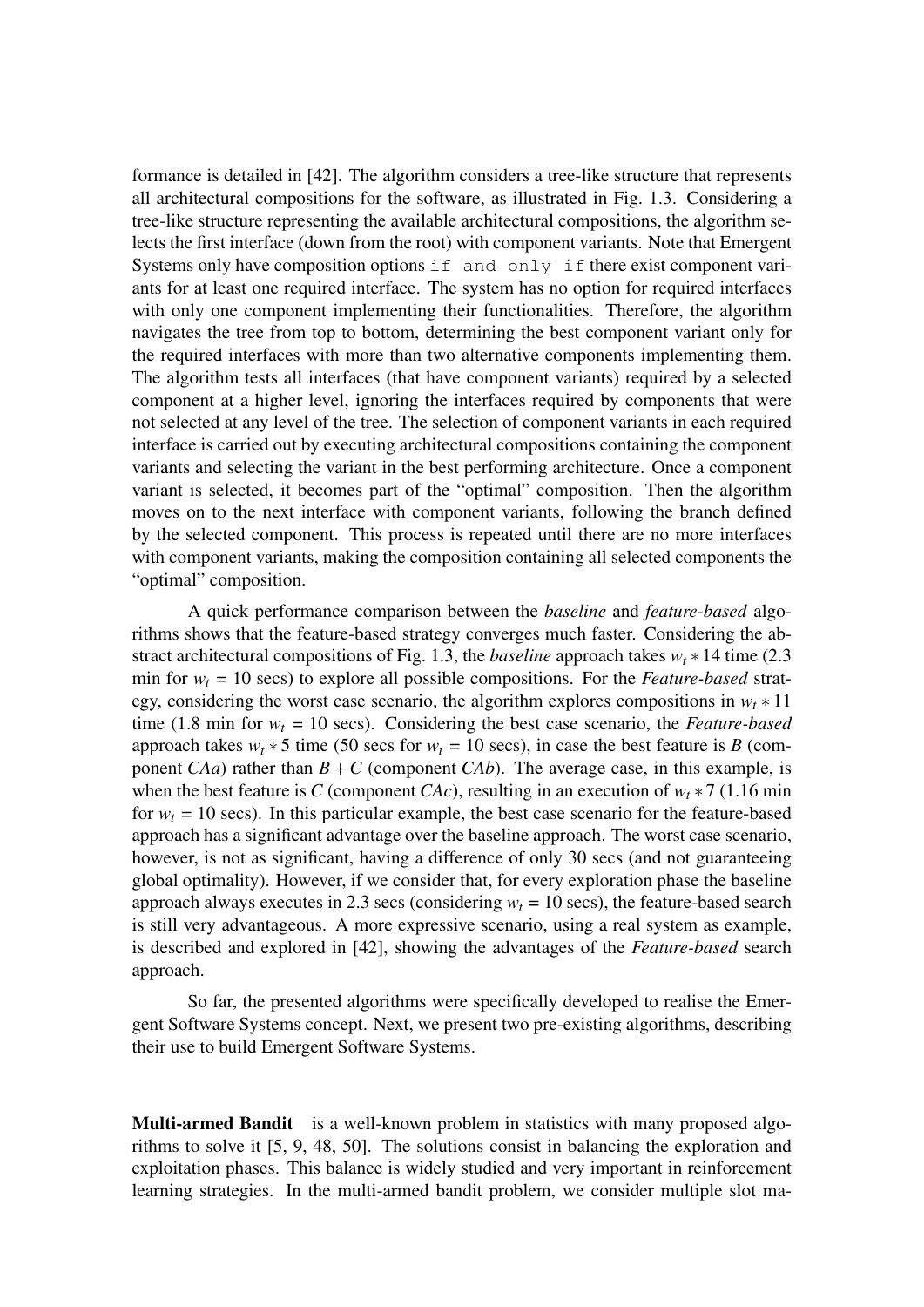chines, just like those found in casinos, that give a particular reward whenever their arms are pulled. Each machine has a probability distribution function over the presented reward, meaning that each time an arm is pulled, a different reward may be presented. Some machines may be more inclined to have a higher probability of presenting high rewards. The problem consists in discovering which machine is most likely to yield the highest average reward. The probability distribution function of each machine is not previously known. The solution should explore the available machines to get their rewards and learn their probability distribution functions. However, as the solution gathers information on the rewards of some machines, it should also *exploit* the machine (or set of machines) which are known to yield high rewards up to that point.

Modelling the Emergent Software Systems learning problem using the multiarmed bandit model is useful for two main reasons. Firstly, it allows the use of wellstudied algorithms known to provide the solution. The advantage of using such algorithms is that they have theoretical guarantees regarding convergence towards the optimal solution. Although the theoretical convergence occurs in infinite time, it is guaranteed that the algorithm will eventually converge towards an optimal solution. Secondly, the fluctuations over the reward signal match the fluctuations of collected metric values from running systems that are never fixed on a specific value but rather slightly fluctuates over a range. That means that when an executing system is queried for its execution metrics (the metrics that allow the evaluation of its performance) the metric readings are never a fixed number, it always varies slightly as it is queried.

In the context of emergent software systems, pulling an arm means that an action is being performed on the running system to change its architecture from one composition to another. The bandit algorithms explore the available systems compositions at runtime to find the composition that yields the best performance. Considering that the system is in production, the algorithm must carefully balance the exploration (i.e., finding the bestperforming composition) and exploitation (i.e., taking advantage of the best-performing composition) phases. This balance is crucial to avoid overly affecting the performance of the running system while it handles incoming user requests.

The two main bandit algorithms used to realise Emergent Software Systems are Upper Confidence Bound (UCB1) [4] and Thompson Sampling [9]. This section describes the working mechanisms of these two solutions and how they are used in the context of realising emergent systems.

Upper Confidence Bound (UCB1) is a well-known and widely used algorithm to solve the multi-armed bandit problem. The algorithm works as follows: it starts by taking action (i.e., pulling an arm), then it waits until it receives a reward, it normalises the reward, and then it calculates what action should be taken next based on its equation, for every single available action. The action that yields the highest value as a result of calculating the equation becomes the following action to be taken. The equation is described and shown below:

$$
r_k + \sqrt{\frac{2\ln n}{n_k}}
$$

The variable *k* indicates a certain action. It ranges from  $0 \lt k \lt$  *total number of*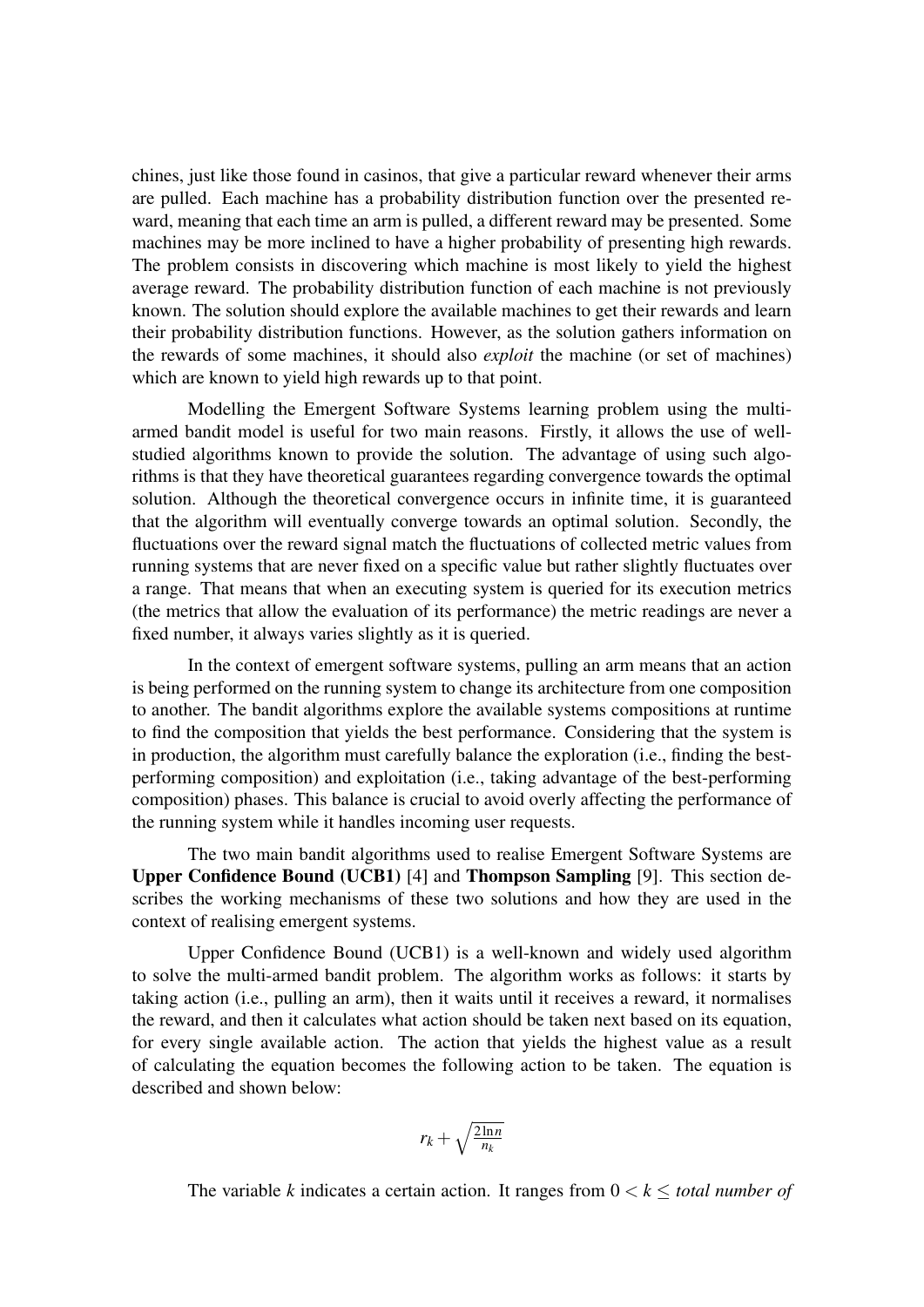*actions*, each action in an emergent systems context is a unique architecture composition. The variable *n* indicates the total number of times the algorithm performed actions (i.e., selected any architecture composition). The  $n_k$  term indicates the number of times action *k* was selected. The first part of the equation defined by  $r_k$  represents the average reward of choosing action *k*. The squared root part of the equation determines the algorithm's confidence level on a certain action *k*. The algorithm calculates the result of the equation for every single available action. The action that yields the highest value from the equation becomes the algorithm's next action. This process repeats while the system is executing, and at some point in time, when the algorithm converges, the action that yields the highest average reward will always be chosen from that point on. After convergence, the average reward value for every action becomes too large, and the squared root part of the equation (i.e., the confidence level of the algorithm on each action) becomes too small that it cannot force the algorithm to take any other action, expect the best one.

The confidence level is inversely proportional to the squared root part of the algorithms' equation. That means that as the algorithm gains confidence in a specific action, that second part of the equation yields a minimal value, and therefore it interferes less on the action that will be chosen. On the other hand, if actions are neglected (i.e., not chosen for a long while), the confidence level of the algorithm to take such actions drops, meaning that the resulting value of the squared root part of the equation increases, forcing the algorithm to choose the action. In this particular regard, the equation dictates the primary mechanism on which each UCB1 algorithm operates, making it balance between exploring and exploiting the available actions as it increases the algorithm's confidence in the returned reward of a specific action.

We refer the reader to [39] for further detail on the approach, including an example and the evaluation results of its use in the Learning module of the PAL framework.

Thompson sampling is another algorithm that solves the multi-armed bandit problem. The difference between this algorithm and UCB1 is in the mechanism of balancing the exploration and exploitation phases. Instead of being guided by the UCB1 equation, each action in the Thompson sampling approach is selected with the probability of it being the best action given the history of the algorithm's actions selection.

In detail, the algorithm considers a probability distribution over the reward of each action with densities given by bell curves. That means that the centre of the bell curve is history of the average reward on that action, and the spread of the curve is the level of uncertainty (i.e., high uncertainty is a result of few attempts at a specific action). For an action to be selected with Thompson sampling, the random sample from its bell curve must be higher than the corresponding samples from all other actions. This is true if either the centre point is high or if the spread is large, corresponding respectively to the high average observed rewards or high uncertainty.

As a result, the algorithm selects the most likely actions or actions that are likely to perform well, but the algorithm has less information (i.e., the algorithm is less confident about). The rest of the algorithm is very similar to the UCB1; the algorithm selects an action, observes its reward, normalises its reward, determines which action should be taken next according to its probability of yielding high rewards, then selects the next action and repeats. At some point, as the system executes, the algorithm gathers enough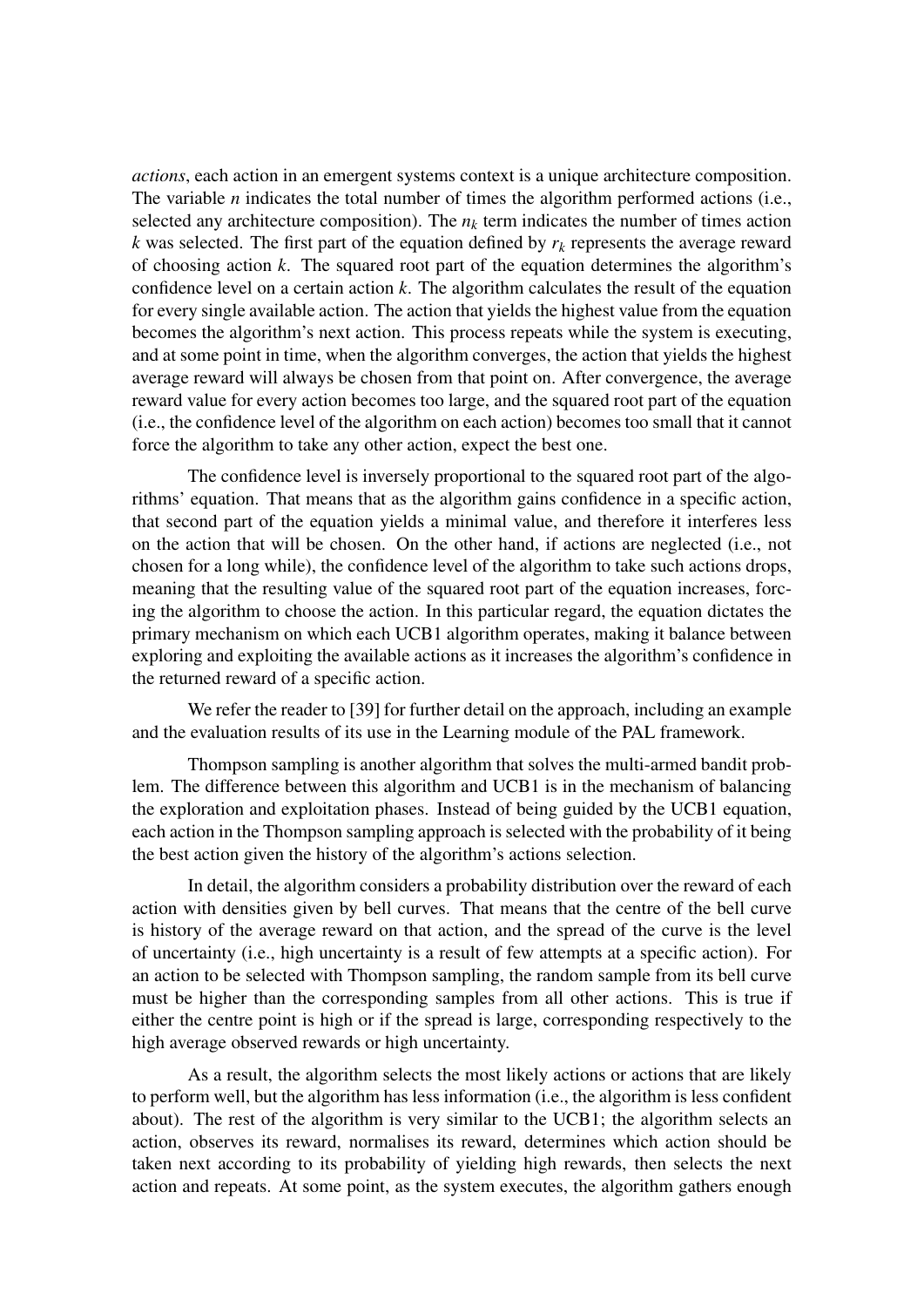information on the probability distribution of each action, so that it knows with a high degree of certainty which action will yield the highest reward.

For an example of the use of this approach to create an emergent web server, please see [37].

#### 1.5.3.2. Environment Classification

Environment classification is an important part of the learning process. The Learning module classifies operating environments for two main reasons: i) to compare architectural compositions exposed to equivalent external stimuli to guarantee fair comparisons, and ii) to 'remember' the best software composition for previously seen conditions to avoid unnecessary re-learning. The process to classify environments is very challenging. That is mainly because the executing architectural composition may distort the perceived conditions. These distortions create the illusion of changes in the environment. For example, the system may perceive a workload volume increase, when in reality, it is the running architecture that can process more requests in less time. This phenomenon is described in Sec. 1.3 and it is referenced as self-referential fitness landscapes. This section describes the environment classification algorithm used in tandem with the *Baseline* and *Feature-based* learning approaches.

After collecting information about the explored architectural compositions, the Learning module receives a list of *Events* and *Metrics* attached to each executed composition. Based on that information, the system classifies the operating environment. This approach minimises the effects of environment distortion by classifying environments using ranges. The algorithm creates ranges for each collected Event and Metric, with minimum values defined by the lowest perceived values for the event or metric and maximum values defined by the highest value registered by the compositions, as illustrated in Fig. 1.6.

Fig. 1.6 illustrates the classification of two operating environments obtained from the tests with the emergent Web server; these results are detailed in [45]. Consider a Web server program and the operating environment as the patterns of requests handled by the server. The first environment consists of large-size text file requests with low variations, i.e., the majority of text files requested were repeated files. The second environment, on the right hand side of the figure, consists of large-size image file requests with low variation (i.e., large volumes of requests to repeated files).

During the exploitation phase, the system has already selected the best option to execute under the perceived operating environment and only observes metrics and events collected from the executing architectural composition. If the collected values are within the ranges established by the environment class, and if there is no extra event type and value (e.g., within a pattern of text-only requests, a few video requests start appearing), then the system understands that the environment has not changed. On the other hand, if the collected values are outside the range of any event type or metric (e.g., the system has a significant performance decrease), then after three iterations (the threshold to trigger exploration or architectural changes), the system compares the values it perceives with previously defined environments, in case these values are within all the ranges established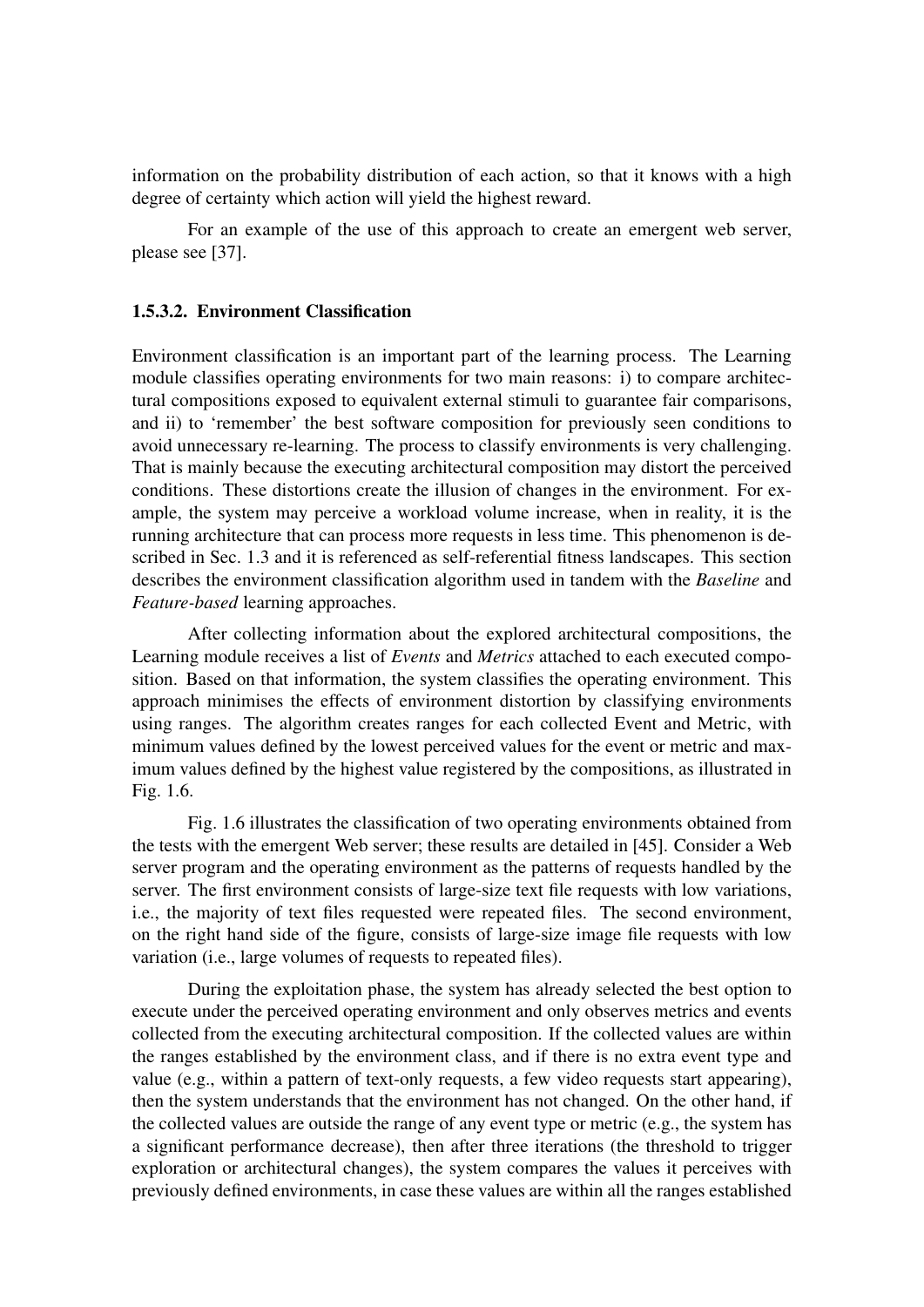

**Figure 1.6. Example of classified environments using ranges of collected** *Event* **and** *Metric* **values. The first environment consists of requests of large-size text files with low variation. The second environment consists of large-size image files with low variation [45].**

in classified environments, the system changes to the composition attached to the new environment. Otherwise, the system triggers exploration.

This range-based classification approach has some limitations. For a more accurate classification of environments, for instance, this approach works best when there are no changes in the environment during exploration, as it is demonstrated in [45]. Also, it is difficult to "remember" environments when there are overlaps among their defined ranges, preventing the system to accurately determine the operating environment based only on data collected from a single architecture (which is often the case to trigger exploration or composition changes during exploitation phase). Furthermore, as with any current machine learning approach, this approach suffers when essential features of the environment are not defined as Events, leaving, for example, two or more distinct environments to be classified as the same. As previously mentioned, the implementation of the Emergent Software Systems learning approach is very challenging, with several open issues to be addressed. Therefore, further research is required to better explore and overcome the range-based environment classification issues.

#### 1.5.4. Practical: Using the PAL Framework

This section covers the main ideas and concepts of a set of practical exercises that aim to familiarise the reader with the presented framework. Note that all the details of the practical exercises along with the code for the PAL framework and the detailed instructions on how to install all the necessary software to run the exercises are available on Github<sup>3</sup>. The framework and the target system were developed using the Dana programming language. All code presented in this section is written in the Dana programming language<sup>4</sup>.

<sup>3</sup>https://github.com/robertovrf/sbrc21\_minicurso

<sup>4</sup>https://projectdana.com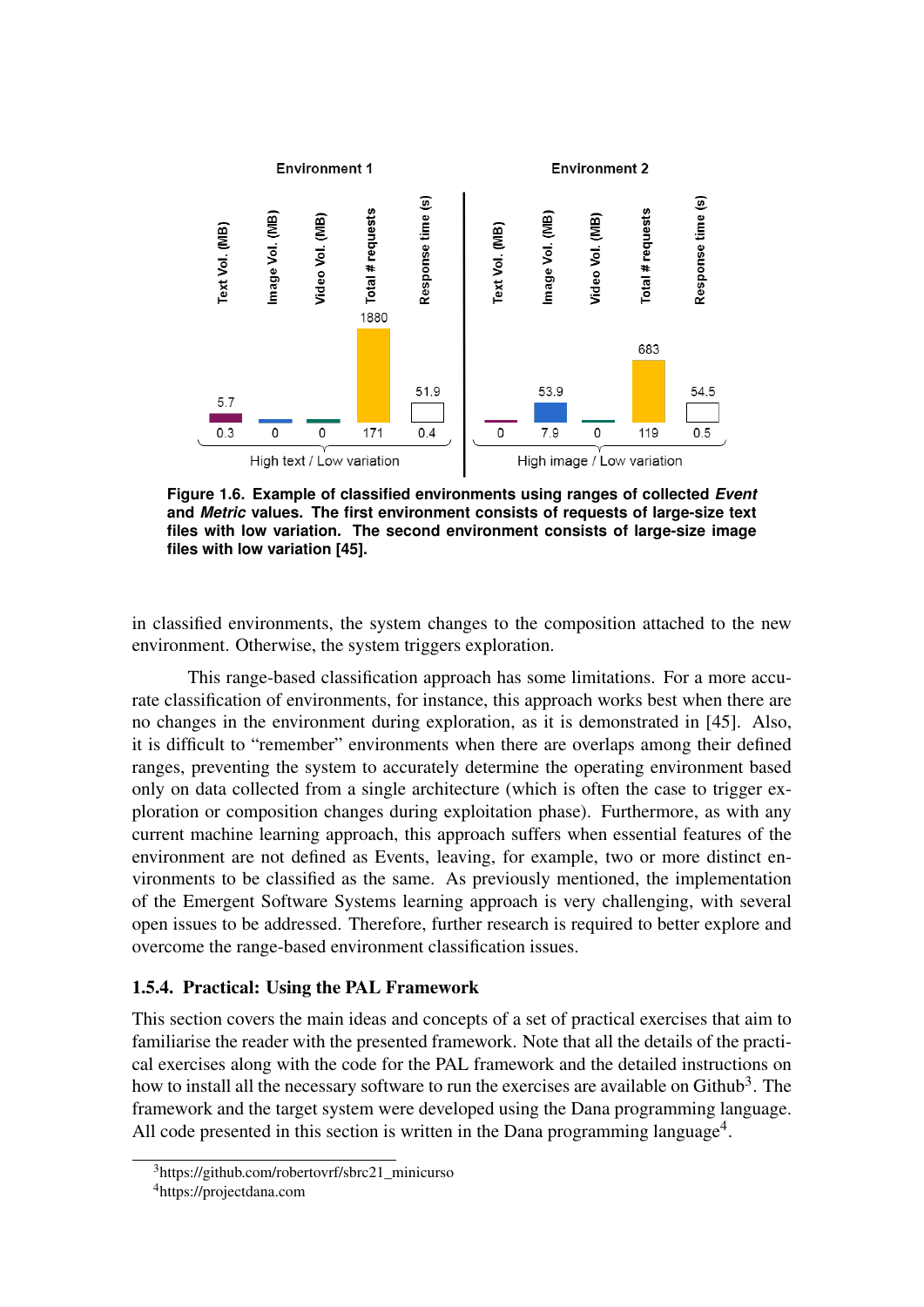

**Figure 1.7. Emergent web server architecture.**

The practicals presented in this section aim at providing hands-on experience to the reader on creating emergent systems. We begin by describing the target system on which practical will be based. We introduce the components used throughout the practical and describe the module that allows the target system to learn to self-adapt without human interference or predefined domain-specific knowledge.

#### 1.5.4.1. Emergent Web Server

This section focuses on the emergent Web server as the target system. The Web server is developed using the Dana programming language following its component-based model. The Web server consists of four primary interfaces that define its main functionalities. There are component variants for some of these four interfaces, i.e., components that implement the same interface but in a slightly different manner. These component variants enable the recomposition of the web server architecture, maintaining its main functionalities but behaving in a way that may impact the Web server's performance when subjected to different request patterns.

Fig. 1.7 shows the Web server architecture. The outer dotted boxes represent the interfaces, while the inner boxes represent the components that implement the respective interface. The main interfaces are the *RequestHandler*, *HT T PHandler*, *Compressor* and *Cache*. The *RequestHandler* interface defines how the Web server handles TCP requests. For that particular interface, there are two components that implement that functional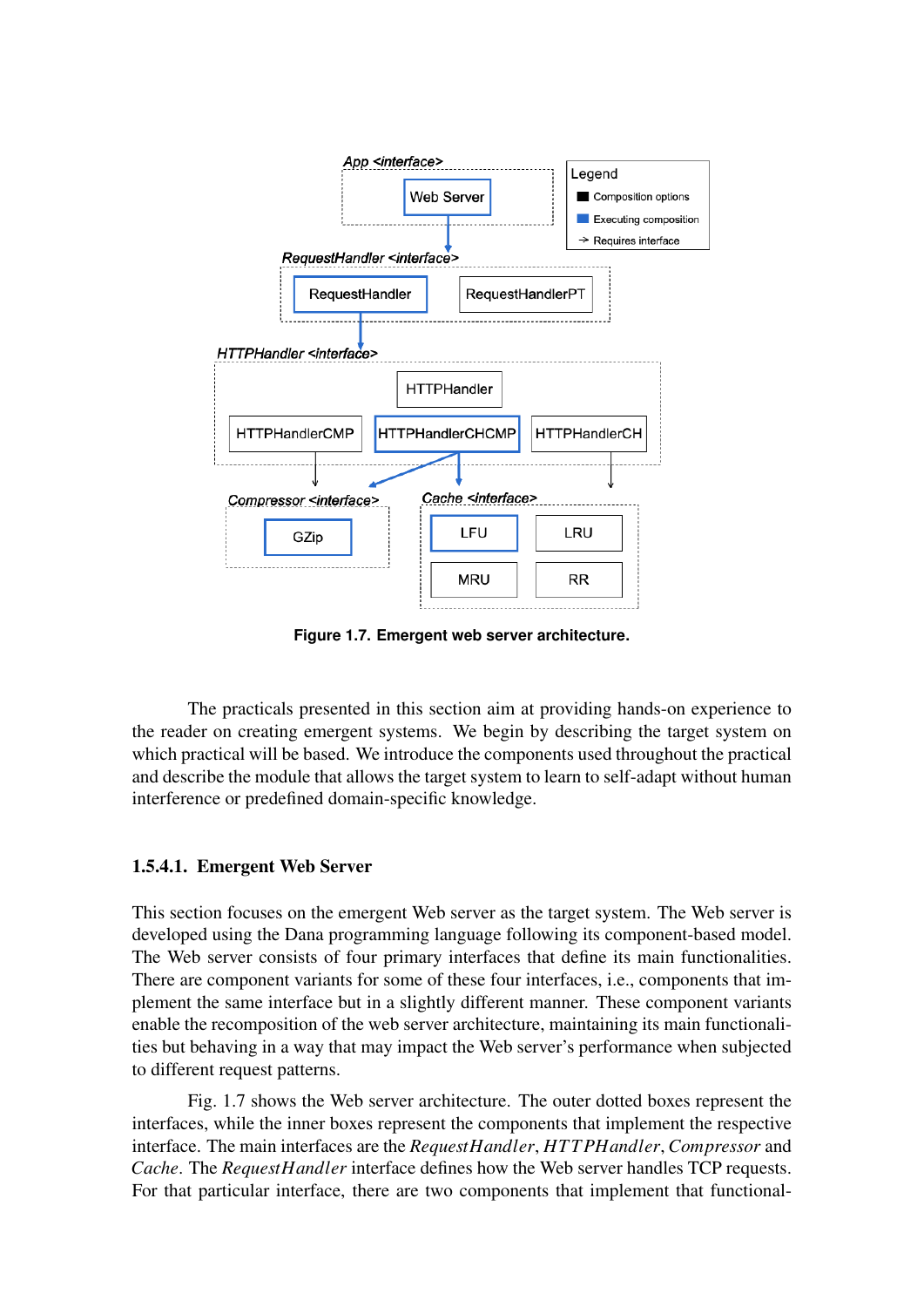ity. The first component, also named *RequestHandler*, creates a thread to handle each TCP request. The component variant, named *RequestHandlerPT*, maintains a pool of threads instead and assigns incoming TCP connections to an existing thread to handle the incoming request.

The interface *HT T PHandler* defines the functions necessary to handle HTTP requests. For that interface, there are four component variants: *HT T PHandler*, which implements the functions to handle HTTP requests with no additional optimisations; *HTTPHandlerCMP*, which compresses the response before sending it to the client; *HT T PHandlerCH*, which caches the response after sending it to the client; *HT T PHand*− *lerCHCMP*, which compresses the response before sending it to the client and caches the compressed response in memory.

The remaining interfaces, *Compressor* and *Cache*, define the functionality of both compression and caching. Both interfaces are used by the components that implement the *HT T PHandler* interface and require compression and/or caching. For the compressor interface, the *GZip* component implements the gzip compression algorithm. For the cache interface, in turn, each component variant implements a different cache replacement algorithm (to replace cached items when the cache is full and a new item needs to be cached). The cache implementations are: Least-Frequently Used (*LFU*), Least Recently Used (*LRU*), Most Recently Used (*MRU*) and Random Replacement (*RR*).

The set of components illustrated in Fig. 1.7 are used to compose a functioning Web server capable of serving files located in the *htdocs* folder. To compose a fully functional Web server, one component for each of the interfaces must be part of the application architecture. The adaptation of the Web server consists of swapping at runtime one component to a variant component that implements the same interface. For instance, we enable the adaptation of a Web server composition that uses the *HT T PHandler* component variant that implements the *HT T PHandler* interface to the *HT T PHandlerCH* that caches the response after sending the response to the client. In the new composition, the Web server performs better when the workload pattern has many repeated requests that result in the same response.

In the Github repository that hosts the code for the practicals, the reader will find the Web server code in the repository folder and the instructions to run it with a specific fixed composition. In the next section, we describe a component that enables the reader to interact with the Web server and its various compositions.

#### 1.5.4.2. Interactive Emergent System (IES)

The Interactive Emergent System (IES) is a command-line tool that provides access to the PAL framework. Its goal is to allow the user to interact with the framework modules through the command line to inspect and control a running emergent system. In this part of the practical, we expect the reader to run IES and use it to compose the emergent Web server (explored in Sec. 1.5.4.1), change it from one composition architecture to another as it executes, and collect response time information from the executing Web server.

To execute IES, it is necessary to provide, as parameters, the path to the root com-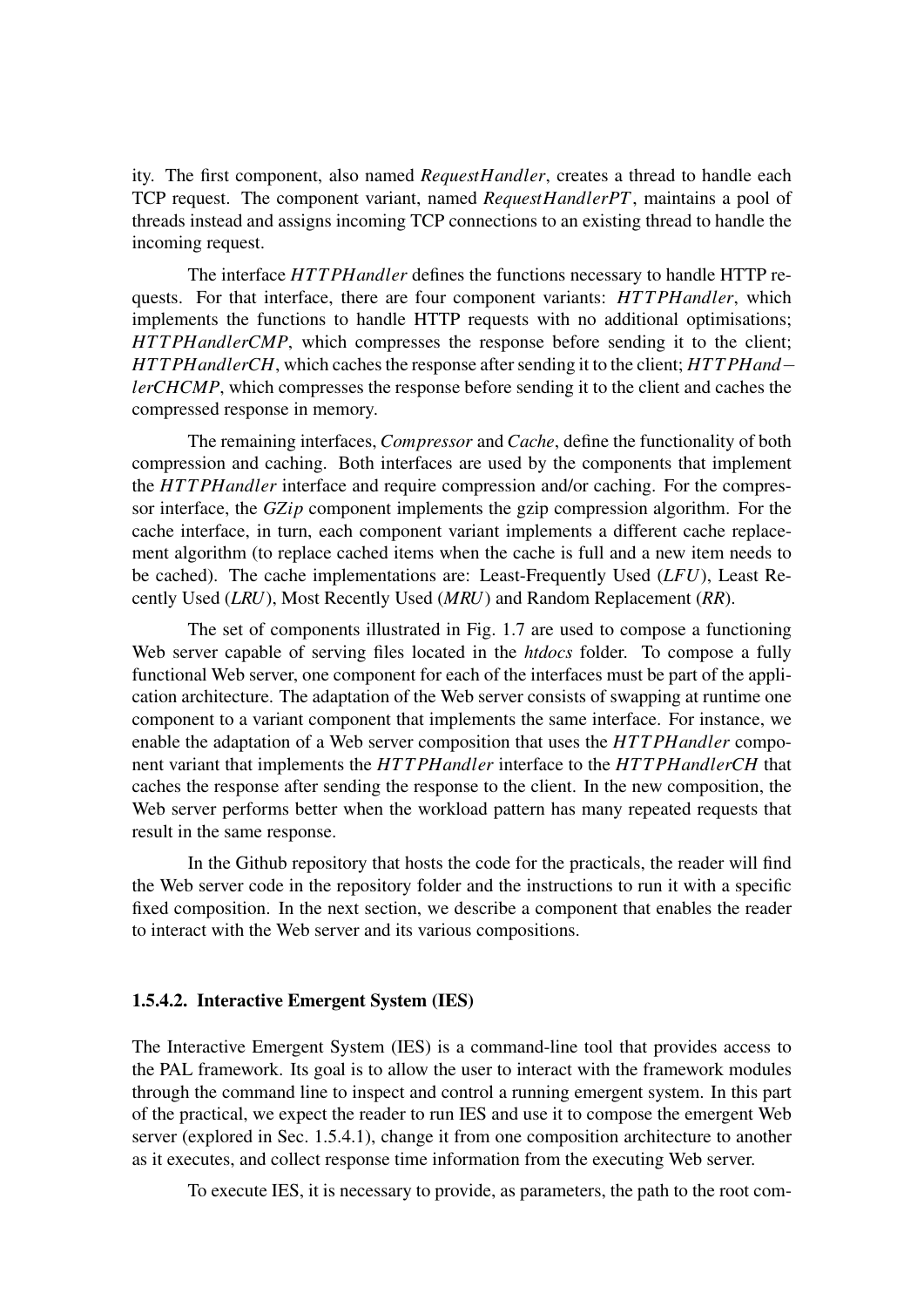ponent of the Web server. A detailed description of how to execute IES to start the web server is provided in the companion Github repository. Once the IES starts, it calls the Assembly module function *setMain()*, which triggers the Assembly module to search for the components to compose the Web server, including its several architectural compositions. After the Web server is loaded and one of its compositions is executing, the IES presents a command prompt that enables interaction with the framework functions.

The user can call any function of the ESS framework modules through the IES command prompt. For instance, the user can list all Web server compositions found by the Assembly module (through the Assembly function *getAllConfigs()*) and change the executing Web server architecture to any of the available compositions in the list (*setConfig(config)*). The user is also able to query the running Web server (*getConfig()*) and collect information on the performance of its current composition (by calling the Perception function *getPerceptionData()*). Note that the Web server executes normally during the IES execution, and clients can issue HTTP requests to it at any time. Requests to the Web server can be issued from a regular web browser or through a client program that is also available in the repository.

We expect the reader to explore all functions provided by the PAL framework modules and familiarise themselves with the capabilities provided by the framework. Next, we explore the execution of the PAL framework to realise the emergent Web server, showing the potential of the emergent software systems framework to autonomously compose systems and learn the most suitable composition for different operating conditions.

#### 1.5.4.3. Emergent Web Server

This section presents the third and practical exercise, which provides hands-on experience executing the emergent Web server. This exercise consists in executing the PAL framework targeting the Web server and experimenting with different operating conditions for the target system as it learns the best composition for each operating condition. We expect the reader to execute the framework and observe how it operates. We welcome the reader to develop different operating conditions (by creating different clients for the Web server) or to create new components to allow for further architecture variants. After such additions to the experiment, we expect the reader to test the framework to see if it locates the best composition for the new setting.

In this practical, the reader should execute the emergent Web server using the Interactive Emergent System tool. After the Web server is loaded, the reader should start a client program that generates a workload for the server. As the web server handles the requests, the reader should start the learning process and observe the system as it learns the optimal composition with no predefined domain-specific knowledge or human interference. Once the learning converges, the reader can choose a different client that generates a different workload pattern, in order to see if the learning can detect the change and converge to the new optimal composition.

We also encourage the reader to interact with the IES tool and manually find the optimal best composition for a given workload pattern generated by an available client program. This will give the reader an idea of how challenging it is for the learning al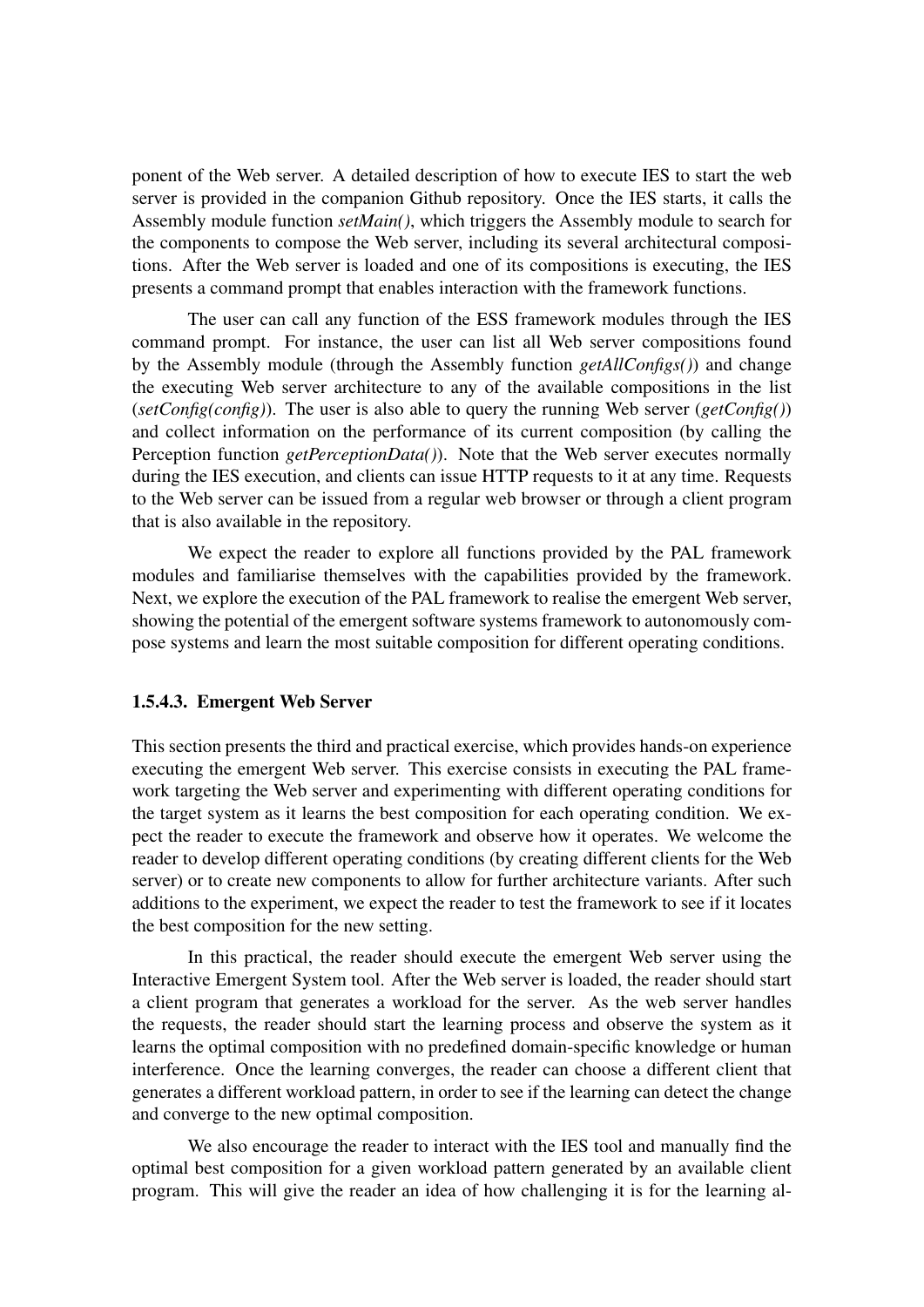gorithm to perform the same task. We also encourage the reader to think of different learning approaches that could be used to make the learning module converge faster to an optimal composition by writing and experimenting with new learning strategies. A detailed description to execute this practical is in the Github companion repository.

# 1.6. Emergent Microservices

This section introduces the concept of Emergent Microservices [43]. This concept stems from the direct application of the Emergent Software Systems concept to build microservices able to autonomously evolve their internal architecture to accommodate changes in the workload pattern. We present the concept of microservices and motivate the need for emergent microservices. We then explore the concept in the domain of smart cities, which is known for having highly volatile execution environments. We conclude the section by presenting a set of hands-on exercises to familiarise the reader with the Emergent Microservice concept. The code for this practical is also available in the GitHub companion repository<sup>5</sup>, along with detailed instructions to run the example. In the practical, we also expect the reader to extend the example by creating new emergent microservices and testing the concept in different domains and operating conditions.

# 1.6.1. Microservices

Before we dive into the concept of Emergent Microservices, we first introduce the general concept of microservices. Microservices has gained popularity in the industry and has been used as building blocks to create large-scale and flexible systems. Due to its increasing popularity, the concept has become very important in modern distributed systems and has been extensively used to build systems in various domains (e.g., Web-based systems, video streaming services, supporting platforms for IoT-based systems).

In short, microservices can be defined as self-contained small services that implement a single functionality of a larger system [29]. As a result, instead of implementing a system as a massive, highly interconnected monolith, the system can be broken down into smaller self-contained, easier-to-manage and highly reusable services. These characteristics make microservice-based systems highly maintainable, easier to evolve, highly reusable and adaptive, which are essential characteristics to create modern systems.

Each microservice is self-contained, which means that they can be deployed and run independently of other parts of the system. A microservice provides a RESTful API, with its endpoint URI, HTTP method, expected parameters, and expected result. We show an example of a microservice API function documentation below:

```
HTTP Method: GET
URI: https://189.234.22.12:80/collector/get_data
HTTP status code: (200) OK,
                  (400) Bad Request or
                  (500) Internal Server Error
Response description: Collected data (JSON format)
Response example:
```
#### <sup>5</sup>https://github.com/robertovrf/sbrc21\_minicurso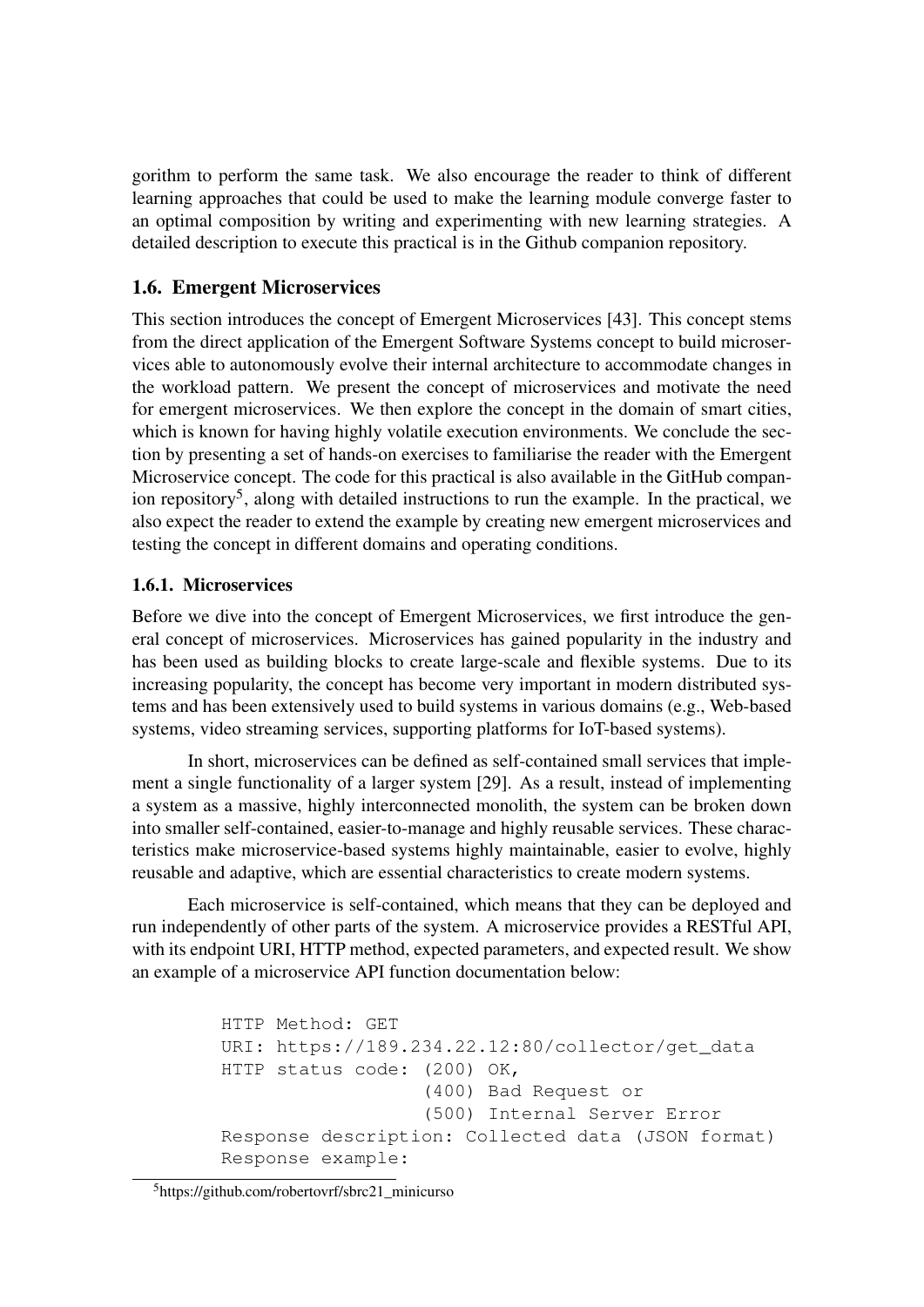```
{"resources": [ {
  "uuid": "ae9cf502-5ed2-47d4-914c-c1caec1c41c4",
  "capabilities": {
      "environment_monitoring": [{
          "temperature": "38.313",
          "humidity": "38.313",
          "date": "2016-06-21T23:27:35.000Z"}]
}}]}
```
Microservices are often deployed on cloud-based infrastructures, packaged inside containers that are managed by container-orchestration systems. The containerorchestration systems are fundamental to manage microservices in real deployments. They offer support for elasticity both horizontal and vertical, and system recovery when the container fails, triggering the creation of a new instance. These are important actions to cope with the dynamism of the system's operating environment, which constantly changes and demands the system to adapt.

#### 1.6.2. Emergent Microservices

Microservice supporting tools, such as container orchestration systems, are well equipped to handle workload volume variation. To cope with the increasing user demands, they may create new replicas of the microservices, or increase the amount of computing resources available to the container running the microservice. However, they are not able to efficiently cope with variations that also involve changes in the workload pattern.

Changes in the workload are common in current systems. In general, these changes may affect the workload volume (e.g., the number of requests issued in a time frame), which may increase or decrease according to user demand, and the workload pattern (e.g., from requests for text-based data to requests for image-based data). Changes in the workload pattern often impact microservice performance depending on the type of functionality or data being returned. In that sense, some workload patterns require the evolution of the microservice's internal implementation to better accommodate the new pattern. For instance, if there is an increase in the size of text-based data returned by the requests to a microservice, compression of the returned data may be an effective way to improve the service's performance, enabling it to better accommodate the new workload.

Such improvements in the service implementation required by a change in the workload pattern are often conducted by the developer. The process typically consists in having an expert analyse the service logs to determine the characteristics of the new workload pattern and how they impact the service's current implementation. Then, developers are required to implement, test and deploy a new version of the service. This process is entirely human-dependent and often inefficient. Emergent Microservice [43] is a concept that aims to support the autonomous evolution of a microservice's internal composition as a response to workload pattern changes. It represents a more efficient way to evolve a microservice's internal architecture at runtime, automating the process described above. We argue that this is not only convenient but crucial to support the development of future distributed systems.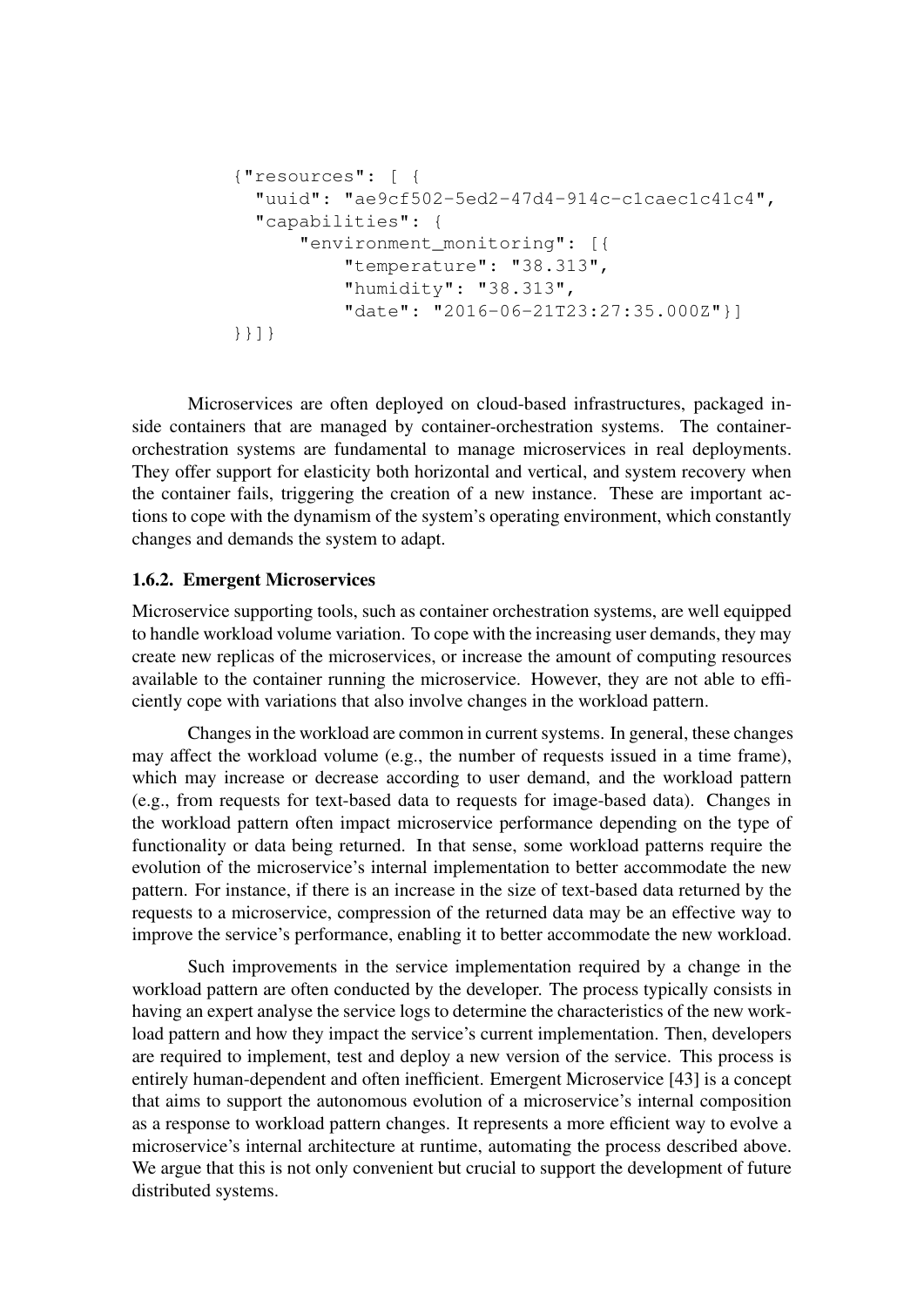The Emergent Microservice concept is realised by applying the Emergent Software Systems framework to a component-based implementation of microservices. To facilitate microservice implementation, we developed an emergent microservice framework on top of components that implement the Web server. The framework is illustrated in Fig. 1.8 and is composed of a set of components that implement the business logic of the microservice, along with utility components that assist their implementation. Examples of utility components are implementations of common data structures (e.g., hash map, lists, queue, trees) and database drivers (e.g., MongoDB, MySQL).



**Emergent Microservice** 

**Figure 1.8. Internal architecture of an emergent microservice, showing the main components and how they connect. (Figure adapted from [43]).**

.

Apart from the business logic and utility components, interceptor components comprise an essential part of the emergent microservice's framework. They intercept the requests sent to the business logic components and alter their processing to change a specific non-functional concern. For instance, a microservice that constantly accesses a database to return historical unchanged data can improve its performance by caching the data in memory. In that context, a cache interceptor can be transparently inserted into the microservices internal composition to boost its performance when needed.

Interceptors are thus a transparent method of adding variants to the microservice's internal composition. This allows the development of dynamically adaptive microservices without extra effort from the developers. They are only required to provide the core implementation of the microservice by implementing their business logic components, possibly making use of the utility components. A set of predefined interceptors are provided, adding standard variants to the microservice's internal composition. The emergent software systems framework uses these variants to compose the microservice and learn at runtime the most appropriate composition for it.

Interceptors, however, are not the only way to add variation to the emergent microservice's internal architecture. Any component variant added to the framework might be picked up by the PAL framework and used to generate different internal architectural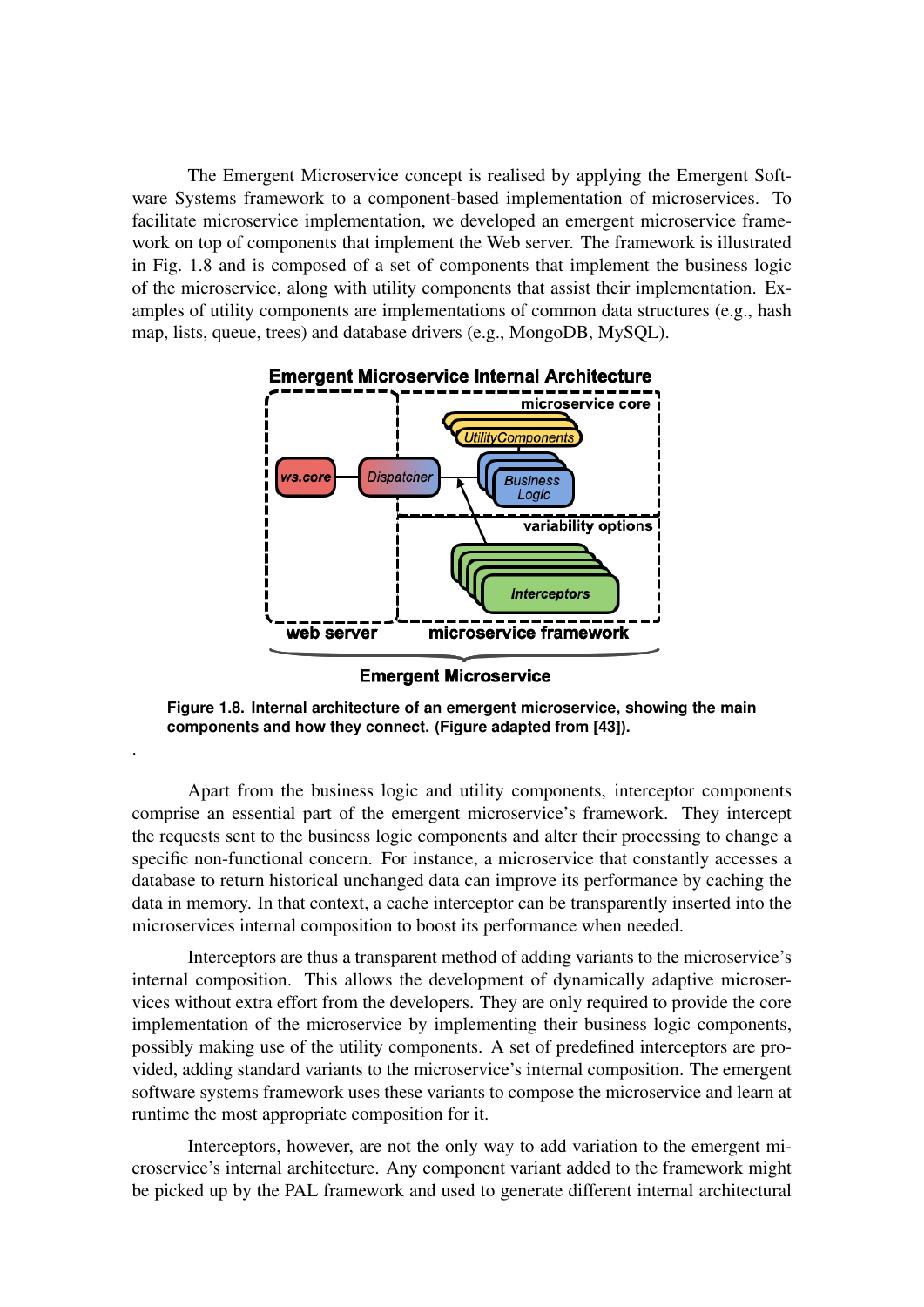compositions for the microservice. If there are different ways to implement the microservice's business logic, implementing the microservices functions differently is also a way to create different microservice architectural variants.

Once the components and their variants are implemented, the deployment process of an emergent microservice is similar to the process of deploying regular microservices. Often these microservices are deployed on a cloud computing environment, using containers and container-orchestration technologies. The process often involves containerising the microservices components and their variants as well as the PAL framework. As the container starts, the PAL framework assembles the first microservice composition and starts learning, as incoming user requests are handled by the microservice, the best composition for the observed request pattern. As a regular container deployment managed by a container-orchestrator, the microservice is also susceptible to be replicated as the volume of workload increases and the service performance hits a predefined threshold. This process of configuring container-orchestration systems to manage the microservice container is better described in the practicals (Sec. 1.6.4).

#### 1.6.3. Case Study: Emergent Microservices in the InterSCity Platform

The Smart Cities domain was chosen as a use case to illustrate the Emergent Microservice concept due to the highly volatile execution environments that it entails. In particular, we focus on the InterSCity platform [13]. It is an open-source microservice-based platform to support smart cities applications. The platform aims at abstracting the interaction between applications and city resources, providing a layer capable of scaling to handle the application and data processing demands of large cities. The platform architecture is composed of six microservices, as shown in Fig. 1.9.



**Figure 1.9. InterSCity platform microservices (https://interscity.org).**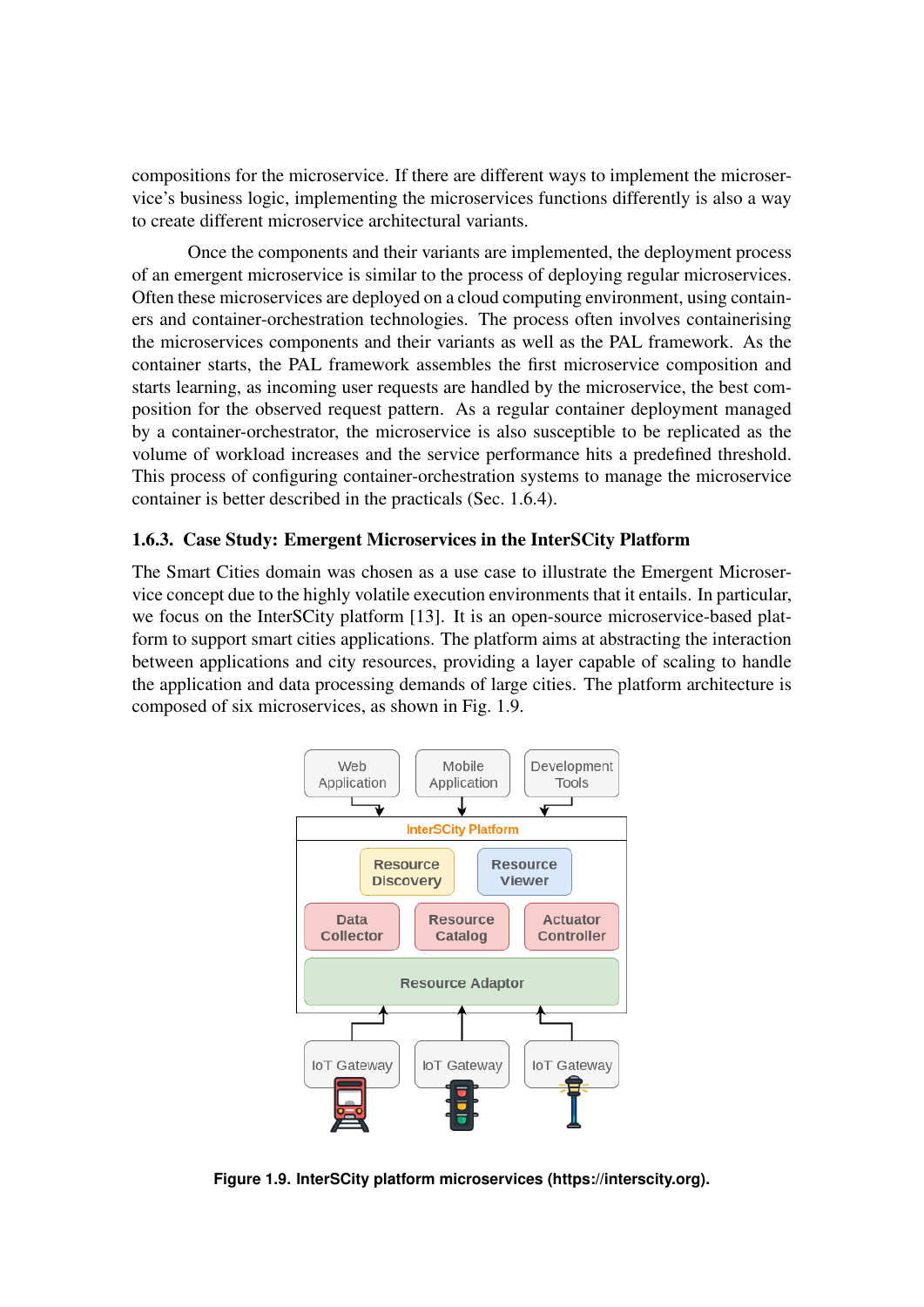Each of the InterSCity microservices has a specific role. *Resource Adaptor* is the microservice responsible for receiving incoming requests from devices, redirecting those requests to the appropriate microservice. *Resource Catalog* is responsible for storing information about all devices available in the city. *Resource Discovery* provides information about specific devices. *Data Collector* is responsible for providing applications with access to all data collected from city devices, as well as providing the devices with a gateway to push their collected data. *Actuator Controller* is the microservice that provides access to the city actuator devices. Finally, *Resource Viewer* is responsible for showing visual representations of available city resources.

We selected the Data Collector (DC) microservice to redesign it as an emergent microservice for this case study. DC was chosen for being a crucial microservice in the platform, responsible for handling all data access generated by city applications. Thus, it plays a crucial role in the global performance and scalability of the system.

The functionality of the DC microservice is provided in terms of four operations:

- Retrieve all historical data in the database:
- Retrieve all historical data collected from a specific city resource (e.g., a bus line information);
- Retrieve the most recent data collected;
- Retrieve the most recent data collected from a specific city resource (e.g., the latest location of a specific bus);

To realise the emergent DC, we implement these operations on the business logic components of the emergent microservice framework (described in Sec. 1.6.2). The MySQL drive component is used as a utility component to provide the microservice with access to a database. As interceptors, we make available components that implement caching, compression, and both caching and compression (in the same component). They are used to generate the DC internal composition variants.

The architecture of the DC microservice, with all its components and variants is shown in Fig 1.10. The *Dispatcher* component forwards incoming HTTP requests to the *DataCollector* component for processing. This component is responsible for implementing the core functionality of the DC microservice. The interceptors, in turn, are the components that add variants to the DC microservice and enable it to have its behaviour optimised according to the pattern of incoming requests.

In total, the interceptors enable the creation of four unique microservice internal architectural compositions. In the default composition of the DC microservice, the *Dispatcher* is directly connected to *DataCollector*, and the microservice performs as in its original, non-emergent implementation. The second composition is obtained when the *Cache* interceptor is plugged between the *Dispatcher* and *DataCollector* components. This interceptor caches all responses sent back to clients. It increases the microservice performance when clients frequently request the same sets of data – caching the response in memory increases the microservices performance because it prevents the service from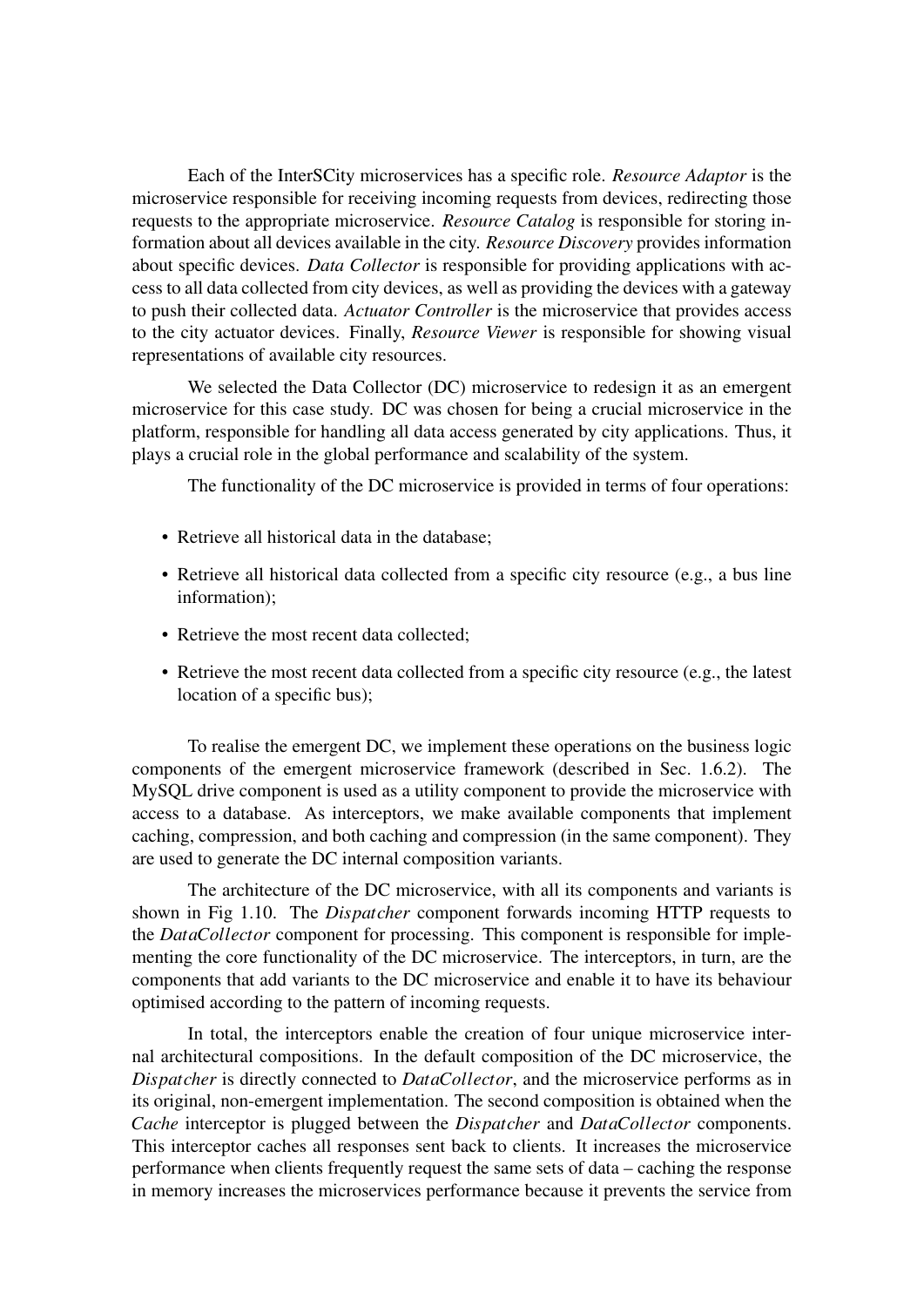

**Figure 1.10. Data Collector Emergent Microservice. (Figure adapted from [43]).**

connecting and retrieving data from a remote database. The compression composition, in turn, is obtained by placing the *Compression* interceptor in between the *Dispatcher* and *DataCollector* components. This interceptor compresses all responses before sending them back to the client. This composition may increase the microservice's performance when the returned data is large and highly compressible. Under these conditions, response compression may dramatically decrease the network transmission time of the response. Finally, the *CacheCompression* interceptor caches the compressed returned response. This composition improves the microservice performance in scenarios where clients request repeated data that are large and highly compressible.

We experimented with the emergent DC in a cloud-based environment to validate the concept. The result is illustrated in Fig. 1.11. We executed the emergent DC and two other implementation of DC: *Default* and *Cache-Compression*. The *Default* composition consists of a regular implementation of the DC microservice with no extra components to improve its performance. On the other hand, the *Cache-Compression* implementation consists of adding both a *Cache* and *Compression* components to the DC microservice. This last implementation compresses every response before sending it back to the client, and after sending the response, it caches the compressed response in memory. We subjected all three microservices to two different workloads, *Workload A* and *Workload B*. These workloads have distinct characteristics. *Workload A* consists of repeated requests to a specific small set of data (i.e., a workload where the cache composition would increase the performance of the system). In contrast, *Workload B* consists of requests to completely new data (i.e., a workload that would make cache-based compositions perform badly).

Fig. 1.11 shows that the *Default* composition has the worst performance when subjected to *Workload A*, but it has the best performance when subjected to *Workload B*. The graph also shows that *Cache-Compression* performs significantly better than *Defult* when subjected to *Workload A*, but it performs worse when subjected to *Workload B*. This result is expected due to the characteristics of the experimented workloads and the imple-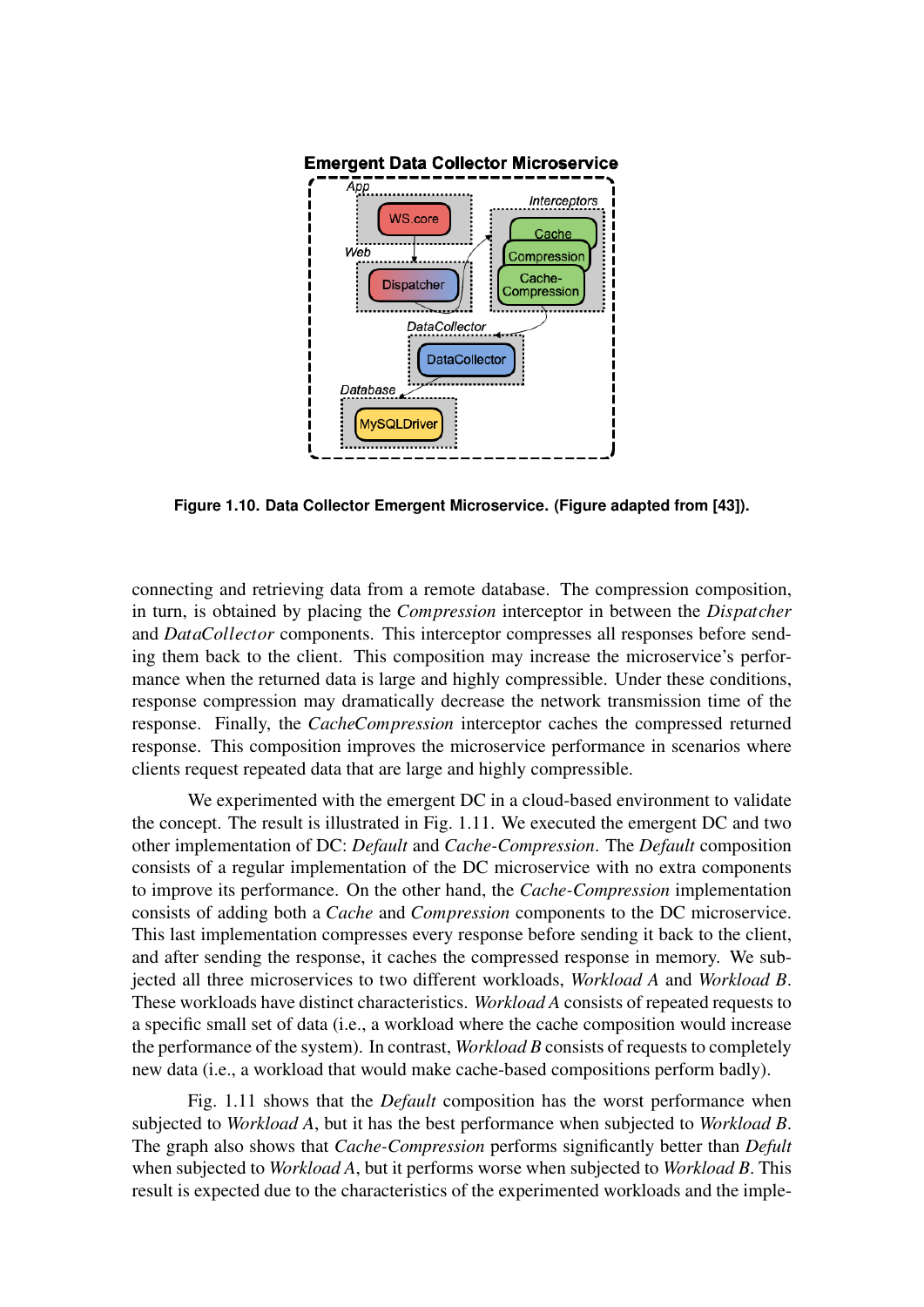

**Figure 1.11. Average response time for three versions of the same microservice when subjected to two distinct workloads (A and B). EM learns and converges to the best performing composition for both Workload A (cache-compression) and Workload B (default). At 30s, EM identifies a previously seen workload pattern and is able to immediately adapt its composition.**

mentation details of both microservices. The graph also demonstrates the ability of the emergent DC (the EM yellow square-dotted line) that after the learning phase (represented by the spikes on the yellow line) converges towards the best performing composition for both *Workloa A* and *B*. The graph finally shows that when the emergent DC is subjected to an already seen workload (from time 30s onwards on the graph – *Workload A* is executed again), emergent DC 'remembers' what the best composition is for *Workload A* and quickly changes its composition to *Cache-Compression* without the exploration phase.

As a result of creating and evaluating an emergent version of the DC microservice, we demonstrate that a microservice can react and evolve its internal composition when the incoming request pattern changes. Based on the application of the Emergent Software Systems concept and framework to realise Emergent Microservices, we can create microservice-based systems that are not only capable of coping with changes in the workload volume (through the use of supporting tools such as autoscalers on a cloudbased infrastructure), but are also capable of quickly and autonomously reacting in the face of workload pattern changes. Next, we describe a practical exercise that shows the necessary steps to execute the emergent DC microservice and subject it to various workload patterns in order to observe its dynamic self-adaptability.

# 1.6.4. Practical: Using PAL to Realise Emergent Microservices

After reading the previous sections (Sec. 1.6.2 and Sec. 1.6.3), where we introduce the concept and framework of Emergent Microservices (EM), along with its realisation using the PAL framework, we invite the reader to access the companion repository<sup>6</sup> and download the code and instructions to execute the emergent DC.

In the repository, the reader will find the emergent DC source code, along with

<sup>&</sup>lt;sup>6</sup>https://github.com/robertovrf/sbrc21\_minicurso.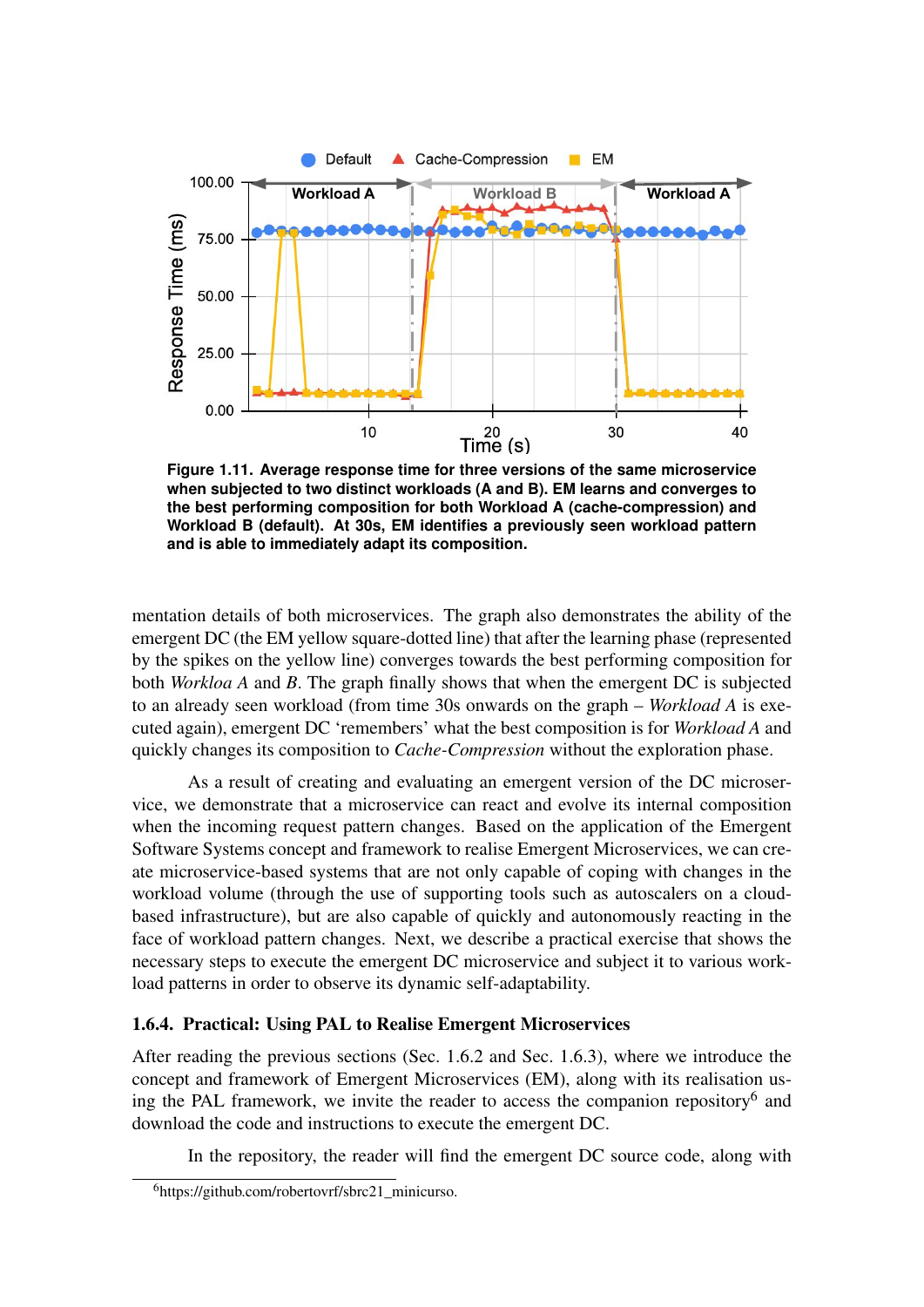the code for the PAL and emergent microservices frameworks, with instructions to run the system both on the cloud and on a local machine. If choosing to run it on a cloudbased infrastructure, the reader will find a set of scripts and a detailed tutorial to generate the emergent microservice Docker image, as well as the Kubernetes<sup>7</sup> scripts (YAML) to deploy emergent microservices. Otherwise, if the reader chooses to execute the microservices on a local machine, we make available an image of a virtual machine that comes configured with all necessary software. We also make available a set of client programs that simulate user behaviour and define different workload patterns for the reader to observe how the emergent DC learns at runtime, and without human interference, which microservice composition has the best performance.

If the reader has access to a cloud infrastructure, they will also find the instructions to run their emergent microservice in tandem with the Horizontal Pod Autoscaler (HPA). HPA is a supporting tool that observes the execution of a container and, in case the container's resource consumption increases above a predefined threshold, creates further replicas of the executing container. This is the state-of-the-art technique that has been widely used in production to autonomously handle sudden increases in workload volume.

The use of HPA in tandem with emergent microservices offers the potential to deal with both workload volume increase and workload pattern fluctuations. As the workload changes in pattern, the emergent microservice can learn, at runtime, the best performing composition for the detected workload pattern before HPA trigger any creation of replicas. As the workload volume increases, HPA can increase replicas to cope with the new volume. In tandem, emergent microservices can keep all replicas to their best performing composition according to the observed pattern. This, in turn, may lead to a decrease in the number of necessary replicas (i.e., resources usage) to cope with the new volume. Although this is a promising idea, it has not been fully explored in the literature.

The code available in the repository enables the reader to experiment and create their very own microservice. We encourage the reader to write different microservices and different component variants for their own microservices, as well as for the DC microservice, to familiarise with the concept. We also motivate the reader to use our available code to build on our work and solve the challenges that remain to be solved when realising the concept of emergent software systems in general and emergent microservices in particular. We list a set of research challenges and directions that the reader may consider in case they are interested in further exploring this research topic:

- Exploration of new learning approaches to better classify operating environments;
- Exploration of new learning approaches that enable better interaction among emergent microservices and other supporting tools that exist in the industrial microservice ecosystem (e.g., horizontal and vertical autoscalers);
- Explore the composition of large-scale systems using emergent microservices. Building systems with thousands or more emergent microservices;

We hope the community joins us in developing this novel technology that has

<sup>7</sup>https://kubernetes.io.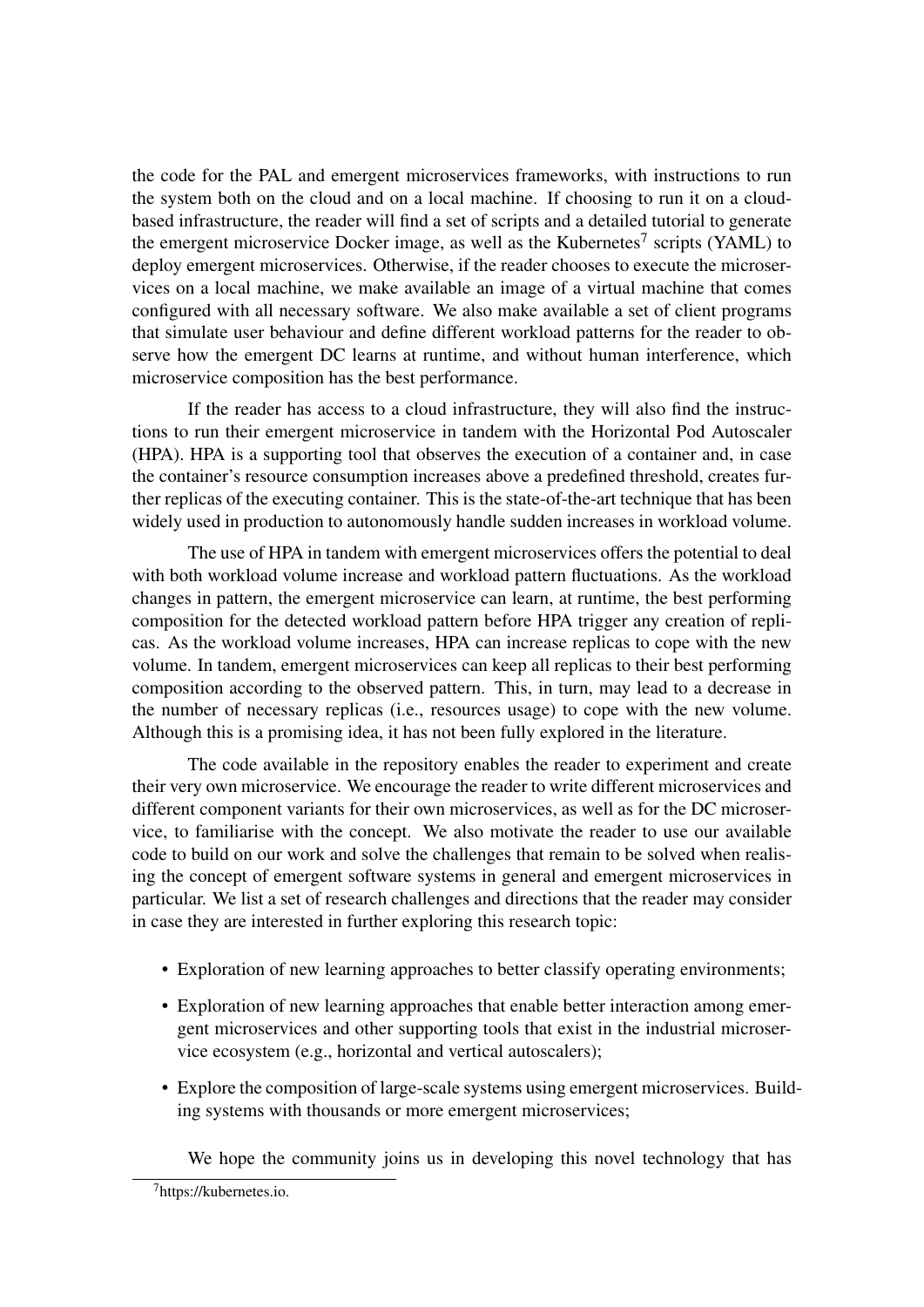much potential to support the creation of future Internet systems. We believe that applying the PAL framework to build microservice architecture-based systems is a promising way to support the creation of large-scale self-adaptive systems that can handle the increasing dynamism of modern systems.

# 1.7. Conclusion

This chapter aimed to disseminate the concept of Emergent Software Systems, motivate the approach and advertise the tools to realise the concept. This chapter also presents the case for applying the concept to create real-world, fully functioning adaptive-systems. In particular, we presented an emergent web server and an emergent microservice. We also presented practical exercises to familiarise the reader with the concept and with the creation of real-world emergent software applications.

We have presented the concept of Emergent Software Systems as an approach to facilitate the development of autonomic computing systems. The concept consists in applying lightweight component-based models and reinforcement learning algorithms to create systems able to learn, at runtime, the most suitable available composition for the observed environment. Using these two technologies to build such systems enables the creation of everyday software systems that are emergent and adaptive. We also enable self-adaptive systems to cope with unknown conditions as our approach is shown to learn at runtime with no predefined domain-specific information.

This concept was successfully used to create real-world systems. It was explored in data centre-based applications such as the emergent Web server, the distributed Web server and emergent microservices. All information about the concept and these projects have been published elsewhere by the authors, as referenced throughout the chapter.

The chapter also presented the challenges and potential research directions to develop the concept further, hoping for a more significant adoption by the self-adaptive/ autonomic systems research community and industry practitioners. We finish the chapter by inviting everyone interested in developing future systems to join the effort to further develop and explore the main ideas that define the concept of Emergent Software Systems and their potential in supporting the creation and management of future systems.

# Acknowledgements

This research is part of the INCT of the Future Internet for Smart Cities, funded by CNPq (grant 465446/2014-0), CAPES (grant 88887.136422/2017-00), and FAPESP (grants 14 /50937-1 and 15/24485-9). Dr. Rodrigues Filho would also like to thank FAPESP for supporting his research under grant 2020/07193-2.

# **References**

- [1] D. Al-Jumeily, A. Hussain, and P. Fergus. Using adaptive neural networks to provide self-healing autonomic software. *International Journal of Space-Based and Situated Computing*, 5(3):129–140, 2015.
- [2] M. Amoui, M. Salehie, S. Mirarab, and L. Tahvildari. Adaptive action selection in autonomic software using reinforcement learning. In *Autonomic and Autonomous*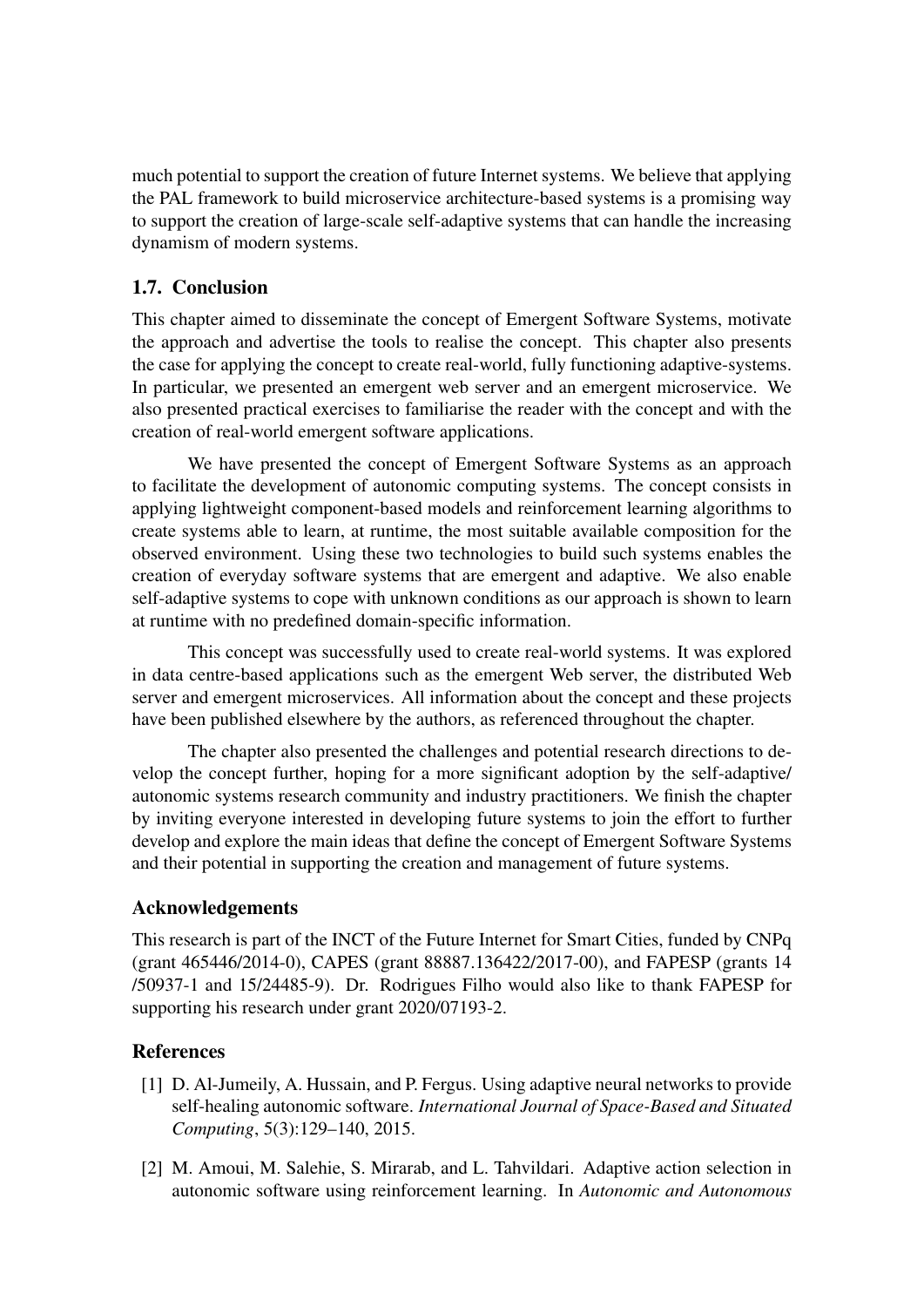*Systems, 2008. ICAS 2008. Fourth International Conference on*, pages 175–181. IEEE, 2008.

- [3] P. Arcaini, E. Riccobene, and P. Scandurra. Modeling and analyzing mape-k feedback loops for self-adaptation. In *Proceedings of the 10th International Symposium on Software Engineering for Adaptive and Self-Managing Systems*, pages 13–23. IEEE Press, 2015.
- [4] P. Auer. Using confidence bounds for exploitation-exploration trade-offs. *Journal of Machine Learning Research*, 3(Nov):397–422, 2002.
- [5] D. A. Berry and B. Fristedt. Bandit problems: sequential allocation of experiments (monographs on statistics and applied probability). *London: Chapman and Hall*, 5(71-87):7–7, 1985.
- [6] G. Blair. Complex distributed systems: The need for fresh perspectives. In *2018 IEEE 38th International Conference on Distributed Computing Systems (ICDCS)*, pages 1410–1421. IEEE, 2018.
- [7] E. Bruneton, T. Coupaye, M. Leclercq, V. Quema, and J.-B. Stefani. An open component model and its support in java. In *Component-Based Software Engineering*, volume 3054, pages 7–22. Springer Berlin Heidelberg, 2004.
- [8] E. Cakar, S. Tomforde, and C. Müller-Schloer. A role-based imitation algorithm for the optimisation in dynamic fitness landscapes. In *Swarm Intelligence (SIS), 2011 IEEE Symposium on*, pages 1–8. IEEE, 2011.
- [9] O. Chapelle and L. Li. An empirical evaluation of thompson sampling. *Advances in neural information processing systems*, 24:2249–2257, 2011.
- [10] B. H. C. e. a. Cheng. *Software Engineering for Self-Adaptive Systems: A Research Roadmap*, pages 1–26. Springer Berlin Heidelberg, Berlin, Heidelberg, 2009.
- [11] M. Clarke, G. S. Blair, G. Coulson, and N. Parlavantzas. An efficient component model for the construction of adaptive middleware. In *IFIP/ACM International Conference on Distributed Systems Platforms and Open Distributed Processing*, pages 160–178. Springer, 2001.
- [12] D. Costa and A. Hertz. Ants can colour graphs. *Journal of the operational research society*, 48(3):295–305, 1997.
- [13] A. M. Del Esposte, F. Kon, F. M. Costa, and N. Lago. Interscity: A scalable microservice-based open source platform for smart cities. In *SMARTGREENS*, volume 1, pages 35–46, 2017.
- [14] Y. Ding, H. Sun, and K. Hao. A bio-inspired emergent system for intelligent web service composition and management. *Knowledge-Based Systems*, 20(5):457–465, 2007.
- [15] M. Dorigo, M. Birattari, and T. Stutzle. Ant colony optimization. *IEEE computational intelligence magazine*, 1(4):28–39, 2006.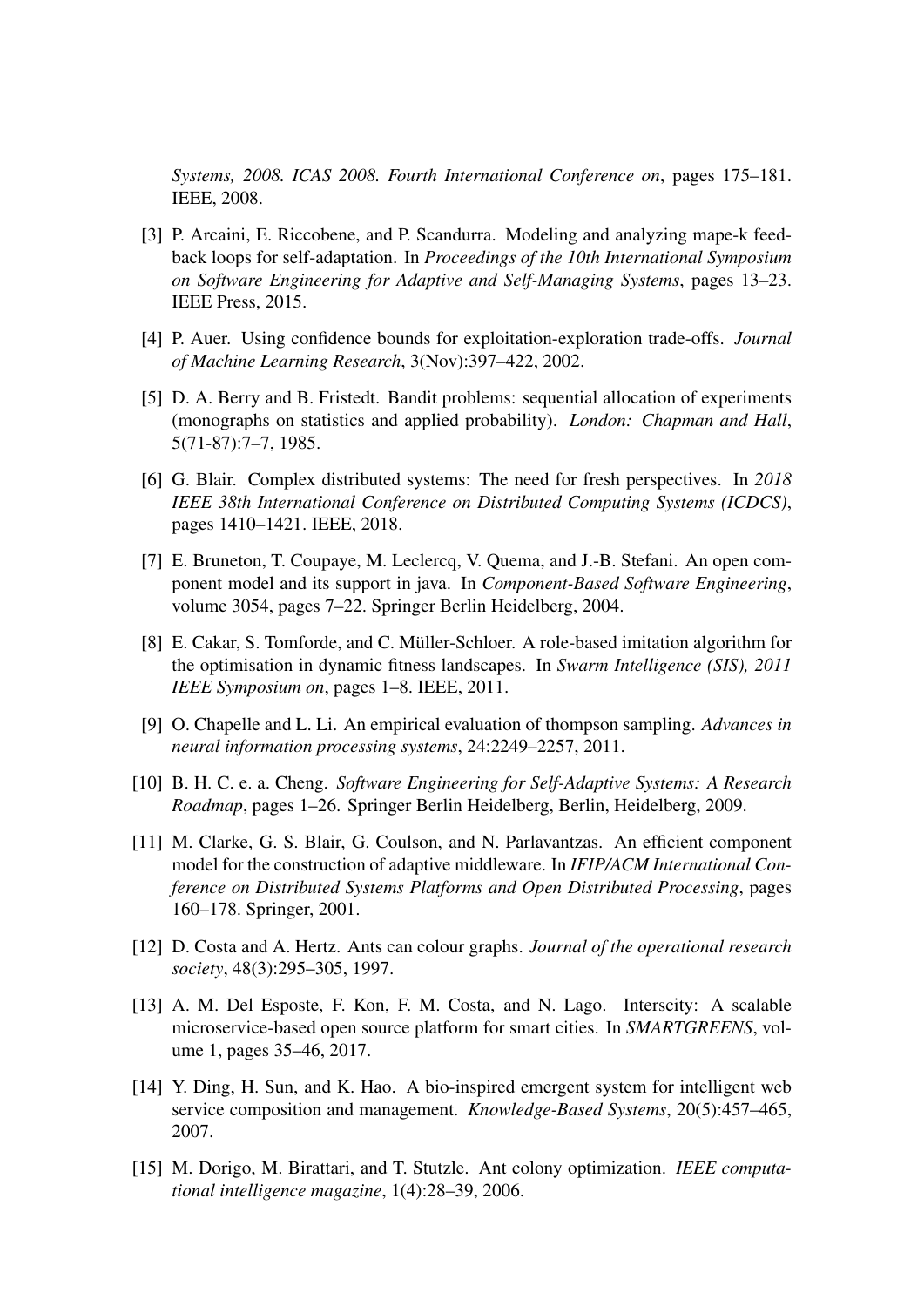- [16] S. Duan, V. Thummala, and S. Babu. Tuning database configuration parameters with ituned. *Proceedings of the VLDB Endowment*, 2(1):1246–1257, 2009.
- [17] A. E. Eiben, J. E. Smith, et al. *Introduction to evolutionary computing*, volume 53. Springer, 2003.
- [18] A. Elkhodary, N. Esfahani, and S. Malek. Fusion: A framework for engineering self-tuning self-adaptive software systems. In *Proceedings of the Eighteenth ACM SIGSOFT International Symposium on Foundations of Software Engineering*, FSE '10, pages 7–16, New York, NY, USA, 2010. ACM.
- [19] D. Fisch, M. Janicke, B. Sick, and C. Muller-Schloer. Quantitative emergence–a refined approach based on divergence measures. In *Self-Adaptive and Self-Organizing Systems (SASO), 2010 4th IEEE International Conference on*, pages 94–103. IEEE, 2010.
- [20] L. Gambardella and G. Taillard. A multiple ant colony system for vehicle routing problems with time windows.[in:] corne d., dorigo mp: New ideas in optimization, 1999.
- [21] J.-P. Georgé and M. P. Gleizes. Experiments in emergent programming using selforganizing multi-agent systems. In *CEEMAS*, pages 450–459. Springer, 2005.
- [22] S. Götz, T. Kühn, C. Piechnick, G. Püschel, and U. Aßmann. A models@run.time approach for multi-objective self-optimizing software. In *Adaptive and Intelligent Systems*, pages 100–109. Springer, 2014.
- [23] P. Grace, D. Hughes, B. Porter, G. S. Blair, G. Coulson, and F. Taiani. Experiences with open overlays: A middleware approach to network heterogeneity. In *Proceedings of the 3rd ACM SIGOPS/EuroSys European Conference on Computer Systems 2008*, Eurosys '08, pages 123–136, New York, NY, USA, 2008. ACM.
- [24] V. Issarny, A. Bennaceur, and Y.-D. Bromberg. Middleware-layer connector synthesis: Beyond state of the art in middleware interoperability. In *International School on Formal Methods for the Design of Computer, Communication and Software Systems*, pages 217–255. Springer, 2011.
- [25] K. Jeong and R. Figueiredo. Self-configuring software-defined overlay bypass for seamless inter-and intra-cloud virtual networking. In *Proceedings of the 25th ACM International Symposium on High-Performance Parallel and Distributed Computing*, pages 153–164. ACM, 2016.
- [26] J. O. Kephart and D. M. Chess. The vision of autonomic computing. *Computer*, 36(1):41–50, 2003.
- [27] D. Kim and S. Park. Reinforcement learning-based dynamic adaptation planning method for architecture-based self-managed software. In *Software Engineering for Adaptive and Self-Managing Systems, 2009. SEAMS'09. ICSE Workshop on*, pages 76–85. IEEE, 2009.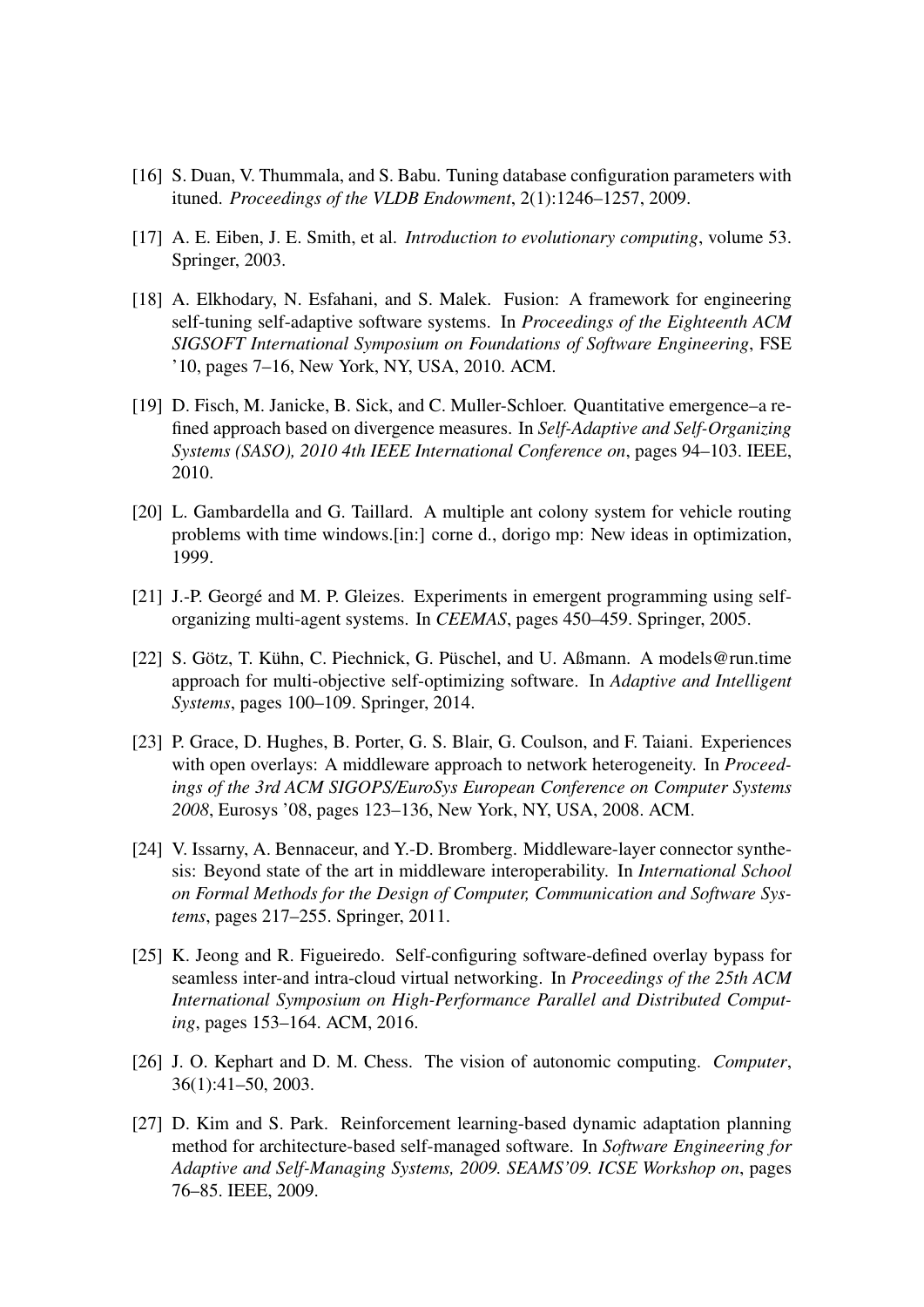- [28] O. Kouchnarenko and J.-F. Weber. Adapting component-based systems at runtime via policies with temporal patterns. In *Formal Aspects of Component Software*, pages 234–253. Springer, 2014.
- [29] X. Larrucea, I. Santamaria, R. Colomo-Palacios, and C. Ebert. Microservices. *IEEE Software*, 35(3):96–100, 2018.
- [30] G. Liao, K. Datta, and T. L. Willke. Gunther: Search-based auto-tuning of mapreduce. In *Euro-Par 2013 Parallel Processing*, pages 406–419. Springer, 2013.
- [31] C. Lu, Y. Lu, T. F. Abdelzaher, J. A. Stankovic, and S. H. Son. Feedback control architecture and design methodology for service delay guarantees in web servers. *IEEE Transactions on Parallel and Distributed Systems*, 17(9):1014–1027, 2006.
- [32] S. Malek, N. Esfahani, D. Menasce, J. Sousa, and H. Gomaa. Self-architecting software systems (sassy) from qos-annotated activity models. In *Principles of Engineering Service Oriented Systems, 2009. PESOS 2009. ICSE Workshop on*, pages 62–69, May 2009.
- [33] P. K. McKinley, B. H. Cheng, A. J. Ramirez, and A. C. Jensen. Applying evolutionary computation to mitigate uncertainty in dynamically-adaptive, high-assurance middleware. *Journal of Internet Services and Applications*, 3(1):51–58, 2012.
- [34] D. Merkle, M. Middendorf, and H. Schmeck. Ant colony optimization for resourceconstrained project scheduling. *IEEE transactions on evolutionary computation*, 6(4):333–346, 2002.
- [35] C. Müller-Schloer and S. Tomforde. *Organic Computing-Technical Systems for Survival in the Real World*. Springer, 2017.
- [36] B. Porter. Runtime modularity in complex structures: A component model for fine grained runtime adaptation. In *Component-Based Software Engineering*, pages 26– 32. ACM, June 2014.
- [37] B. Porter, M. Grieves, R. Rodrigues Filho, and D. Leslie.  $RE<sup>X</sup>$ : A development platform and online learning approach for runtime emergent software systems. In *Proceedings of the 12th USENIX Symposium on Operating Systems Design and Implementation*. USENIX, 2016.
- [38] B. Porter and R. Rodrigues Filho. Losing control: The case for emergent software using autonomous perception, assembly and learning. In *Proc. of the 10th IEEE International Conf. on Self-Adaptive and Self-Organizing Systems*, 2016.
- [39] B. Porter and R. Rodrigues Filho. Distributed emergent software: Assembling, perceiving and learning systems at scale. In *2019 IEEE 13th International Conference on Self-Adaptive and Self-Organizing Systems (SASO)*, pages 127–136. IEEE, 2019.
- [40] A. J. Ramirez, A. C. Jensen, B. H. Cheng, and D. B. Knoester. Automatically exploring how uncertainty impacts behavior of dynamically adaptive systems. In *Proceedings of the 2011 26th IEEE/ACM International Conference on Automated Software Engineering*, pages 568–571. IEEE Computer Society, 2011.